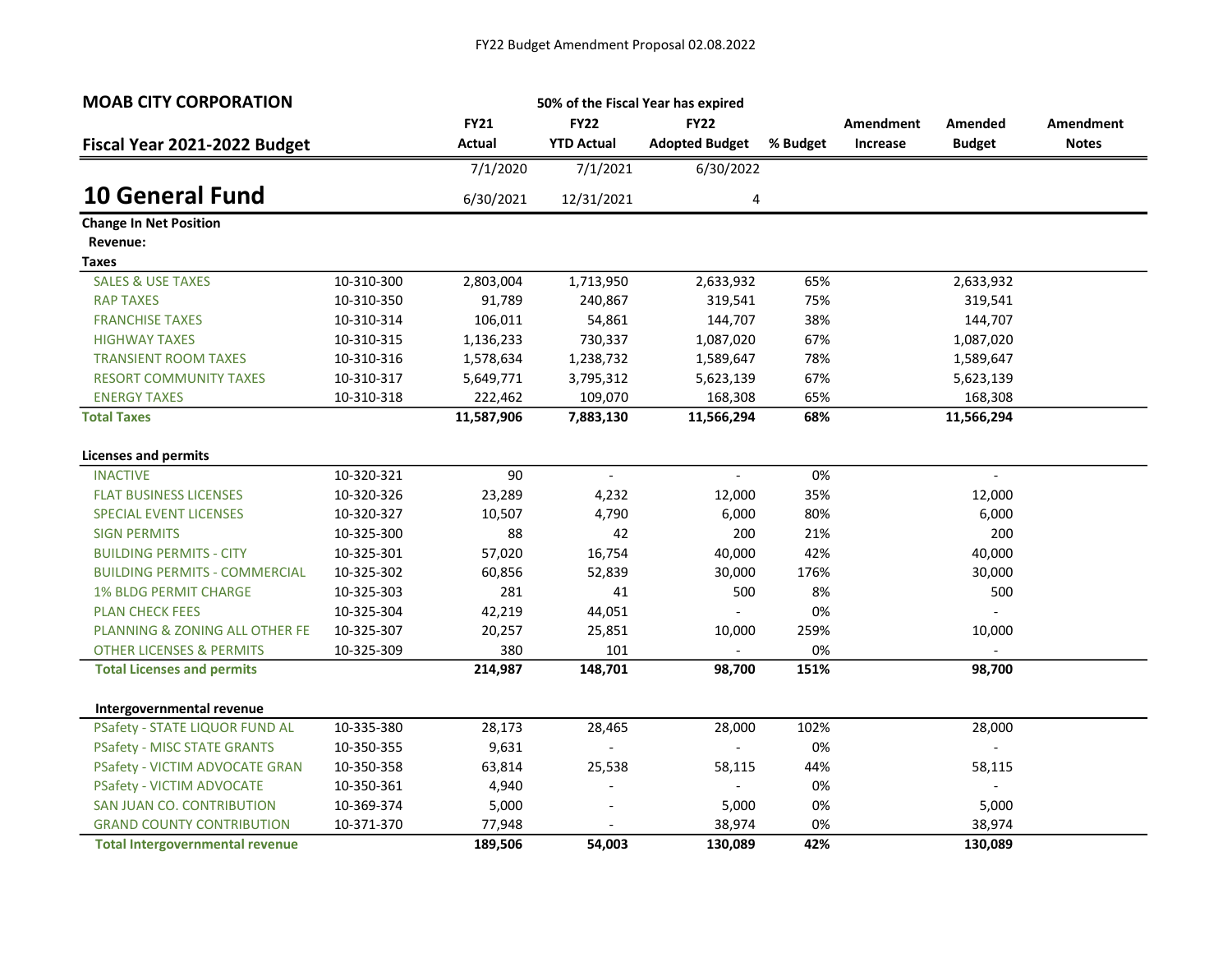| <b>MOAB CITY CORPORATION</b>           |            |                           | 50% of the Fiscal Year has expired |                          |          |                  |                          |                  |
|----------------------------------------|------------|---------------------------|------------------------------------|--------------------------|----------|------------------|--------------------------|------------------|
|                                        |            | <b>FY21</b>               | <b>FY22</b>                        | <b>FY22</b>              |          | <b>Amendment</b> | Amended                  | <b>Amendment</b> |
| Fiscal Year 2021-2022 Budget           |            | <b>Actual</b>             | <b>YTD Actual</b>                  | <b>Adopted Budget</b>    | % Budget | Increase         | <b>Budget</b>            | <b>Notes</b>     |
|                                        |            |                           |                                    |                          |          |                  |                          |                  |
| <b>Charges for services</b>            |            |                           |                                    |                          |          |                  |                          |                  |
| SPECIAL SERVICES BY CITY DEPTS         | 10-340-301 | 2,000                     |                                    | 2,000                    | 0%       |                  | 2,000                    |                  |
| SPECIAL EVENT SERVICES BY CITY         | 10-340-302 | $\mathbb{L}^{\mathbb{N}}$ |                                    | $\mathbf{r}$             | 0%       |                  | $\overline{\phantom{a}}$ |                  |
| SPECIAL SERVICES BY ENGINEERIN         | 10-340-303 | 53,726                    |                                    | 35,000                   | 0%       |                  | 35,000                   |                  |
| SPECIAL SERVICES BY TREASURER          | 10-340-304 | $\blacksquare$            |                                    | $\overline{\phantom{a}}$ | 0%       |                  | $\overline{\phantom{a}}$ |                  |
| <b>GARBAGE BILLING / COLLECTION</b>    | 10-345-320 | 293,906                   | 34,439                             | 84,000                   | 41%      |                  | 84,000                   |                  |
| <b>REFUSE COLLECTION CHARGES</b>       | 10-345-330 | 1,047,614                 | 636,780                            | 1,200,000                | 53%      |                  | 1,200,000                |                  |
| RECYLING COLLECTION CHARGES            | 10-345-340 | 100,703                   | 48,954                             | 60,000                   | 82%      |                  | 60,000                   |                  |
| <b>PSafety - ANIMAL SHELTER FEES</b>   | 10-350-330 | 5,390                     | 3,380                              | 6,000                    | 56%      |                  | 6,000                    |                  |
| <b>PSafety - ANIMAL SHELTER INTER</b>  | 10-350-340 | 11,134                    | 10,353                             | 14,500                   | 71%      |                  | 14,500                   |                  |
| <b>PSafety - SECURITY SERVICES</b>     | 10-350-351 | 11,366                    | 3,144                              | 2,000                    | 157%     |                  | 2,000                    |                  |
| <b>PSafety - SPECIAL EVENT SERVIC</b>  | 10-350-352 | $\overline{\phantom{a}}$  | (1,300)                            | 8,000                    | $-16%$   |                  | 8,000                    |                  |
| <b>PSafety - RECORDS FEES</b>          | 10-350-353 | 1,435                     | 1,912                              | 1,000                    | 191%     |                  | 1,000                    |                  |
| <b>PSafety - WITNESS FEES</b>          | 10-350-354 | 74                        |                                    | 100                      | 0%       |                  | 100                      |                  |
| <b>Total Charges for services</b>      |            | 1,527,348                 | 737,661                            | 1,412,600                | 52%      |                  | 1,412,600                |                  |
| Sustainability                         |            |                           |                                    |                          |          |                  |                          |                  |
| <b>SUSTAINABILITY GRANTS AND DONA</b>  | 10-369-304 | $\overline{\phantom{a}}$  | $\blacksquare$                     | $\blacksquare$           | 0%       |                  | $\overline{\phantom{a}}$ |                  |
| <b>SUSTAINABILITY MONUMENT COST S</b>  | 10-369-306 |                           |                                    |                          | 0%       |                  |                          |                  |
| <b>Total Sustainability</b>            |            |                           |                                    |                          | 0%       |                  |                          |                  |
|                                        |            |                           |                                    |                          |          |                  |                          |                  |
| <b>Fines and forfeitures</b>           |            |                           |                                    |                          |          |                  |                          |                  |
| <b>CODE ENFORCEMENT FINES</b>          | 10-325-306 | 6,420                     | 650                                | $\equiv$                 | 0%       |                  | $\mathbb{L}$             |                  |
| <b>PSafety - FINES &amp; PENALTIES</b> | 10-350-360 | 37,786                    | 11,598                             | 40,000                   | 29%      |                  | 40,000                   |                  |
| Late and NSF Fees                      | 10-350-363 |                           | (50)                               |                          | 0%       |                  |                          |                  |
| <b>PSafety - FORFEITURES</b>           | 10-371-372 | (1,776)                   |                                    |                          | 0%       |                  |                          |                  |
| <b>Total Fines and forfeitures</b>     |            | 42,429                    | 12,198                             | 40,000                   | 30%      |                  | 40,000                   |                  |
| Interest                               |            |                           |                                    |                          |          |                  |                          |                  |
| <b>INTEREST INCOME</b>                 | 10-361-360 | 4,342                     | $\overline{a}$                     |                          | 0%       |                  |                          |                  |
| <b>INTEREST PTIF</b>                   | 10-361-361 | 30,113                    | 17,043                             | 20,000                   | 85%      |                  | 20,000                   |                  |
| <b>Total Interest</b>                  |            | 34,455                    | 17,043                             | 20,000                   | 85%      |                  | 20,000                   |                  |
| <b>Miscellaneous revenue</b>           |            |                           |                                    |                          |          |                  |                          |                  |
| <b>PSafety - DONATIONS</b>             | 10-350-356 | $\overline{\phantom{a}}$  | 500                                | $\overline{\phantom{a}}$ | 0%       |                  | $\blacksquare$           |                  |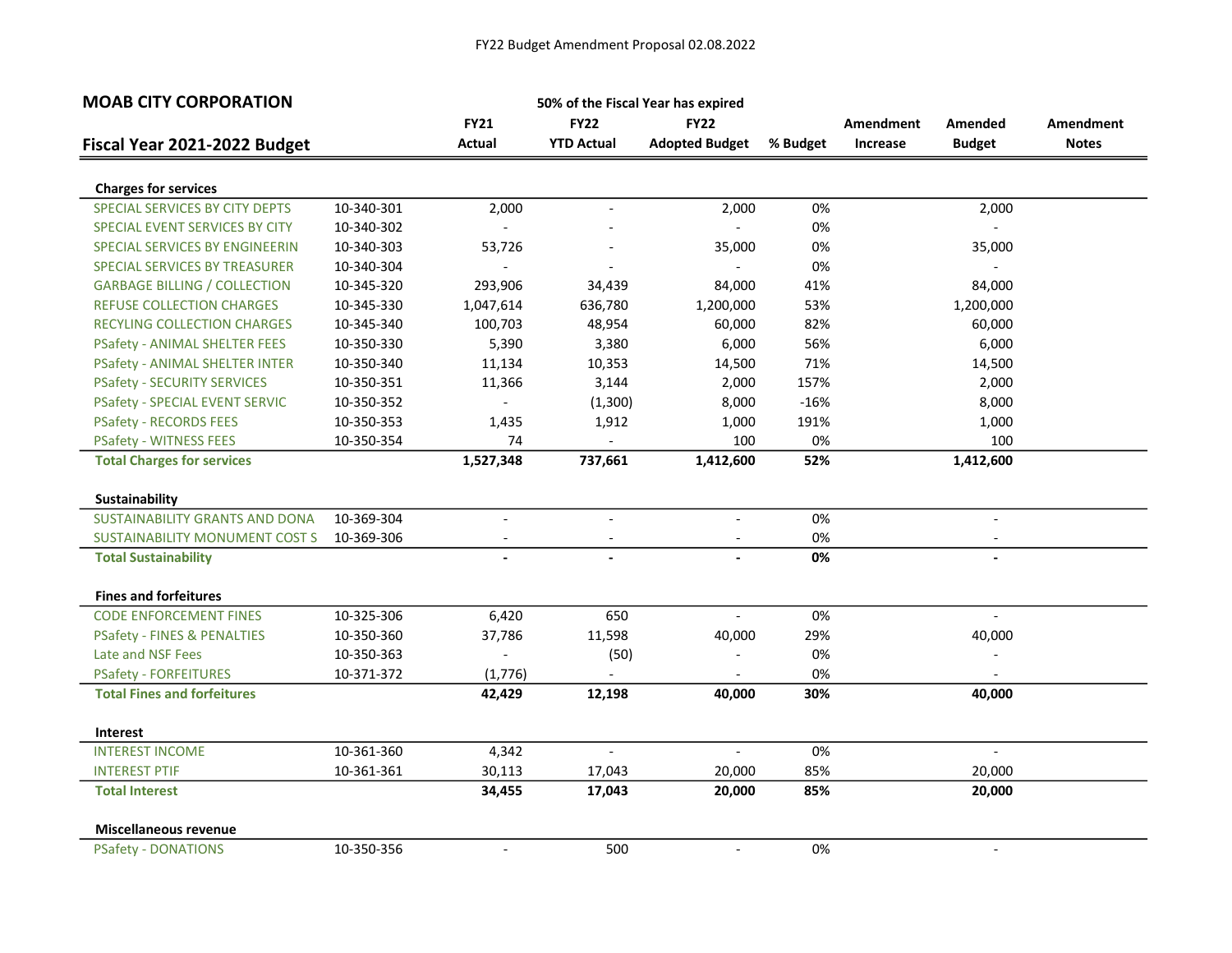| <b>MOAB CITY CORPORATION</b>                     |            |                          |                          | 50% of the Fiscal Year has expired |          |           |                          |                  |
|--------------------------------------------------|------------|--------------------------|--------------------------|------------------------------------|----------|-----------|--------------------------|------------------|
|                                                  |            | <b>FY21</b>              | <b>FY22</b>              | <b>FY22</b>                        |          | Amendment | Amended                  | <b>Amendment</b> |
| Fiscal Year 2021-2022 Budget                     |            | <b>Actual</b>            | <b>YTD Actual</b>        | <b>Adopted Budget</b>              | % Budget | Increase  | <b>Budget</b>            | <b>Notes</b>     |
| PSafety - EVIDENCE/LOST & FOUN                   | 10-350-357 | 1,438                    |                          |                                    | 0%       |           |                          |                  |
| <b>RESTITUTION</b>                               | 10-350-359 | 4,212                    |                          |                                    | 0%       |           |                          |                  |
| <b>PSafety - SEIZED PROPERTY</b>                 | 10-350-362 | 1,778                    | $\overline{a}$           |                                    | 0%       |           |                          |                  |
| <b>PARK RENTALS</b>                              | 10-362-320 | 12,830                   | 4,500                    | 13,000                             | 35%      |           | 13,000                   |                  |
| <b>PARK DEPOSITS</b>                             | 10-362-321 | (180)                    | (900)                    | $\blacksquare$                     | 0%       |           | $\blacksquare$           |                  |
| COVID STIMULUS (CARES/ARPA)                      | 10-369-330 | 1,011,271                | 315,760                  | 315,760                            | 100%     |           | 315,760                  |                  |
| FILM COMM - SPONSOR/DONATION                     | 10-362-330 | 5,000                    | 1,000                    | 4,000                              | 25%      |           | 4,000                    |                  |
| FILM COMM - SPECIAL EVENT FEES                   | 10-362-364 | 1,349                    | $\blacksquare$           | $\overline{\phantom{a}}$           | 0%       |           | $\overline{\phantom{a}}$ |                  |
| FILM COM. - EQUIP RENTAL FEES                    | 10-362-365 | 200                      | 750                      | 500                                | 150%     |           | 500                      |                  |
| SALE OF REAL/PERS. PROPERTY                      | 10-364-340 | $\overline{\phantom{a}}$ | $\overline{\phantom{a}}$ | 5,000                              | 0%       |           | 5,000                    |                  |
| <b>INSURANCE REBATE</b>                          | 10-364-341 | 25,036                   |                          |                                    | 0%       |           |                          |                  |
| <b>INSURANCE INCOME</b>                          | 10-369-370 | $\overline{\phantom{a}}$ | 15,720                   |                                    | 0%       |           |                          |                  |
| <b>OTHER</b>                                     | 10-369-300 | 67,857                   | 189                      | 17,000                             | 1%       |           | 17,000                   |                  |
| PSafety - ANIMAL DEPOSITS NON-                   | 10-371-373 | 1,935                    | 475                      | 1,000                              | 48%      |           | 1,000                    |                  |
| ALLOWANCE ON DOUBTFUL ACCOUNTS 10-371-386        |            | $\overline{\phantom{a}}$ | (1,835)                  | $\overline{\phantom{a}}$           | 0%       |           |                          |                  |
| <b>Total Miscellaneous revenue</b>               |            | 1,132,725                | 337,994                  | 356,260                            | 95%      |           | 356,260                  |                  |
| <b>Contributions and transfers</b>               |            |                          |                          |                                    |          |           |                          |                  |
| <b>OVERHEAD PAID FROM STORM WATER 10-390-320</b> |            | 84,186                   | 52,557                   | 105,114                            | 50%      |           | 105,114                  |                  |
| <b>OVERHEAD PAID FROM SEWER FUND</b>             | 10-390-330 | 378,837                  | 236,507                  | 473,013                            | 50%      |           | 473,013                  |                  |
| <b>OVERHEAD PAID FROM CUL WATER F</b>            | 10-390-335 | 391,747                  | 243,228                  | 486,457                            | 50%      |           | 486,457                  |                  |
| OVERHEAD PAID FROM TRANSIT FUND 10-390-336       |            |                          | $\overline{a}$           | 45,000                             | 0%       |           | 45,000                   |                  |
| <b>GENERAL FUND BEG. BALANCE</b>                 | 10-390-340 |                          |                          |                                    | 0%       |           | $\blacksquare$           |                  |
| <b>Total Contributions and transfers</b>         |            | 854,770                  | 532,292                  | 1,109,584                          | 48%      |           | 1,109,584                |                  |
| <b>Total Revenue:</b>                            |            | 15,584,127               | 9,723,022                | 14,733,527                         | 66%      |           | 14,733,527               |                  |
| <b>Expenditures:</b>                             |            |                          |                          |                                    |          |           |                          |                  |
| <b>General government</b>                        |            |                          |                          |                                    |          |           |                          |                  |
| <b>Attorney</b>                                  |            |                          |                          |                                    |          |           |                          |                  |
| <b>Attorney SALARIES &amp; WAGES</b>             | 10-422-510 | 138,486                  | 30,320                   | 138,703                            | 22%      |           | 138,703                  |                  |
| <b>Attorney BENEFITS</b>                         | 10-422-513 | 51,282                   | 10,382                   | 58,729                             | 18%      |           | 58,729                   |                  |
| <b>Attorney SUBSCRIPTIONS &amp; MEMBE</b>        | 10-422-521 | 1,551                    | 30                       | 4,185                              | 1%       |           | 4,185                    |                  |
| Attorney TRAVEL\FOOD                             | 10-422-523 | $\blacksquare$           |                          | 1,000                              | 0%       |           | 1,000                    |                  |
| <b>Attorney OFFICE EXPENSE &amp; SUPP</b>        | 10-422-524 | 418                      | $\overline{a}$           | 100                                | 0%       |           | 100                      |                  |
| Attorney PROFESSIONAL & TECH.                    | 10-422-530 | 32,705                   | 73,161                   | 25,000                             | 293%     |           | 25,000                   |                  |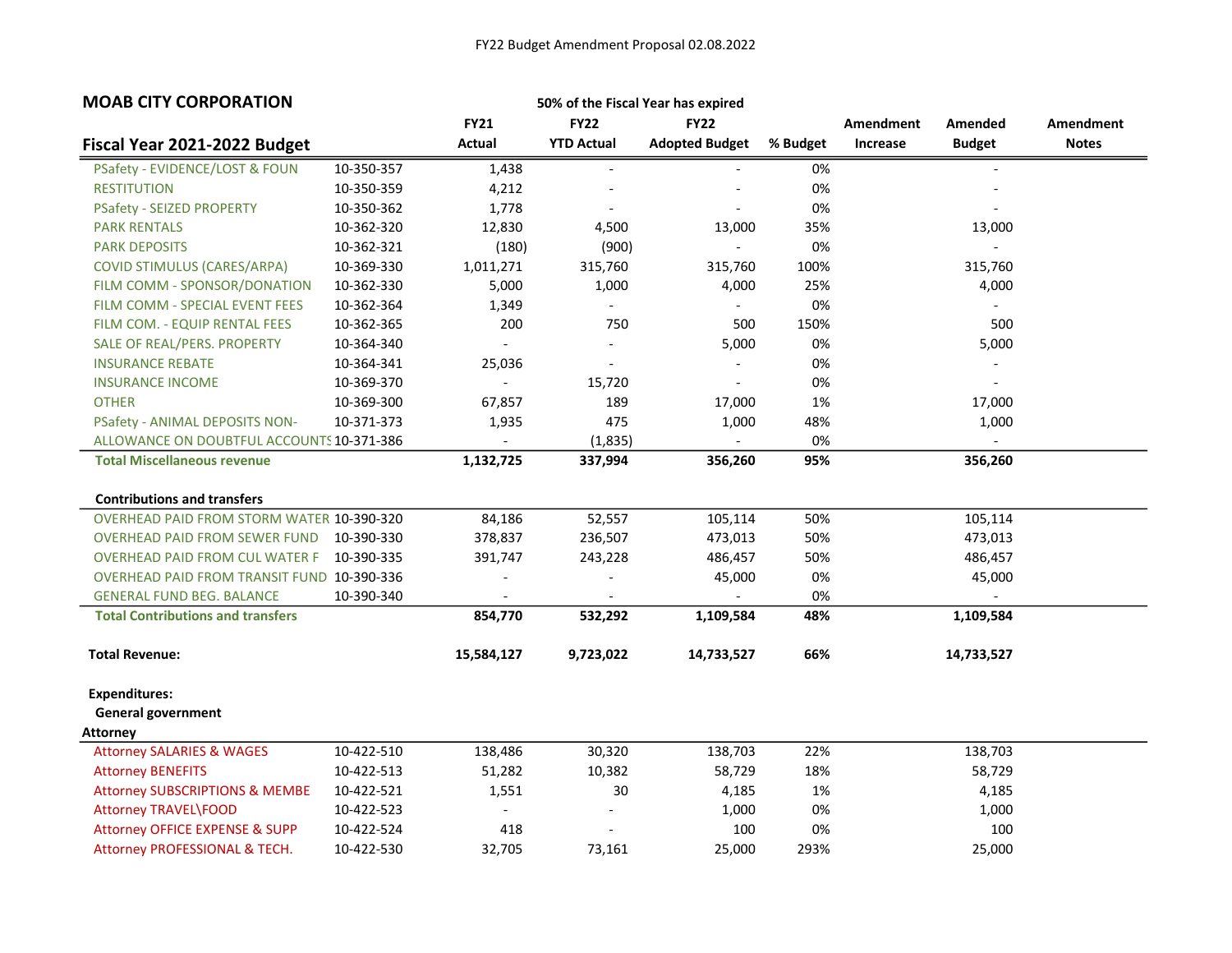| <b>MOAB CITY CORPORATION</b>              |            |                |                   | 50% of the Fiscal Year has expired |          |           |                          |                  |
|-------------------------------------------|------------|----------------|-------------------|------------------------------------|----------|-----------|--------------------------|------------------|
|                                           |            | <b>FY21</b>    | <b>FY22</b>       | <b>FY22</b>                        |          | Amendment | Amended                  | <b>Amendment</b> |
| Fiscal Year 2021-2022 Budget              |            | <b>Actual</b>  | <b>YTD Actual</b> | <b>Adopted Budget</b>              | % Budget | Increase  | <b>Budget</b>            | <b>Notes</b>     |
| <b>Attorney PUBLIC DEFENDER</b>           | 10-422-531 | 23,353         | 14,886            | 24,000                             | 62%      |           | 24,000                   |                  |
| <b>Attorney PROSECUTION SERVICES</b>      | 10-422-532 | 44,187         | 15,180            | 37,000                             | 41%      |           | 37,000                   |                  |
| <b>Attorney EDUCATION</b>                 | 10-422-533 |                |                   | 400                                | 0%       |           | 400                      |                  |
| <b>Total Attorney</b>                     |            | 291,981        | 143,959           | 289,117                            | 50%      |           | 289,117                  |                  |
| General                                   |            |                |                   |                                    |          |           |                          |                  |
| <b>General EMPLOYEE BENEFITS</b>          | 10-416-513 | 8,490          | $\mathbb{L}$      | $\blacksquare$                     | 0%       |           | $\overline{\phantom{a}}$ |                  |
| <b>General OFFICE EXPENSE &amp; SUPPL</b> | 10-416-524 | 2,965          | 1,696             |                                    | 0%       |           |                          |                  |
| <b>General UTILITIES</b>                  | 10-416-527 | 40,264         | 20,540            | 41,000                             | 50%      |           | 41,000                   |                  |
| <b>General TELEPHONE/INTERNET</b>         | 10-416-528 | 51,379         | 25,578            | 41,000                             | 62%      |           | 41,000                   |                  |
| <b>General RENT OF PROPERTY OR EQ</b>     | 10-416-529 | 2,891          | 1,445             |                                    | 0%       |           |                          |                  |
| <b>General INSURANCE</b>                  | 10-416-551 | 164,441        | 10,875            | 141,000                            | 8%       |           | 141,000                  |                  |
| <b>General COVID19 TESTING</b>            | 10-416-581 |                | $\blacksquare$    |                                    | 0%       |           |                          |                  |
| <b>Total General</b>                      |            | 270,429        | 60,135            | 223,000                            | 27%      |           | 223,000                  |                  |
| <b>Executive and Central Staff</b>        |            |                |                   |                                    |          |           |                          |                  |
| <b>Exec SALARIES &amp; WAGES</b>          | 10-413-510 | 172,784        | 87,542            | 198,435                            | 44%      |           | 198,435                  |                  |
| <b>Exec EMPLOYEE BENEFITS</b>             | 10-413-513 | 27,959         | 13,572            | 31,291                             | 43%      |           | 31,291                   |                  |
| <b>Exec SUBSCRIPTIONS &amp; MEMBERSHI</b> | 10-413-521 | 14,097         | 66                | 8,500                              | 1%       |           | 8,500                    |                  |
| <b>Exec PUBLIC NOTICES</b>                | 10-413-522 |                | $\blacksquare$    |                                    | 0%       |           | $\overline{\phantom{a}}$ |                  |
| Exec TRAVEL\FOOD                          | 10-413-523 | 3,224          | 4,495             | 9,600                              | 47%      |           | 9,600                    |                  |
| Exec OFFICE EXPENSE & SUPPLIES            | 10-413-524 | 35             | $\overline{a}$    |                                    | 0%       |           |                          |                  |
| Exec BLDG/GRDS SUPPL & MAINT              | 10-413-526 |                |                   |                                    | 0%       |           |                          |                  |
| <b>Exec TELEPHONE</b>                     | 10-413-528 |                |                   |                                    | 0%       |           |                          |                  |
| <b>Exec MONTHLY FUEL - GASCARD</b>        | 10-413-530 | 29             | 61                | 500                                | 12%      |           | 500                      |                  |
| Exec PROFESSIONAL/TECHNICAL SE            | 10-413-531 | 775            | 20,000            | 130,000                            | 15%      |           | 130,000                  |                  |
| <b>Exec EDUCATION</b>                     | 10-413-533 | 149            | 775               | 1,000                              | 78%      |           | 1,000                    |                  |
| <b>Exec OTHER</b>                         | 10-413-535 | $\overline{a}$ | $\overline{a}$    |                                    | 0%       |           | $\overline{a}$           |                  |
| Exec SPECIAL DEPARTMENTAL SUPP            | 10-413-546 | 359            | 44                | 2,400                              | 2%       |           | 2,400                    |                  |
| <b>Total Executive and Central Staff</b>  |            | 219,411        | 126,555           | 381,726                            | 33%      |           | 381,726                  |                  |
| Administrative                            |            |                |                   |                                    |          |           |                          |                  |
| <b>Admin SALARIES &amp; WAGES</b>         | 10-414-510 | 404,007        | 181,906           | 434,311                            | 42%      |           | 434,311                  |                  |
| <b>Admin EMPLOYEE BENEFITS</b>            | 10-414-513 | 175,831        | 73,271            | 189,405                            | 39%      |           | 189,405                  |                  |
| <b>Admin OVERTIME</b>                     | 10-414-515 |                | $\overline{a}$    | 2,500                              | 0%       |           | 2,500                    |                  |
| <b>Admin UNEMPLOYMENT</b>                 | 10-414-516 | 11,606         | 992               |                                    | 0%       |           | $\overline{\phantom{a}}$ |                  |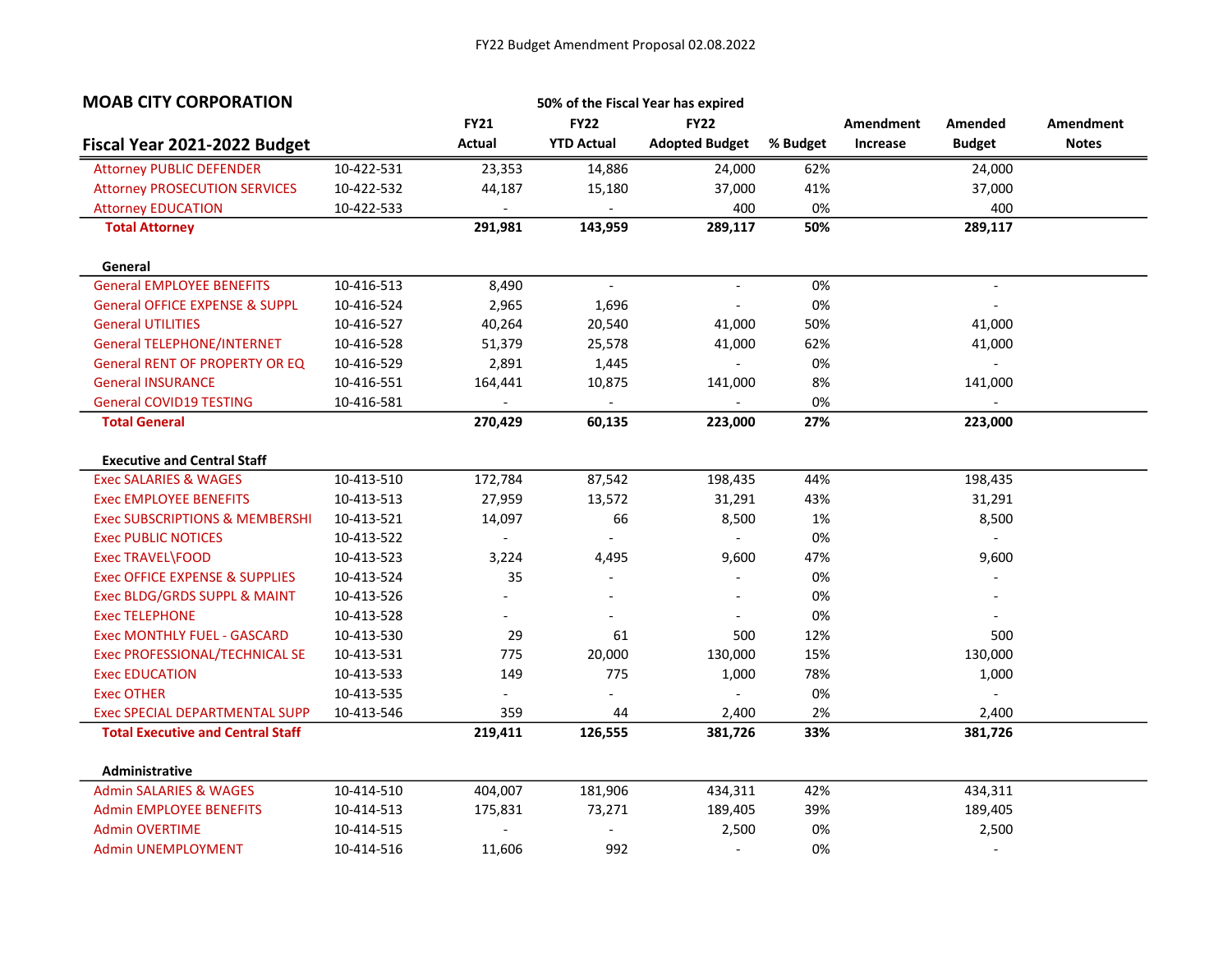| <b>MOAB CITY CORPORATION</b>              |            |                |                          | 50% of the Fiscal Year has expired |          |           |                          |                  |
|-------------------------------------------|------------|----------------|--------------------------|------------------------------------|----------|-----------|--------------------------|------------------|
|                                           |            | <b>FY21</b>    | <b>FY22</b>              | <b>FY22</b>                        |          | Amendment | Amended                  | <b>Amendment</b> |
| Fiscal Year 2021-2022 Budget              |            | <b>Actual</b>  | <b>YTD Actual</b>        | <b>Adopted Budget</b>              | % Budget | Increase  | <b>Budget</b>            | <b>Notes</b>     |
| <b>Admin SUBSCRIPTIONS &amp; MEMBERSH</b> | 10-414-521 | 3,778          | 507                      | 7,470                              | 7%       |           | 7,470                    |                  |
| <b>Admin PUBLIC NOTICES</b>               | 10-414-522 | 23,166         | 9,282                    | 35,300                             | 26%      |           | 35,300                   |                  |
| <b>Admin TRAVEL\FOOD</b>                  | 10-414-523 | 8,499          | 1,904                    | 9,400                              | 20%      |           | 9,400                    |                  |
| Admin OFFICE EXPENSE & SUPPLIE            | 10-414-524 | 2,885          | 2,719                    | 7,500                              | 36%      |           | 7,500                    |                  |
| Admin EQUIP/SUPPLIES & MAINTEN            | 10-414-525 | 181            | $\blacksquare$           | 1,500                              | 0%       |           | 1,500                    |                  |
| <b>Admin TELEPHONE</b>                    | 10-414-528 | 2,828          | 988                      | 2,500                              | 40%      |           | 2,500                    |                  |
| Admin PROFESSIONAL/TECH. SERVI            | 10-414-531 | 63,502         | 2,373                    | 15,000                             | 16%      |           | 15,000                   |                  |
| <b>Admin EDUCATION</b>                    | 10-414-533 | 2,943          | 2,519                    | 2,500                              | 101%     |           | 2,500                    |                  |
| <b>Admin OTHER</b>                        | 10-414-535 | 10,151         | 4,602                    | 9,500                              | 48%      |           | 9,500                    |                  |
| <b>Admin SPECIAL DEPARTMENTAL SUP</b>     | 10-414-546 | 4,073          | 1,867                    | 2,300                              | 81%      |           | 2,300                    |                  |
| <b>Admin GRANT EXPENSES</b>               | 10-414-575 | 205,617        | $\blacksquare$           |                                    | 0%       |           | $\overline{\phantom{0}}$ |                  |
| <b>Total Administrative</b>               |            | 919,066        | 282,930                  | 719,186                            | 39%      |           | 719,186                  |                  |
|                                           |            |                |                          |                                    |          |           |                          |                  |
| Recorder                                  |            |                |                          |                                    |          |           |                          |                  |
| <b>Recorder SALARIES &amp; WAGES</b>      | 10-415-510 | 150,163        | 68,872                   | 188,939                            | 36%      |           | 188,939                  |                  |
| <b>Recorder EMPLOYEE BENEFITS</b>         | 10-415-513 | 91,237         | 42,129                   | 106,296                            | 40%      |           | 106,296                  |                  |
| <b>Recorder OVERTIME</b>                  | 10-415-515 |                | $\blacksquare$           | 1,000                              | 0%       |           | 1,000                    |                  |
| <b>Recorder UNEMPLOYMENT</b>              | 10-415-516 | 256            | $\overline{a}$           |                                    | 0%       |           | $\overline{\phantom{a}}$ |                  |
| Recorder SUBSCRIPTIONS/MEMBERS            | 10-415-521 | 1,656          | 180                      | 2,990                              | 6%       |           | 2,990                    |                  |
| <b>Recorder PUBLIC NOTICES</b>            | 10-415-522 | 8,523          | 3,547                    | 7,500                              | 47%      |           | 7,500                    |                  |
| Recorder TRAVEL\FOOD                      | 10-415-523 |                |                          | 3,400                              | 0%       |           | 3,400                    |                  |
| Recorder OFFICE EXPENSE & SUPP            | 10-415-524 | 3,441          | 1,753                    | 4,000                              | 44%      |           | 4,000                    |                  |
| <b>Recorder TELEPHONE</b>                 | 10-415-528 | 689            | 284                      | 540                                | 53%      |           | 540                      |                  |
| Recorder PROFESSIONAL & TECH.             | 10-415-531 | 18,431         | 15,757                   | 25,200                             | 63%      |           | 25,200                   |                  |
| <b>Recorder EDUCATION</b>                 | 10-415-533 | 700            | $\overline{a}$           | 2,600                              | 0%       |           | 2,600                    |                  |
| <b>Recorder OTHER</b>                     | 10-415-535 | $\blacksquare$ | $\overline{\phantom{a}}$ | 100                                | 0%       |           | 100                      |                  |
| Recorder SPECIAL DEPARTMENTAL             | 10-415-546 | 1,037          |                          | 1,700                              | 0%       |           | 1,700                    |                  |
| <b>Recorder COPIER SUPPLIES</b>           | 10-415-550 | 3,247          | 1,463                    | 5,300                              | 28%      |           | 5,300                    |                  |
| <b>Total Recorder</b>                     |            | 279,379        | 133,985                  | 349,565                            | 38%      |           | 349,565                  |                  |
|                                           |            |                |                          |                                    |          |           |                          |                  |
| <b>Information Technology</b>             |            |                |                          |                                    |          |           |                          |                  |
| Info Tech OFFICE EXPENSE & SUP            | 10-430-524 | 701            | 236                      | 1,500                              | 16%      |           | 1,500                    |                  |
| Info Tech PROF & TECH SERVICES            | 10-430-531 | 104,504        | 52,380                   | 119,060                            | 44%      |           | 119,060                  |                  |
| Info Tech WEBSITE                         | 10-430-532 | 5,861          | 58                       | 10,266                             | 1%       |           | 10,266                   |                  |
| Info Tech GOOGLE FOR GOVERNMEN            | 10-430-533 | 23,096         | 39,243                   | 21,600                             | 182%     |           | 21,600                   |                  |
| Info Tech SECURITY APPLIANCE              | 10-430-534 | 2,968          | $\overline{a}$           | 1,500                              | 0%       |           | 1,500                    |                  |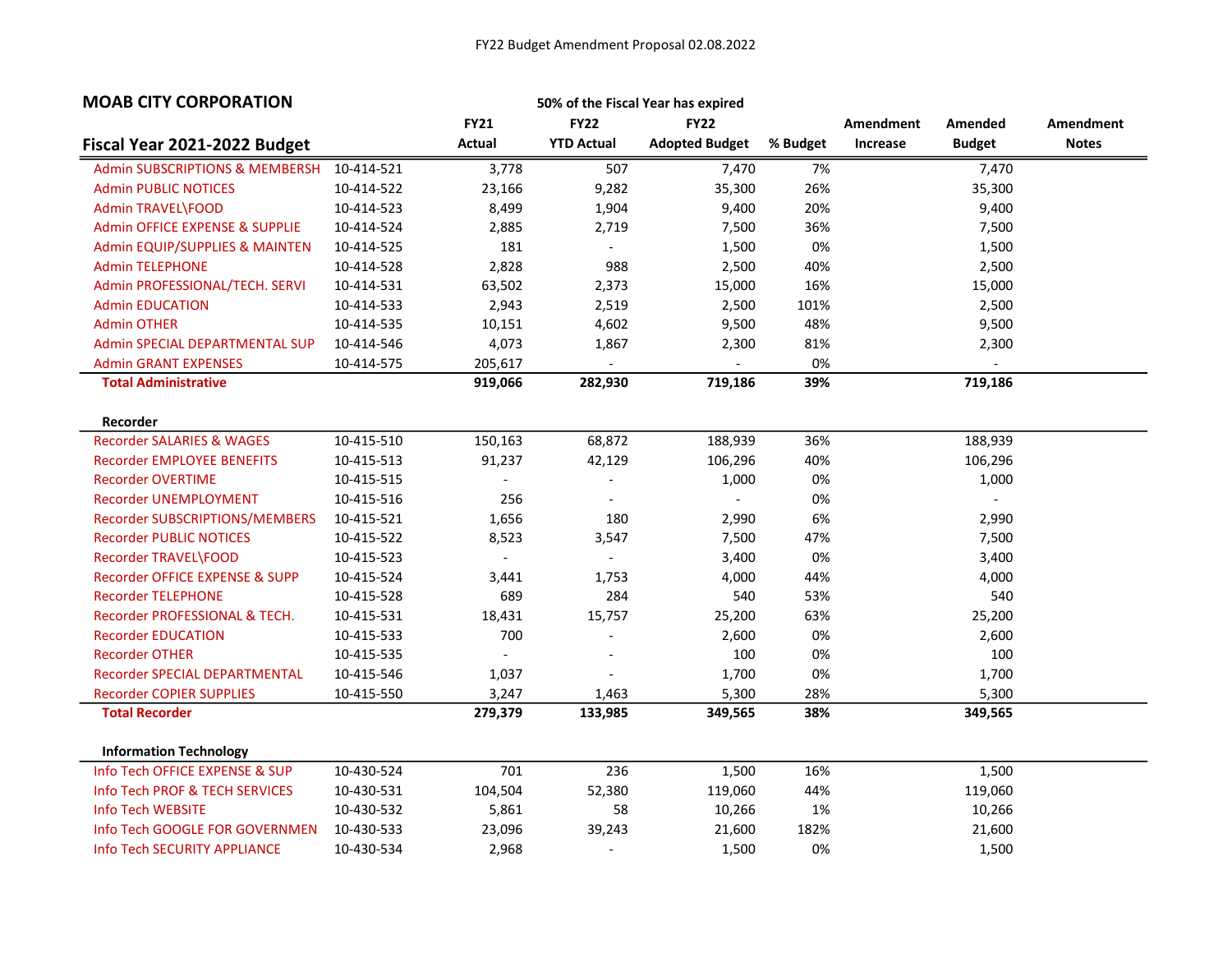| <b>MOAB CITY CORPORATION</b>              |            |                          |                           | 50% of the Fiscal Year has expired |          |                  |                |                  |
|-------------------------------------------|------------|--------------------------|---------------------------|------------------------------------|----------|------------------|----------------|------------------|
|                                           |            | <b>FY21</b>              | <b>FY22</b>               | <b>FY22</b>                        |          | <b>Amendment</b> | Amended        | <b>Amendment</b> |
| Fiscal Year 2021-2022 Budget              |            | Actual                   | <b>YTD Actual</b>         | <b>Adopted Budget</b>              | % Budget | Increase         | <b>Budget</b>  | <b>Notes</b>     |
| Info Tech WIFI - ACCESS LICENS            | 10-430-535 | $\overline{\phantom{a}}$ | $\blacksquare$            | 1,500                              | 0%       |                  | 1,500          |                  |
| <b>Info Tech ANTIVIRUS</b>                | 10-430-536 | 5,750                    | 3,150                     | 5,700                              | 55%      |                  | 5,700          |                  |
| Info Tech DNS MONITORING                  | 10-430-537 | 4,500                    | 2,250                     | 4,500                              | 50%      |                  | 4,500          |                  |
| <b>Total Information Technology</b>       |            | 147,380                  | 97,316                    | 165,626                            | 59%      |                  | 165,626        |                  |
| <b>Elections</b>                          |            |                          |                           |                                    |          |                  |                |                  |
| <b>Election PUBLIC NOTICES</b>            | 10-417-522 | $\blacksquare$           | 636                       | 3,000                              | 21%      |                  | 3,000          |                  |
| Election PROFESSIONAL/TECH - P            | 10-417-531 |                          | $\mathbb{Z}^{\mathbb{Z}}$ | 7,000                              | 0%       |                  | 7,000          |                  |
| Election PROFESSIONAL/TECH - G            | 10-417-532 |                          | 144                       | 7,000                              | 2%       |                  | 7,000          |                  |
| <b>Election EDUCATION - INITIATIV</b>     | 10-417-533 |                          | $\overline{a}$            | 500                                | 0%       |                  | 500            |                  |
| <b>Election PRINTING EXPENSES</b>         | 10-417-535 |                          | 1,338                     | 500                                | 268%     |                  | 500            |                  |
| <b>Election ELECTION DINNERS - GE</b>     | 10-417-537 |                          | 518                       |                                    | 0%       |                  |                |                  |
| <b>Total Elections</b>                    |            | $\overline{\phantom{a}}$ | 2,118                     | 18,000                             | 12%      |                  | 18,000         |                  |
| <b>Engineering</b>                        |            |                          |                           |                                    |          |                  |                |                  |
| <b>Engineer SALARIES &amp; WAGES</b>      | 10-419-510 | 309,847                  | 147,328                   | 302,603                            | 49%      |                  | 302,603        |                  |
| <b>Engineer BENEFITS</b>                  | 10-419-513 | 156,981                  | 74,488                    | 174,876                            | 43%      |                  | 174,876        |                  |
| <b>Engineer OVERTIME</b>                  | 10-419-515 | 98                       | $\overline{a}$            | 500                                | 0%       |                  | 500            |                  |
| <b>Engineer UNEMPLOYMENT</b>              | 10-419-516 | 653                      | $\blacksquare$            |                                    | 0%       |                  | $\overline{a}$ |                  |
| <b>Engineer SUBSCRIPTIONS &amp; MEMBE</b> | 10-419-521 | 7,296                    | 3,712                     | 7,675                              | 48%      |                  | 7,675          |                  |
| <b>Engineer TRAVEL</b>                    | 10-419-523 |                          |                           | 1,600                              | 0%       |                  | 1,600          |                  |
| Engineer OFFICE EXPENSE & SUPP            | 10-419-524 | 3,606                    | 1,633                     | 5,300                              | 31%      |                  | 5,300          |                  |
| Engineer EQUIP/SUPPLIES & MAIN            | 10-419-525 | 695                      | 475                       | 1,000                              | 48%      |                  | 1,000          |                  |
| <b>Engineer TELEPHONE</b>                 | 10-419-528 | 406                      | $\overline{a}$            | 1,025                              | 0%       |                  | 1,025          |                  |
| <b>Engineer MONTHLY FUEL - GASCAR</b>     | 10-419-530 | 11,387                   | 867                       | 1,500                              | 58%      |                  | 1,500          |                  |
| Engineer PROFESSIONAL & TECH.             | 10-419-531 | 33,166                   | 715                       | 20,000                             | 4%       |                  | 20,000         |                  |
| <b>Engineer PLAN REVIEW SERVICES</b>      | 10-419-532 | 9,857                    | $\blacksquare$            |                                    | 0%       |                  |                |                  |
| <b>Engineer EDUCATION</b>                 | 10-419-533 | 3,274                    | 3,601                     | 7,500                              | 48%      |                  | 7,500          |                  |
| <b>Engineer OTHER</b>                     | 10-419-535 | 5                        | $\overline{\phantom{a}}$  | 200                                | 0%       |                  | 200            |                  |
| <b>Engineer SPECIAL DEPARTMENTAL</b>      | 10-419-546 | 1,508                    |                           | 2,500                              | 0%       |                  | 2,500          |                  |
| <b>Total Engineering</b>                  |            | 538,780                  | 232,820                   | 526,279                            | 44%      |                  | 526,279        |                  |
| <b>Finance</b>                            |            |                          |                           |                                    |          |                  |                |                  |
| <b>Finance SALARIES &amp; WAGES</b>       | 10-420-510 | 253,835                  | 112,326                   | 298,854                            | 38%      |                  | 298,854        |                  |
| <b>Finance EMPLOYEE BENEFITS</b>          | 10-420-513 | 142,665                  | 68,663                    | 204,984                            | 33%      |                  | 204,984        |                  |
| <b>Finance OVERTIME</b>                   | 10-420-515 | $\overline{a}$           | $\overline{a}$            | 1,500                              | 0%       |                  | 1,500          |                  |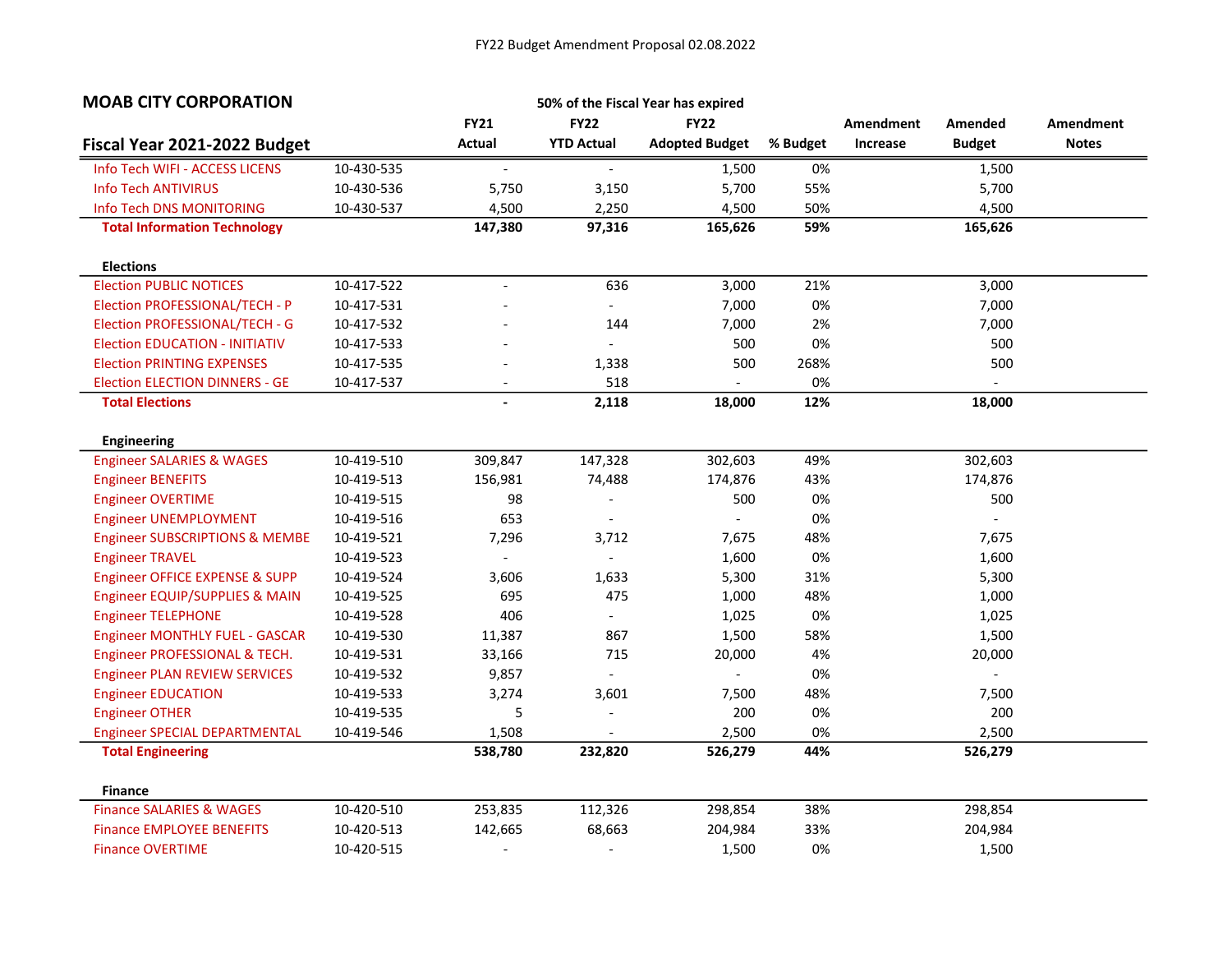| <b>FY22</b><br><b>FY22</b><br><b>FY21</b><br><b>Amendment</b><br>Amendment<br>Amended<br>Actual<br><b>YTD Actual</b><br><b>Adopted Budget</b><br><b>Notes</b><br>Fiscal Year 2021-2022 Budget<br>% Budget<br>Increase<br><b>Budget</b><br><b>Finance SUBSCRIPTIONS &amp; MEMBER</b><br>10-420-521<br>3,322<br>2,386<br>4,360<br>55%<br>4,360<br><b>Finance TRAVEL</b><br>10-420-523<br>736<br>5,500<br>13%<br>5,500<br><b>Finance OFFICE EXPENSE &amp; SUPPL</b><br>10-420-524<br>12,827<br>4,940<br>43%<br>11,525<br>11,525<br>8%<br>300<br>3,776<br>3,776<br>Finance EQUIPMENT SUPPL. & MAI<br>10-420-525<br>1,855<br><b>Finance TELEPHONE</b><br>972<br>448<br>2,500<br>18%<br>2,500<br>10-420-528<br>Finance PROFESSIONAL & TECH. S<br>64%<br>10,750<br>10-420-531<br>11,833<br>6,886<br>10,750<br>8%<br><b>Finance EDUCATION</b><br>638<br>288<br>3,500<br>3,500<br>10-420-533<br>35,725<br><b>Finance BANK HANDLING CHARGES</b><br>23,533<br>31,000<br>76%<br>31,000<br>10-420-536 | <b>MOAB CITY CORPORATION</b>          |            |       |     | 50% of the Fiscal Year has expired |    |        |  |
|------------------------------------------------------------------------------------------------------------------------------------------------------------------------------------------------------------------------------------------------------------------------------------------------------------------------------------------------------------------------------------------------------------------------------------------------------------------------------------------------------------------------------------------------------------------------------------------------------------------------------------------------------------------------------------------------------------------------------------------------------------------------------------------------------------------------------------------------------------------------------------------------------------------------------------------------------------------------------------------|---------------------------------------|------------|-------|-----|------------------------------------|----|--------|--|
|                                                                                                                                                                                                                                                                                                                                                                                                                                                                                                                                                                                                                                                                                                                                                                                                                                                                                                                                                                                          |                                       |            |       |     |                                    |    |        |  |
|                                                                                                                                                                                                                                                                                                                                                                                                                                                                                                                                                                                                                                                                                                                                                                                                                                                                                                                                                                                          |                                       |            |       |     |                                    |    |        |  |
|                                                                                                                                                                                                                                                                                                                                                                                                                                                                                                                                                                                                                                                                                                                                                                                                                                                                                                                                                                                          |                                       |            |       |     |                                    |    |        |  |
|                                                                                                                                                                                                                                                                                                                                                                                                                                                                                                                                                                                                                                                                                                                                                                                                                                                                                                                                                                                          |                                       |            |       |     |                                    |    |        |  |
|                                                                                                                                                                                                                                                                                                                                                                                                                                                                                                                                                                                                                                                                                                                                                                                                                                                                                                                                                                                          |                                       |            |       |     |                                    |    |        |  |
|                                                                                                                                                                                                                                                                                                                                                                                                                                                                                                                                                                                                                                                                                                                                                                                                                                                                                                                                                                                          |                                       |            |       |     |                                    |    |        |  |
|                                                                                                                                                                                                                                                                                                                                                                                                                                                                                                                                                                                                                                                                                                                                                                                                                                                                                                                                                                                          |                                       |            |       |     |                                    |    |        |  |
|                                                                                                                                                                                                                                                                                                                                                                                                                                                                                                                                                                                                                                                                                                                                                                                                                                                                                                                                                                                          |                                       |            |       |     |                                    |    |        |  |
|                                                                                                                                                                                                                                                                                                                                                                                                                                                                                                                                                                                                                                                                                                                                                                                                                                                                                                                                                                                          |                                       |            |       |     |                                    |    |        |  |
|                                                                                                                                                                                                                                                                                                                                                                                                                                                                                                                                                                                                                                                                                                                                                                                                                                                                                                                                                                                          |                                       |            |       |     |                                    |    |        |  |
|                                                                                                                                                                                                                                                                                                                                                                                                                                                                                                                                                                                                                                                                                                                                                                                                                                                                                                                                                                                          | <b>Finance SPECIAL DEPARTMENTAL S</b> | 10-420-546 | 2,046 | 250 | 18,500                             | 1% | 18,500 |  |
| <b>Finance INSURANCE</b><br>10-420-551<br>0%<br>1,950<br>1,950<br>$\overline{a}$<br>$\overline{\phantom{a}}$                                                                                                                                                                                                                                                                                                                                                                                                                                                                                                                                                                                                                                                                                                                                                                                                                                                                             |                                       |            |       |     |                                    |    |        |  |
| Finance CASH OVER & SHORT<br>0<br>0%<br>10-420-563                                                                                                                                                                                                                                                                                                                                                                                                                                                                                                                                                                                                                                                                                                                                                                                                                                                                                                                                       |                                       |            |       |     |                                    |    |        |  |
| 220,757<br>37%<br><b>Total Finance</b><br>465,718<br>598,699<br>598,699                                                                                                                                                                                                                                                                                                                                                                                                                                                                                                                                                                                                                                                                                                                                                                                                                                                                                                                  |                                       |            |       |     |                                    |    |        |  |
|                                                                                                                                                                                                                                                                                                                                                                                                                                                                                                                                                                                                                                                                                                                                                                                                                                                                                                                                                                                          |                                       |            |       |     |                                    |    |        |  |
| <b>Human Resources</b>                                                                                                                                                                                                                                                                                                                                                                                                                                                                                                                                                                                                                                                                                                                                                                                                                                                                                                                                                                   |                                       |            |       |     |                                    |    |        |  |
| 10-411-510<br>77,235<br>46%<br><b>Human Resources SALARIES &amp; WAG</b><br>172,885<br>166,655<br>166,655                                                                                                                                                                                                                                                                                                                                                                                                                                                                                                                                                                                                                                                                                                                                                                                                                                                                                |                                       |            |       |     |                                    |    |        |  |
| 88,939<br>39,930<br>41%<br>97,936<br><b>Human Resources EMPLOYEE BENEF</b><br>97,936<br>10-411-513                                                                                                                                                                                                                                                                                                                                                                                                                                                                                                                                                                                                                                                                                                                                                                                                                                                                                       |                                       |            |       |     |                                    |    |        |  |
| 720<br>0%<br>2,000<br><b>Human Resources OVERTIME</b><br>2,000<br>10-411-515<br>$\overline{\phantom{a}}$                                                                                                                                                                                                                                                                                                                                                                                                                                                                                                                                                                                                                                                                                                                                                                                                                                                                                 |                                       |            |       |     |                                    |    |        |  |
| 2,776<br><b>Human Resources SUBSCRIPTIONS</b><br>897<br>1,000<br>90%<br>1,000<br>10-411-521                                                                                                                                                                                                                                                                                                                                                                                                                                                                                                                                                                                                                                                                                                                                                                                                                                                                                              |                                       |            |       |     |                                    |    |        |  |
| <b>Human Resources PUBLIC NOTICES</b><br>1,664<br>3,002<br>4,000<br>75%<br>4,000<br>10-411-522                                                                                                                                                                                                                                                                                                                                                                                                                                                                                                                                                                                                                                                                                                                                                                                                                                                                                           |                                       |            |       |     |                                    |    |        |  |
| Human Resources TRAVEL\FOOD<br>10-411-523<br>2,500<br>0%<br>2,500<br>$\overline{a}$<br>$\overline{\phantom{0}}$                                                                                                                                                                                                                                                                                                                                                                                                                                                                                                                                                                                                                                                                                                                                                                                                                                                                          |                                       |            |       |     |                                    |    |        |  |
| HR OFFICE EXPENSE & SUPPLIES<br>10-411-524<br>4,000<br>5%<br>4,000<br>521<br>214                                                                                                                                                                                                                                                                                                                                                                                                                                                                                                                                                                                                                                                                                                                                                                                                                                                                                                         |                                       |            |       |     |                                    |    |        |  |
| 12,900<br>0%<br>12,900<br><b>Human Resources EQUIP./SUPPLIE</b><br>10-411-525<br>$\mathbb{Z}^{\mathbb{Z}}$<br>$\overline{a}$                                                                                                                                                                                                                                                                                                                                                                                                                                                                                                                                                                                                                                                                                                                                                                                                                                                             |                                       |            |       |     |                                    |    |        |  |
| 452<br><b>Human Resources TELEPHONE</b><br>10-411-528<br>508<br>1,200<br>42%<br>1,200                                                                                                                                                                                                                                                                                                                                                                                                                                                                                                                                                                                                                                                                                                                                                                                                                                                                                                    |                                       |            |       |     |                                    |    |        |  |
| HR RENT OF PROPERTY OR EQUIPME<br>2,900<br>0%<br>2,900<br>10-411-529                                                                                                                                                                                                                                                                                                                                                                                                                                                                                                                                                                                                                                                                                                                                                                                                                                                                                                                     |                                       |            |       |     |                                    |    |        |  |
| 59%<br>Human Resources PROF & TECH. S<br>10-411-531<br>27,911<br>60,486<br>102,500<br>102,500                                                                                                                                                                                                                                                                                                                                                                                                                                                                                                                                                                                                                                                                                                                                                                                                                                                                                            |                                       |            |       |     |                                    |    |        |  |
| 0%<br><b>Human Resources EDUCATION</b><br>401<br>4,000<br>4,000<br>10-411-533                                                                                                                                                                                                                                                                                                                                                                                                                                                                                                                                                                                                                                                                                                                                                                                                                                                                                                            |                                       |            |       |     |                                    |    |        |  |
| 38<br>2%<br><b>Human Resources OTHER</b><br>20<br>1,000<br>1,000<br>10-411-535                                                                                                                                                                                                                                                                                                                                                                                                                                                                                                                                                                                                                                                                                                                                                                                                                                                                                                           |                                       |            |       |     |                                    |    |        |  |
| <b>Human Resources SPECIAL DEPT S</b><br>3,076<br>0%<br>3,050<br>10-411-546<br>3,050                                                                                                                                                                                                                                                                                                                                                                                                                                                                                                                                                                                                                                                                                                                                                                                                                                                                                                     |                                       |            |       |     |                                    |    |        |  |
| 90%<br><b>Human Resources COPIER SUPPLIE</b><br>3,385<br>1,500<br>1,500<br>10-411-550<br>1,343                                                                                                                                                                                                                                                                                                                                                                                                                                                                                                                                                                                                                                                                                                                                                                                                                                                                                           |                                       |            |       |     |                                    |    |        |  |
| 302,768<br>45%<br>407,141<br><b>Total Human Resources</b><br>183,634<br>407,141                                                                                                                                                                                                                                                                                                                                                                                                                                                                                                                                                                                                                                                                                                                                                                                                                                                                                                          |                                       |            |       |     |                                    |    |        |  |
| <b>Police</b>                                                                                                                                                                                                                                                                                                                                                                                                                                                                                                                                                                                                                                                                                                                                                                                                                                                                                                                                                                            |                                       |            |       |     |                                    |    |        |  |
| <b>Police SALARIES &amp; WAGES</b><br>10-421-510<br>1,212,064<br>510,853<br>1,267,301<br>40%<br>1,267,301                                                                                                                                                                                                                                                                                                                                                                                                                                                                                                                                                                                                                                                                                                                                                                                                                                                                                |                                       |            |       |     |                                    |    |        |  |
| 0%<br>Police MOVIE\SECURITY WAGES<br>7,173<br>(660)<br>10-421-511                                                                                                                                                                                                                                                                                                                                                                                                                                                                                                                                                                                                                                                                                                                                                                                                                                                                                                                        |                                       |            |       |     |                                    |    |        |  |
| <b>Police EMPLOYEE BENEFITS</b><br>10-421-513<br>789,656<br>340,205<br>871,165<br>39%<br>871,165                                                                                                                                                                                                                                                                                                                                                                                                                                                                                                                                                                                                                                                                                                                                                                                                                                                                                         |                                       |            |       |     |                                    |    |        |  |
| Police OTHER BENEFITS- U/ALLOW<br>17,840<br>12,240<br>17,280<br>71%<br>17,280<br>10-421-514                                                                                                                                                                                                                                                                                                                                                                                                                                                                                                                                                                                                                                                                                                                                                                                                                                                                                              |                                       |            |       |     |                                    |    |        |  |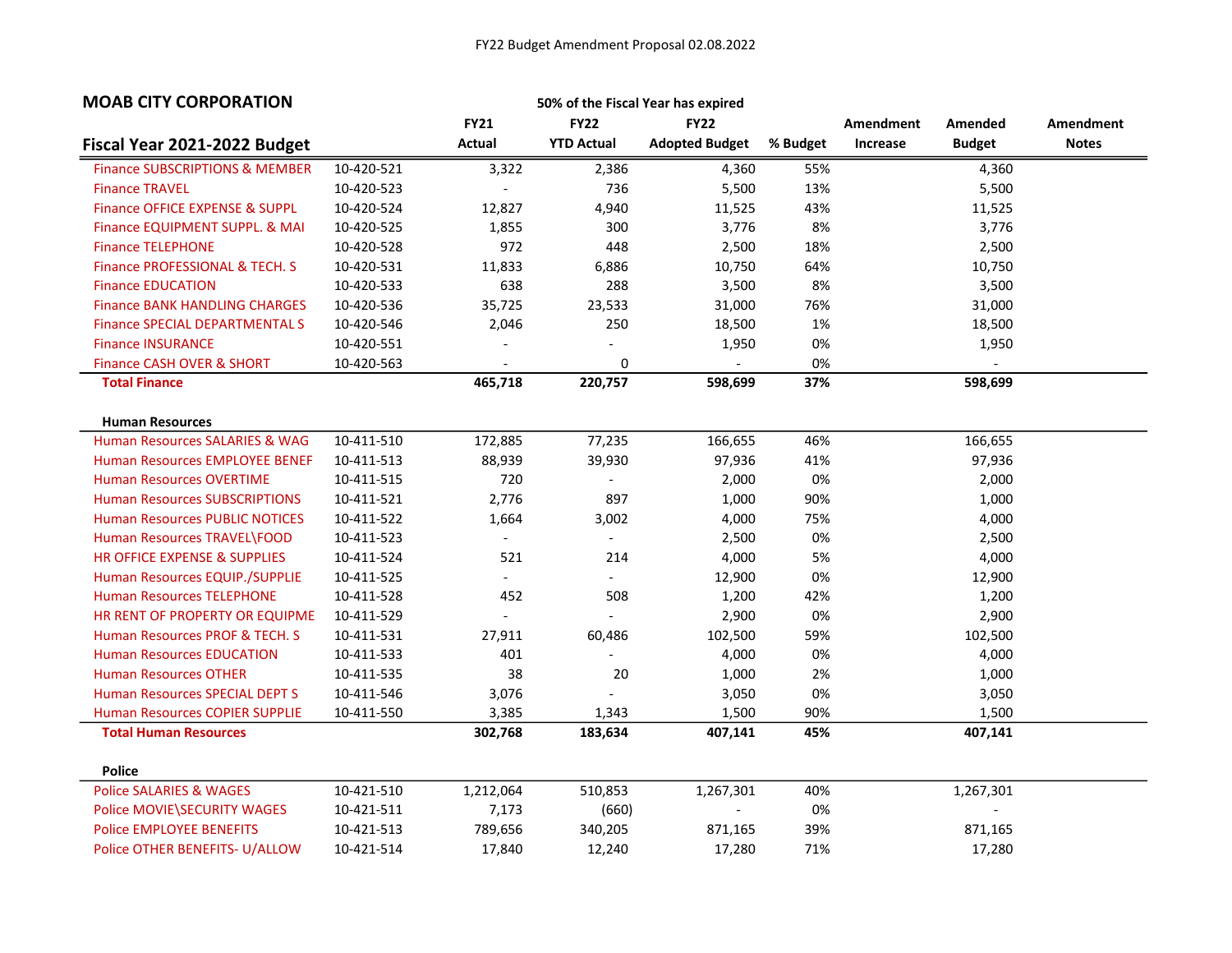| <b>MOAB CITY CORPORATION</b>              |            |                          |                             | 50% of the Fiscal Year has expired |          |           |                          |                           |
|-------------------------------------------|------------|--------------------------|-----------------------------|------------------------------------|----------|-----------|--------------------------|---------------------------|
|                                           |            | <b>FY21</b>              | <b>FY22</b>                 | <b>FY22</b>                        |          | Amendment | Amended                  | <b>Amendment</b>          |
| Fiscal Year 2021-2022 Budget              |            | <b>Actual</b>            | <b>YTD Actual</b>           | <b>Adopted Budget</b>              | % Budget | Increase  | <b>Budget</b>            | <b>Notes</b>              |
| <b>Police OVERTIME</b>                    | 10-421-515 | 33,920                   | 11,853                      | 45,000                             | 26%      |           | 45,000                   |                           |
| <b>Police UNEMPLOYMENT</b>                | 10-421-516 | 847                      |                             | $\overline{\phantom{a}}$           | 0%       |           |                          |                           |
| Police OFFICER EQUIP/PAYROLL D            | 10-421-518 |                          |                             |                                    | 0%       |           |                          |                           |
| <b>Police SUBSCRIPTIONS &amp; MEMBERS</b> | 10-421-521 | 26,748                   | 420                         | 28,935                             | 1%       |           | 28,935                   |                           |
| <b>Police TRAVEL\FOOD</b>                 | 10-421-523 | 9,173                    | 3,726                       | 25,000                             | 15%      |           | 25,000                   |                           |
| <b>Police OFFICE EXPENSE &amp; SUPPLI</b> | 10-421-524 | 5,191                    | 2,626                       | 10,000                             | 26%      |           | 10,000                   |                           |
| Police EQUIPMENT-SUPPL. & MAIN            | 10-421-525 | 70,510                   | 22,408                      | 40,000                             | 56%      |           | 40,000                   |                           |
| Police BLDG/GRDS-SUPPL. & MAIN            | 10-421-526 | $\mathbb{L}$             | 400                         | 10,000                             | 4%       |           | 10,000                   |                           |
| <b>Police TELEPHONE</b>                   | 10-421-528 | 14,487                   | 6,071                       | 22,416                             | 27%      |           | 22,416                   |                           |
| Police RENT OF PROPERTY OR EQU            | 10-421-529 | 7,415                    | 1,760                       | 83,484                             | 2%       |           | 83,484                   |                           |
| <b>Police MONTHLY FUEL - GASCARD</b>      | 10-421-530 | 38,992                   | 21,794                      | 60,000                             | 36%      |           | 60,000                   |                           |
| Police PROFESSIONAL & TECH. SE            | 10-421-531 | 7,763                    | 3,244                       | 28,300                             | 11%      | 15,000    | 43,300                   | <b>Environmental Asse</b> |
| <b>Police EDUCATION</b>                   | 10-421-533 | 7,422                    | 1,306                       | 20,000                             | 7%       |           | 20,000                   |                           |
| <b>Police DISPATCH SERVICES</b>           | 10-421-536 | 115,981                  | 65,643                      | 128,100                            | 51%      |           | 128,100                  |                           |
| Police SPECIAL DEPARTMENTAL SU            | 10-421-546 | 12,497                   | 533                         | 22,365                             | 2%       |           | 22,365                   |                           |
| <b>Police VEST REPLACEMENT</b>            | 10-421-548 | $\blacksquare$           | $\mathcal{L}_{\mathcal{A}}$ | 8,000                              | 0%       |           | 8,000                    |                           |
| Police INITIAL UNIFORM GEAR               | 10-421-549 | 3,825                    | 3,010                       | $\overline{\phantom{a}}$           | 0%       |           |                          |                           |
| Police SCHOOL EQUIP/ SUPPLIES             | 10-421-573 | $\overline{\phantom{a}}$ |                             | $\overline{a}$                     | 0%       |           |                          |                           |
| Police MACHINERY & EQUIPMENT              | 10-421-574 | 68,766                   | 107,150                     | $\overline{\phantom{a}}$           | 0%       |           |                          |                           |
| <b>Police JAG GRANT EXPENSES</b>          | 10-421-575 | 2,621                    | 3,689                       | $\blacksquare$                     | 0%       |           |                          |                           |
| <b>Total Police</b>                       |            | 2,452,891                | 1,118,270                   | 2,687,346                          | 42%      |           | 2,702,346                |                           |
| <b>Victims's Advocate</b>                 |            |                          |                             |                                    |          |           |                          |                           |
| <b>Victims's Advocate SALARIES &amp;</b>  | 10-423-510 | 58,780                   | 26,505                      | 81,362                             | 33%      |           | 81,362                   |                           |
| <b>Victims's Advocate EMPLOYEE BE</b>     | 10-423-513 | 24,177                   | 11,854                      | 28,591                             | 41%      |           | 28,591                   |                           |
| <b>Victims's Advocate OVERTIME</b>        | 10-423-515 |                          |                             |                                    | 0%       |           |                          |                           |
| Victims's Adv SUBSCRIPTIONS/ME            | 10-423-521 | $\overline{\phantom{a}}$ | 38                          | 800                                | 5%       |           | 800                      |                           |
| <b>Victims's Advocate TRAVEL</b>          | 10-423-523 | $\overline{\phantom{a}}$ | 70                          | 1,000                              | 7%       |           | 1,000                    |                           |
| Victims's Advocate OFFICE SUPP            | 10-423-524 | 4,499                    | 3,028                       | 2,000                              | 151%     |           | 2,000                    |                           |
| Victims's Advocate EQUIP/SUPPL            | 10-423-525 | $\blacksquare$           | 804                         | $\overline{\phantom{a}}$           | 0%       |           | $\overline{\phantom{a}}$ |                           |
| <b>Victims's Advocate TELEPHONE</b>       | 10-423-528 | 675                      | 213                         | 600                                | 36%      |           | 600                      |                           |
| <b>Victims Advocate MONTHLY FUEL</b>      | 10-423-530 | 792                      | 547                         | 1,000                              | 55%      |           | 1,000                    |                           |
| Victims's Advocate PROF/TECH S            | 10-423-531 | $\blacksquare$           | $\overline{\phantom{a}}$    | $\blacksquare$                     | 0%       |           | $\overline{\phantom{a}}$ |                           |
| <b>Victims's Advocate EDUCATION</b>       | 10-423-533 | $\sim$                   |                             | 2,000                              | 0%       |           | 2,000                    |                           |
| <b>Victims's Advocate OTHER</b>           | 10-423-535 | 2,731                    | 557                         | 3,500                              | 16%      |           | 3,500                    |                           |
| Victims's Advocate MACHINERY &            | 10-423-574 | $\overline{a}$           | $\blacksquare$              | $\overline{\phantom{a}}$           | 0%       |           | $\overline{\phantom{a}}$ |                           |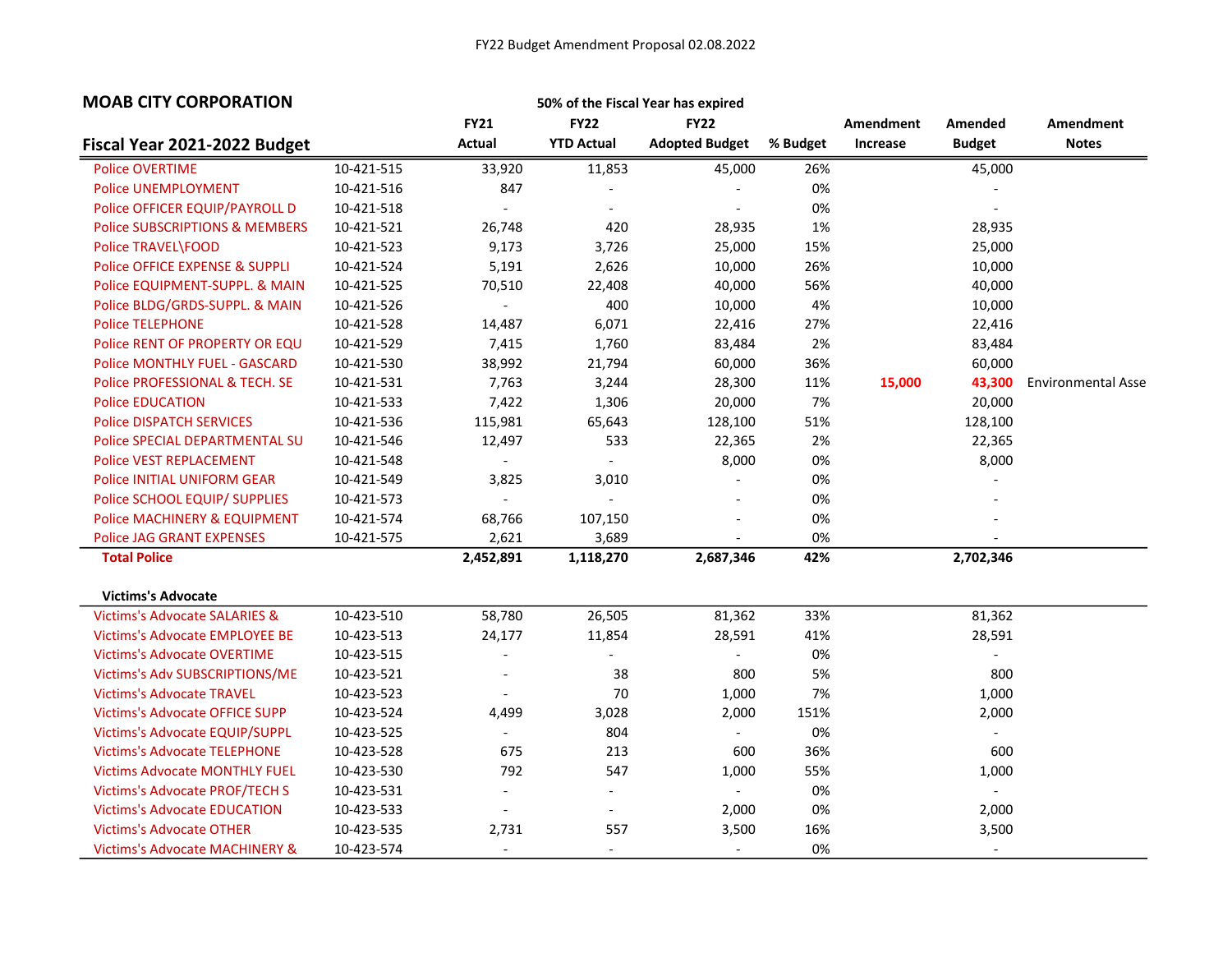| <b>FY21</b><br><b>FY22</b><br><b>FY22</b><br><b>Amendment</b><br>Amendment<br>Amended<br>Actual<br><b>YTD Actual</b><br><b>Adopted Budget</b><br><b>Notes</b><br>Fiscal Year 2021-2022 Budget<br>% Budget<br>Increase<br><b>Budget</b><br><b>Total Victims's Advocate</b><br>91,654<br>43,617<br>120,853<br>120,853<br>36%<br><b>Beer Tax Funds Eligible Expenses</b><br>10-425-574<br>19,176<br><b>Beer Tax EQUIPMENT</b><br>28,178<br>0%<br>28,178<br>$\overline{\phantom{a}}$<br><b>Total Beer Tax Funds Eligible Expenses</b><br>0%<br>19,176<br>28,178<br>28,178<br><b>Animal control</b><br><b>Animal Ctl SALARIES &amp; WAGES</b><br>10-426-510<br>42%<br>179,416<br>79,331<br>188,987<br>188,987<br><b>Animal Ctl EMPLOYEE BENEFITS</b><br>105,737<br>112,948<br>42%<br>112,948<br>10-426-513<br>46,909<br>Animal Ctl OTHER BENEFIT - U/A<br>82%<br>10-426-514<br>25<br>3,360<br>4,089<br>4,089<br><b>Animal Ctl OVERTIME</b><br>98%<br>10-426-515<br>9,570<br>5,862<br>6,000<br>6,000<br>Animal Ctl SUBSCRIPTIONS & MEM<br>735<br>0%<br>735<br>10-426-521<br>$\overline{\phantom{0}}$<br>110<br>4,000<br>0%<br>Animal Ctl TRAVEL\FOOD<br>4,000<br>10-426-523<br>$\overline{\phantom{a}}$<br>Animal Ctl OFFICE EXPENSE & SU<br>(18)<br>0%<br>10-426-524<br>$\overline{\phantom{a}}$<br>$\sim$<br>$\overline{\phantom{0}}$ |
|-----------------------------------------------------------------------------------------------------------------------------------------------------------------------------------------------------------------------------------------------------------------------------------------------------------------------------------------------------------------------------------------------------------------------------------------------------------------------------------------------------------------------------------------------------------------------------------------------------------------------------------------------------------------------------------------------------------------------------------------------------------------------------------------------------------------------------------------------------------------------------------------------------------------------------------------------------------------------------------------------------------------------------------------------------------------------------------------------------------------------------------------------------------------------------------------------------------------------------------------------------------------------------------------------------------------------------------|
|                                                                                                                                                                                                                                                                                                                                                                                                                                                                                                                                                                                                                                                                                                                                                                                                                                                                                                                                                                                                                                                                                                                                                                                                                                                                                                                                   |
|                                                                                                                                                                                                                                                                                                                                                                                                                                                                                                                                                                                                                                                                                                                                                                                                                                                                                                                                                                                                                                                                                                                                                                                                                                                                                                                                   |
|                                                                                                                                                                                                                                                                                                                                                                                                                                                                                                                                                                                                                                                                                                                                                                                                                                                                                                                                                                                                                                                                                                                                                                                                                                                                                                                                   |
|                                                                                                                                                                                                                                                                                                                                                                                                                                                                                                                                                                                                                                                                                                                                                                                                                                                                                                                                                                                                                                                                                                                                                                                                                                                                                                                                   |
|                                                                                                                                                                                                                                                                                                                                                                                                                                                                                                                                                                                                                                                                                                                                                                                                                                                                                                                                                                                                                                                                                                                                                                                                                                                                                                                                   |
|                                                                                                                                                                                                                                                                                                                                                                                                                                                                                                                                                                                                                                                                                                                                                                                                                                                                                                                                                                                                                                                                                                                                                                                                                                                                                                                                   |
|                                                                                                                                                                                                                                                                                                                                                                                                                                                                                                                                                                                                                                                                                                                                                                                                                                                                                                                                                                                                                                                                                                                                                                                                                                                                                                                                   |
|                                                                                                                                                                                                                                                                                                                                                                                                                                                                                                                                                                                                                                                                                                                                                                                                                                                                                                                                                                                                                                                                                                                                                                                                                                                                                                                                   |
|                                                                                                                                                                                                                                                                                                                                                                                                                                                                                                                                                                                                                                                                                                                                                                                                                                                                                                                                                                                                                                                                                                                                                                                                                                                                                                                                   |
|                                                                                                                                                                                                                                                                                                                                                                                                                                                                                                                                                                                                                                                                                                                                                                                                                                                                                                                                                                                                                                                                                                                                                                                                                                                                                                                                   |
|                                                                                                                                                                                                                                                                                                                                                                                                                                                                                                                                                                                                                                                                                                                                                                                                                                                                                                                                                                                                                                                                                                                                                                                                                                                                                                                                   |
|                                                                                                                                                                                                                                                                                                                                                                                                                                                                                                                                                                                                                                                                                                                                                                                                                                                                                                                                                                                                                                                                                                                                                                                                                                                                                                                                   |
|                                                                                                                                                                                                                                                                                                                                                                                                                                                                                                                                                                                                                                                                                                                                                                                                                                                                                                                                                                                                                                                                                                                                                                                                                                                                                                                                   |
|                                                                                                                                                                                                                                                                                                                                                                                                                                                                                                                                                                                                                                                                                                                                                                                                                                                                                                                                                                                                                                                                                                                                                                                                                                                                                                                                   |
| 2,123<br>10,000<br>22%<br>10,000<br>Animal Ctl EQUIP-SUPPL.&MAINT<br>10-426-525<br>2,214                                                                                                                                                                                                                                                                                                                                                                                                                                                                                                                                                                                                                                                                                                                                                                                                                                                                                                                                                                                                                                                                                                                                                                                                                                          |
| 8,425<br>23%<br><b>Animal Ctl UTILITIES</b><br>2,742<br>12,000<br>12,000<br>10-426-527                                                                                                                                                                                                                                                                                                                                                                                                                                                                                                                                                                                                                                                                                                                                                                                                                                                                                                                                                                                                                                                                                                                                                                                                                                            |
| <b>Animal Ctl TELEPHONE</b><br>10-426-528<br>4,416<br>1,715<br>4,092<br>42%<br>4,092                                                                                                                                                                                                                                                                                                                                                                                                                                                                                                                                                                                                                                                                                                                                                                                                                                                                                                                                                                                                                                                                                                                                                                                                                                              |
| 53%<br><b>Animal Ctl MONTHLY FUEL - GASC</b><br>10-426-530<br>4,421<br>3,334<br>6,290<br>6,290                                                                                                                                                                                                                                                                                                                                                                                                                                                                                                                                                                                                                                                                                                                                                                                                                                                                                                                                                                                                                                                                                                                                                                                                                                    |
| Animal Ctl PROFESSIONAL & TECH<br>10-426-531<br>1,000<br>157%<br>1,000<br>$\blacksquare$<br>1,573                                                                                                                                                                                                                                                                                                                                                                                                                                                                                                                                                                                                                                                                                                                                                                                                                                                                                                                                                                                                                                                                                                                                                                                                                                 |
| <b>Animal Ctl EDUCATION</b><br>705<br>300<br>2,000<br>15%<br>2,000<br>10-426-533                                                                                                                                                                                                                                                                                                                                                                                                                                                                                                                                                                                                                                                                                                                                                                                                                                                                                                                                                                                                                                                                                                                                                                                                                                                  |
| 0%<br><b>Animal Ctl OTHER</b><br>10-426-535<br>$\overline{\phantom{0}}$                                                                                                                                                                                                                                                                                                                                                                                                                                                                                                                                                                                                                                                                                                                                                                                                                                                                                                                                                                                                                                                                                                                                                                                                                                                           |
| 92<br>2%<br>Animal Ctl SPECIAL DEPARTMENTA<br>10-426-546<br>594<br>6,000<br>6,000                                                                                                                                                                                                                                                                                                                                                                                                                                                                                                                                                                                                                                                                                                                                                                                                                                                                                                                                                                                                                                                                                                                                                                                                                                                 |
| 8,356<br>2,250<br>0%<br><b>Animal Ctl GRANT EXPENSES</b><br>10-426-550                                                                                                                                                                                                                                                                                                                                                                                                                                                                                                                                                                                                                                                                                                                                                                                                                                                                                                                                                                                                                                                                                                                                                                                                                                                            |
| 4,735<br>0%<br>4,735<br>Animal Ctl MACHINERY & EQUIPME<br>10-426-574                                                                                                                                                                                                                                                                                                                                                                                                                                                                                                                                                                                                                                                                                                                                                                                                                                                                                                                                                                                                                                                                                                                                                                                                                                                              |
| <b>Total Animal control</b><br>323,880<br>362,876<br>41%<br>362,876<br>149,682                                                                                                                                                                                                                                                                                                                                                                                                                                                                                                                                                                                                                                                                                                                                                                                                                                                                                                                                                                                                                                                                                                                                                                                                                                                    |
| <b>Streets</b>                                                                                                                                                                                                                                                                                                                                                                                                                                                                                                                                                                                                                                                                                                                                                                                                                                                                                                                                                                                                                                                                                                                                                                                                                                                                                                                    |
| <b>Streets SALARIES &amp; WAGES</b><br>10-440-510<br>42%<br>245,302<br>105,408<br>252,872<br>252,872                                                                                                                                                                                                                                                                                                                                                                                                                                                                                                                                                                                                                                                                                                                                                                                                                                                                                                                                                                                                                                                                                                                                                                                                                              |
| <b>Streets EMPLOYEE BENEFITS</b><br>10-440-513<br>184,734<br>74,157<br>215,100<br>34%<br>215,100                                                                                                                                                                                                                                                                                                                                                                                                                                                                                                                                                                                                                                                                                                                                                                                                                                                                                                                                                                                                                                                                                                                                                                                                                                  |
| <b>Streets OVERTIME</b><br>124<br>2,000<br>6%<br>2,000<br>10-440-515<br>433                                                                                                                                                                                                                                                                                                                                                                                                                                                                                                                                                                                                                                                                                                                                                                                                                                                                                                                                                                                                                                                                                                                                                                                                                                                       |
| <b>Streets UNEMPLOYMENT</b><br>10,321<br>2,000<br>0%<br>2,000<br>10-440-516<br>$\blacksquare$                                                                                                                                                                                                                                                                                                                                                                                                                                                                                                                                                                                                                                                                                                                                                                                                                                                                                                                                                                                                                                                                                                                                                                                                                                     |
| <b>Streets SUBSCRIPTIONS &amp; MEMBER</b><br>10-440-521<br>582<br>185<br>1,000<br>19%<br>1,000                                                                                                                                                                                                                                                                                                                                                                                                                                                                                                                                                                                                                                                                                                                                                                                                                                                                                                                                                                                                                                                                                                                                                                                                                                    |
| 497<br>0%<br><b>Streets TRAVEL</b><br>2,500<br>2,500<br>10-440-523<br>$\overline{\phantom{a}}$                                                                                                                                                                                                                                                                                                                                                                                                                                                                                                                                                                                                                                                                                                                                                                                                                                                                                                                                                                                                                                                                                                                                                                                                                                    |
| 500<br><b>Streets OFFICE EXPENSE &amp; SUPPL</b><br>500<br>0%<br>10-440-524<br>$\overline{\phantom{a}}$<br>$\overline{\phantom{a}}$                                                                                                                                                                                                                                                                                                                                                                                                                                                                                                                                                                                                                                                                                                                                                                                                                                                                                                                                                                                                                                                                                                                                                                                               |
| <b>Streets EQUIPMENT-SUPPL. &amp; MAI</b><br>570<br>2,500<br>48%<br>2,500<br>10-440-525<br>1,210                                                                                                                                                                                                                                                                                                                                                                                                                                                                                                                                                                                                                                                                                                                                                                                                                                                                                                                                                                                                                                                                                                                                                                                                                                  |
| Streets BLDG/GRDS-SUPPL. & MAI<br>643<br>1,100<br>0%<br>1,100<br>10-440-526<br>$\overline{a}$                                                                                                                                                                                                                                                                                                                                                                                                                                                                                                                                                                                                                                                                                                                                                                                                                                                                                                                                                                                                                                                                                                                                                                                                                                     |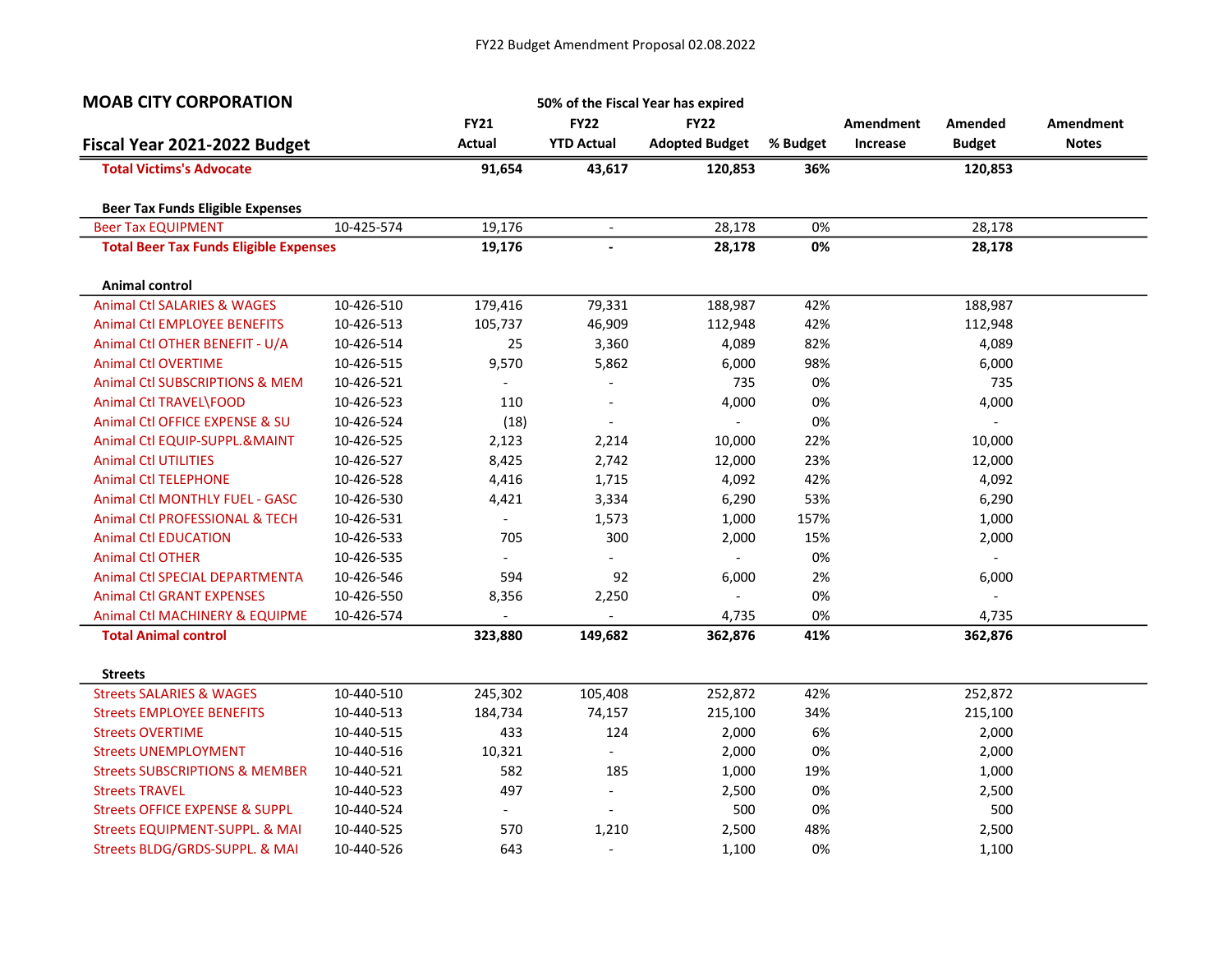| <b>MOAB CITY CORPORATION</b>              |            |                          |                           | 50% of the Fiscal Year has expired |          |           |                          |              |
|-------------------------------------------|------------|--------------------------|---------------------------|------------------------------------|----------|-----------|--------------------------|--------------|
|                                           |            | <b>FY21</b>              | <b>FY22</b>               | <b>FY22</b>                        |          | Amendment | Amended                  | Amendment    |
| Fiscal Year 2021-2022 Budget              |            | Actual                   | <b>YTD Actual</b>         | <b>Adopted Budget</b>              | % Budget | Increase  | <b>Budget</b>            | <b>Notes</b> |
| <b>Streets UTILITIES</b>                  | 10-440-527 | 15,912                   | 6,120                     | 20,000                             | 31%      |           | 20,000                   |              |
| <b>Streets TELEPHONE</b>                  | 10-440-528 | 670                      | 151                       | 2,640                              | 6%       |           | 2,640                    |              |
| Streets RENT OF PROPERTY OR EQ            | 10-440-529 |                          | $\overline{\phantom{a}}$  | 600                                | 0%       |           | 600                      |              |
| <b>Streets PROFESSIONAL &amp; TECH. S</b> | 10-440-531 | 9,771                    | 3,187                     | 32,500                             | 10%      |           | 32,500                   |              |
| <b>Streets EDUCATION</b>                  | 10-440-533 |                          | $\overline{\phantom{a}}$  | 5,500                              | 0%       |           | 5,500                    |              |
| <b>Streets OTHER</b>                      | 10-440-535 | 37                       | $\mathbf{r}$              | 500                                | 0%       |           | 500                      |              |
| <b>Streets STREET LIGHTS</b>              | 10-440-542 | 81,053                   | 37,387                    | 100,000                            | 37%      |           | 100,000                  |              |
| <b>Streets SPECIAL DEPARTMENTAL S</b>     | 10-440-546 | 1,312                    | 209                       | 6,000                              | 3%       |           | 6,000                    |              |
| <b>Total Streets</b>                      |            | 551,837                  | 228,137                   | 647,312                            | 35%      |           | 647,312                  |              |
| <b>Facilities</b>                         |            |                          |                           |                                    |          |           |                          |              |
| <b>Facilities SALARIES &amp; WAGES</b>    | 10-443-510 | 259,518                  | 138,035                   | 268,440                            | 51%      |           | 268,440                  |              |
| <b>Facilities EMPLOYEE BENEFITS</b>       | 10-443-513 | 149,457                  | 92,671                    | 198,680                            | 47%      |           | 198,680                  |              |
| <b>Facilities OVERTIME</b>                | 10-443-515 |                          | 215                       | 500                                | 43%      |           | 500                      |              |
| <b>Facilities UNEMPLOYMENT</b>            | 10-443-516 | (2, 331)                 | $\overline{\phantom{a}}$  | $\sim$                             | 0%       |           | $\overline{\phantom{a}}$ |              |
| <b>Facilities SUBSCRIPTIONS &amp; MEM</b> | 10-443-521 |                          | $\blacksquare$            | 300                                | 0%       |           | 300                      |              |
| <b>Facilities TRAVEL</b>                  | 10-443-523 |                          | 263                       | 900                                | 29%      |           | 900                      |              |
| <b>Facilities OFFICE EXPENSE &amp; SU</b> | 10-443-524 | 61                       | $\mathbb{Z}^{\mathbb{Z}}$ | 300                                | 0%       |           | 300                      |              |
| Facilities EQUIP SUPPLIES & MA            | 10-443-525 | 515                      | 57                        | 5,300                              | 1%       |           | 5,300                    |              |
| Facilities BLDG/GRDS-SUPPL & M            | 10-443-526 | 13,921                   | 7,822                     | 28,900                             | 27%      |           | 28,900                   |              |
| <b>Facilities - CITY CENTER</b>           | 10-443-536 | 5,321                    | 196                       | $\overline{\phantom{a}}$           | 0%       |           | $\overline{a}$           |              |
| <b>Facilities - MARC</b>                  | 10-443-537 | 922                      | 149                       | $\overline{\phantom{a}}$           | 0%       |           |                          |              |
| <b>Facilities - CENTER STREET GYM</b>     | 10-443-538 | 409                      | 14                        |                                    | 0%       |           |                          |              |
| <b>Facilities UTILITIES</b>               | 10-443-527 | 6,448                    | 2,510                     | 5,184                              | 48%      |           | 5,184                    |              |
| <b>Facilities TELEPHONE</b>               | 10-443-528 | 2,474                    | 1,339                     | 3,300                              | 41%      |           | 3,300                    |              |
| <b>Facilities RENT OF PROPERTY OR</b>     | 10-443-529 | $\overline{\phantom{a}}$ | $\blacksquare$            | 800                                | 0%       |           | 800                      |              |
| <b>Facilities MONTHLY FUEL</b>            | 10-443-530 | 3,482                    | 1,670                     | 3,000                              | 56%      |           | 3,000                    |              |
| <b>Facilities PROFESSIONAL &amp; TECH</b> | 10-443-531 | 15,007                   | 11,244                    | 19,300                             | 58%      |           | 19,300                   |              |
| <b>Facilities EDUCATION</b>               | 10-443-533 | 40                       | 70                        | 800                                | 9%       |           | 800                      |              |
| <b>Facilities OTHER</b>                   | 10-443-535 | 35                       | $\overline{a}$            | $\overline{\phantom{a}}$           | 0%       |           | $\blacksquare$           |              |
| <b>Facilities SPECIAL DEPARTMENTA</b>     | 10-443-546 | 484                      | 31                        | 5,800                              | 1%       |           | 5,800                    |              |
| <b>Total Facilities</b>                   |            | 455,763                  | 256,286                   | 541,504                            | 47%      |           | 541,504                  |              |
| <b>Safety</b>                             |            |                          |                           |                                    |          |           |                          |              |
| <b>Safety SALARIES &amp; WAGES</b>        | 10-441-510 | 10,524                   | 4,967                     | 52,517                             | 9%       |           | 52,517                   |              |
| <b>Safety BENEFITS</b>                    | 10-441-513 | 6,349                    | 2,987                     | 44,705                             | 7%       |           | 44,705                   |              |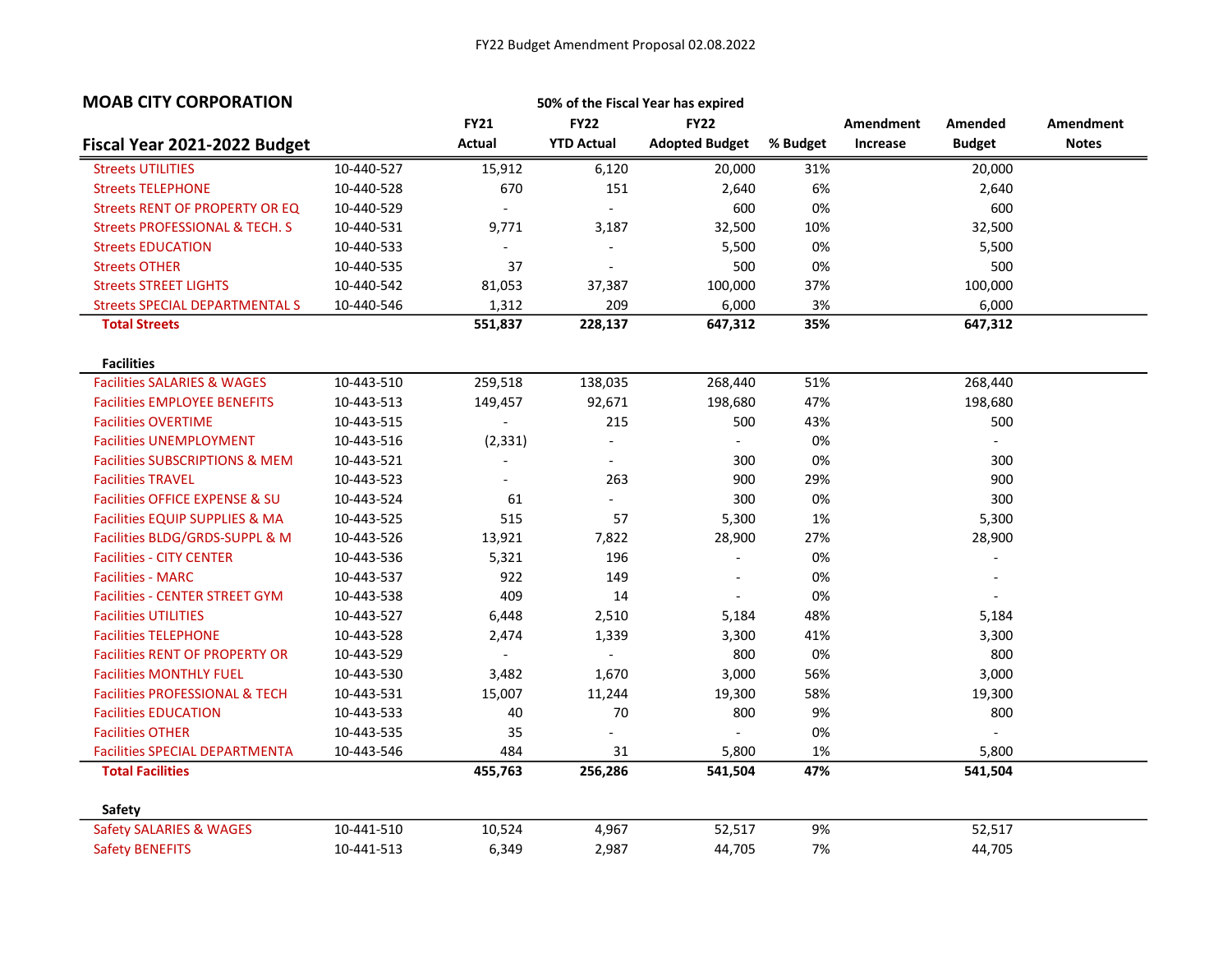| <b>MOAB CITY CORPORATION</b>              |            |                          |                           | 50% of the Fiscal Year has expired |          |           |               |              |
|-------------------------------------------|------------|--------------------------|---------------------------|------------------------------------|----------|-----------|---------------|--------------|
|                                           |            | <b>FY21</b>              | <b>FY22</b>               | <b>FY22</b>                        |          | Amendment | Amended       | Amendment    |
| Fiscal Year 2021-2022 Budget              |            | Actual                   | <b>YTD Actual</b>         | <b>Adopted Budget</b>              | % Budget | Increase  | <b>Budget</b> | <b>Notes</b> |
| <b>Safety OVERTIME</b>                    | 10-441-515 | $\overline{\phantom{a}}$ |                           |                                    | 0%       |           |               |              |
| <b>Safety SUBSCRIPTIONS &amp; MEMBERS</b> | 10-441-521 | 543                      | 30                        | 500                                | 6%       |           | 500           |              |
| <b>Safety TRAVEL</b>                      | 10-441-523 | 585                      |                           | 1,500                              | 0%       |           | 1,500         |              |
| Safety EQUIP/SUPPLIES & MAINTE            | 10-441-525 | 3,217                    |                           | 3,500                              | 0%       |           | 3,500         |              |
| <b>Safety TELEPHONE</b>                   | 10-441-528 | $\overline{a}$           |                           | 750                                | 0%       |           | 750           |              |
| <b>Safety MONTHLY FUEL</b>                | 10-441-530 | $\overline{a}$           | $\overline{\phantom{a}}$  | 1,000                              | 0%       |           | 1,000         |              |
| Safety PROFESSIONAL & TECH. SE            | 10-441-531 | 5,271                    | 3,377                     | 13,000                             | 26%      |           | 13,000        |              |
| <b>Safety EDUCATION</b>                   | 10-441-533 | $\overline{a}$           | 6,790                     | 11,000                             | 62%      |           | 11,000        |              |
| <b>Safety OTHER</b>                       | 10-441-535 | 724                      | 1,868                     | 4,000                              | 47%      |           | 4,000         |              |
| Safety SPECIAL DEPARTMENTAL SU            | 10-441-546 | 37,279                   | 9,922                     | 19,640                             | 51%      |           | 19,640        |              |
| Safety SAFETY EQUIPMENT                   | 10-441-575 | 8,977                    | 773                       | 33,000                             | 2%       |           | 33,000        |              |
| <b>Total Safety</b>                       |            | 73,470                   | 30,713                    | 185,112                            | 17%      |           | 185,112       |              |
| <b>Vehicle Maintenance</b>                |            |                          |                           |                                    |          |           |               |              |
| <b>Vehicle Maintenance SALARIES &amp;</b> | 10-444-510 | 53,812                   | 34,269                    | 71,073                             | 48%      |           | 71,073        |              |
| <b>Vehicle Maintenance - EMPLOYEE</b>     | 10-444-513 | 33,920                   | 20,729                    | 50,832                             | 41%      |           | 50,832        |              |
| <b>Vehicle Maintenance OVERTIME</b>       | 10-444-515 |                          |                           |                                    | 0%       |           |               |              |
| <b>Vehicle Maintenance SUB &amp; MEMB</b> | 10-444-521 | 2,215                    | 2,195                     | 2,300                              | 95%      |           | 2,300         |              |
| <b>Vehicle Maintenance TRAVEL</b>         | 10-444-523 |                          |                           | 2,000                              | 0%       |           | 2,000         |              |
| <b>Vehicle Maintenance EQUIP/SUPP</b>     | 10-444-525 | 6,739                    | 4,245                     | 45,000                             | 9%       |           | 45,000        |              |
| <b>Vehicle Maintenance EQUIP MAIN</b>     | 10-444-551 | 9,893                    | 585                       |                                    | 0%       |           |               |              |
| <b>Veh Maint EQUIP MAINT STREETS</b>      | 10-444-552 | 9,258                    | 5,639                     |                                    | 0%       |           |               |              |
| <b>Vehicle Maint EQUIP MAINT - FA</b>     | 10-444-553 | 1,824                    |                           |                                    | 0%       |           |               |              |
| Fleet BLDG/GRDS-SUPPL & MAINT             | 10-444-526 | 35                       | 39                        | 3,000                              | 1%       |           | 3,000         |              |
| <b>Vehicle Maintenance TELEPHONE</b>      | 10-444-528 | 630                      | 272                       | 750                                | 36%      |           | 750           |              |
| <b>Vehicle Maintenance RENT OF EQ</b>     | 10-444-529 |                          | $\equiv$                  | 500                                | 0%       |           | 500           |              |
| <b>Vehicle Maintenance MONTHLY FU</b>     | 10-444-530 | 1,217                    | 744                       | 2,000                              | 37%      |           | 2,000         |              |
| <b>Vehicle Maintenance PROF &amp; TEC</b> | 10-444-531 | 1,208                    | 113                       | 4,000                              | 3%       |           | 4,000         |              |
| <b>Vehicle Maintenance EDUCATION</b>      | 10-444-533 | $\overline{\phantom{a}}$ | $\mathbb{Z}^{\mathbb{Z}}$ | 1,000                              | 0%       |           | 1,000         |              |
| <b>Vehicle Maintenance OTHER</b>          | 10-444-535 | 189                      | 12                        | 500                                | 2%       |           | 500           |              |
| <b>Veh Maint SPECIAL DEPT SUPPLIE</b>     | 10-444-546 | 1,940                    | 1,426                     | 11,000                             | 13%      |           | 11,000        |              |
| <b>Total Vehicle Maintenance</b>          |            | 122,880                  | 70,267                    | 193,955                            | 36%      |           | 193,955       |              |
| <b>Sanitation</b>                         |            |                          |                           |                                    |          |           |               |              |
| <b>Sanitation PROFESSIONAL &amp; TECH</b> | 10-442-531 | 1,207,443                | 535,146                   | 1,200,000                          | 45%      |           | 1,200,000     |              |
| Sanitation PROF&TECH RECYCLE              | 10-442-532 | 95,294                   | 40,800                    | 100,000                            | 41%      |           | 100,000       |              |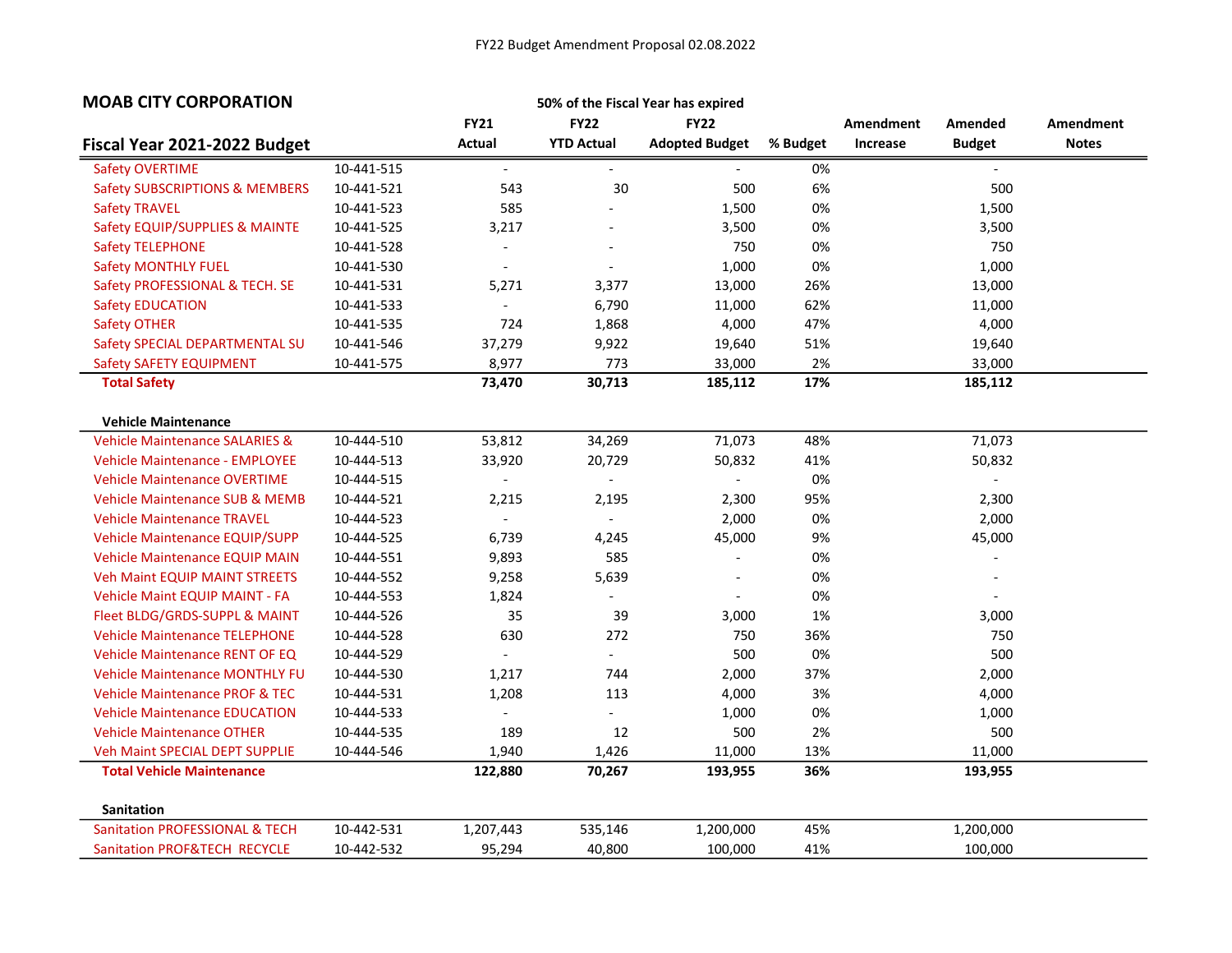| <b>MOAB CITY CORPORATION</b>            |            |                          |                          | 50% of the Fiscal Year has expired |          |           |                          |              |
|-----------------------------------------|------------|--------------------------|--------------------------|------------------------------------|----------|-----------|--------------------------|--------------|
|                                         |            | <b>FY21</b>              | <b>FY22</b>              | <b>FY22</b>                        |          | Amendment | Amended                  | Amendment    |
| Fiscal Year 2021-2022 Budget            |            | Actual                   | <b>YTD Actual</b>        | <b>Adopted Budget</b>              | % Budget | Increase  | <b>Budget</b>            | <b>Notes</b> |
| <b>Total Sanitation</b>                 |            | 1,302,737                | 575,946                  | 1,300,000                          | 44%      |           | 1,300,000                |              |
| <b>PW Admin</b>                         |            |                          |                          |                                    |          |           |                          |              |
| <b>PW Admin SALARIES &amp; WAGES</b>    | 10-445-510 | 165,363                  | 53,752                   | 116,357                            | 46%      |           | 116,357                  |              |
| <b>PW Admin EMPLOYEE BENEFITS</b>       | 10-445-513 | 79,560                   | 24,472                   | 51,187                             | 48%      |           | 51,187                   |              |
| <b>PW Admin OVERTIME</b>                | 10-445-515 | $\overline{\phantom{a}}$ | $\overline{\phantom{0}}$ | $\overline{\phantom{a}}$           | 0%       |           | $\overline{\phantom{a}}$ |              |
| PW Admin SUBSCRIPTIONS & MEMBE          | 10-445-521 | 528                      | 305                      | 700                                | 44%      |           | 700                      |              |
| <b>PW Admin TRAVEL</b>                  | 10-445-523 | $\overline{\phantom{a}}$ | $\overline{\phantom{a}}$ | 1,100                              | 0%       |           | 1,100                    |              |
| PW Admin OFFICE EXPENSE & SUPP          | 10-445-524 | 3,401                    | 1,468                    | 6,400                              | 23%      |           | 6,400                    |              |
| <b>PW Admin UTILITIES</b>               | 10-445-527 | 14,112                   | 5,652                    | 18,500                             | 31%      |           | 18,500                   |              |
| PW Admin TELEPHONE                      | 10-445-528 | 1,219                    | 593                      | 1,820                              | 33%      |           | 1,820                    |              |
| PW Admin RENT OF PROPERTY OR E          | 10-445-529 | 3,165                    | 1,200                    | 3,200                              | 38%      |           | 3,200                    |              |
| PW Admin MONTHLY FUEL - GASCAR          | 10-445-530 |                          | $\overline{a}$           | 1,000                              | 0%       |           | 1,000                    |              |
| PW Admin PROFESSIONAL & TECH.           | 10-445-531 | 155                      |                          | 1,000                              | 0%       |           | 1,000                    |              |
| <b>PW Admin EDUCATION</b>               | 10-445-533 | 95                       | $\overline{a}$           | 1,000                              | 0%       |           | 1,000                    |              |
| <b>PW Admin OTHER</b>                   | 10-445-535 | 20                       | $\overline{\phantom{0}}$ | 1,000                              | 0%       |           | 1,000                    |              |
| PW Admin SPECIAL DEPARTMENTAL           | 10-445-546 | 3,501                    | 571                      |                                    | 0%       |           |                          |              |
| <b>Total PW Admin</b>                   |            | 271,119                  | 88,014                   | 203,264                            | 43%      |           | 203,264                  |              |
|                                         |            |                          |                          |                                    |          |           |                          |              |
| Parks O&M<br>Parks O&M SALARIES & WAGES | 10-451-510 | 348,971                  | 158,864                  | 353,335                            | 45%      |           | 353,335                  |              |
| Parks O&M EMPLOYEE BENEFITS             | 10-451-513 | 195,000                  | 86,446                   | 222,008                            | 39%      |           | 222,008                  |              |
|                                         |            |                          |                          |                                    | 0%       |           |                          |              |
| Parks O&M OVERTIME                      | 10-451-515 | 2,686                    |                          | 5,000                              |          |           | 5,000                    |              |
| Parks O&M UNEMPLOYMENT                  | 10-451-516 | (2,024)                  |                          |                                    | 0%       |           |                          |              |
| Parks O&M SUBSCRIPTIONS & MEMB          | 10-451-521 | 590                      | 38                       | 1,020                              | 4%       |           | 1,020                    |              |
| Parks O&M TRAVEL                        | 10-451-523 | 3,279                    | 1,503<br>45              | 1,900                              | 79%      |           | 1,900                    |              |
| Parks O&M OFFICE EXPENSE & SUP          | 10-451-524 |                          |                          |                                    | 0%       |           |                          |              |
| Parks O&M EQUIPMENT-SUPPL. & M          | 10-451-525 | 207                      | 1,563                    | 3,000                              | 52%      |           | 3,000                    |              |
| Parks O&M BLDG/GRDS-SUPPL. & M          | 10-451-526 | 24,220                   | 15,053                   | 21,750                             | 69%      |           | 21,750                   |              |
| Parks O&M UTILITIES                     | 10-451-527 | 66,316                   | 28,889                   | 88,700                             | 33%      |           | 88,700                   |              |
| Park O&M Garbage and Recycling          | 10-451-571 | 17,078                   | 7,674                    |                                    | 0%       |           |                          |              |
| Parks O&M TELEPHONE                     | 10-451-528 | 5,001                    | 1,999                    | 10,735                             | 19%      |           | 10,735                   |              |
| <b>Parks O&amp;M RENTALS</b>            | 10-451-529 | $\overline{\phantom{a}}$ | 1,325                    | 750                                | 177%     |           | 750                      |              |
| Parks O&M MONTHLY FUEL - GASCA          | 10-451-530 | 14,943                   | 6,762                    | 20,000                             | 34%      |           | 20,000                   |              |
| Parks O&M PROFESSIONAL & TECH.          | 10-451-531 | 2,274                    | 3,336                    | 28,750                             | 12%      |           | 28,750                   |              |
| <b>Parks O&amp;M EDUCATION</b>          | 10-451-533 | 420                      | 430                      | 1,250                              | 34%      |           | 1,250                    |              |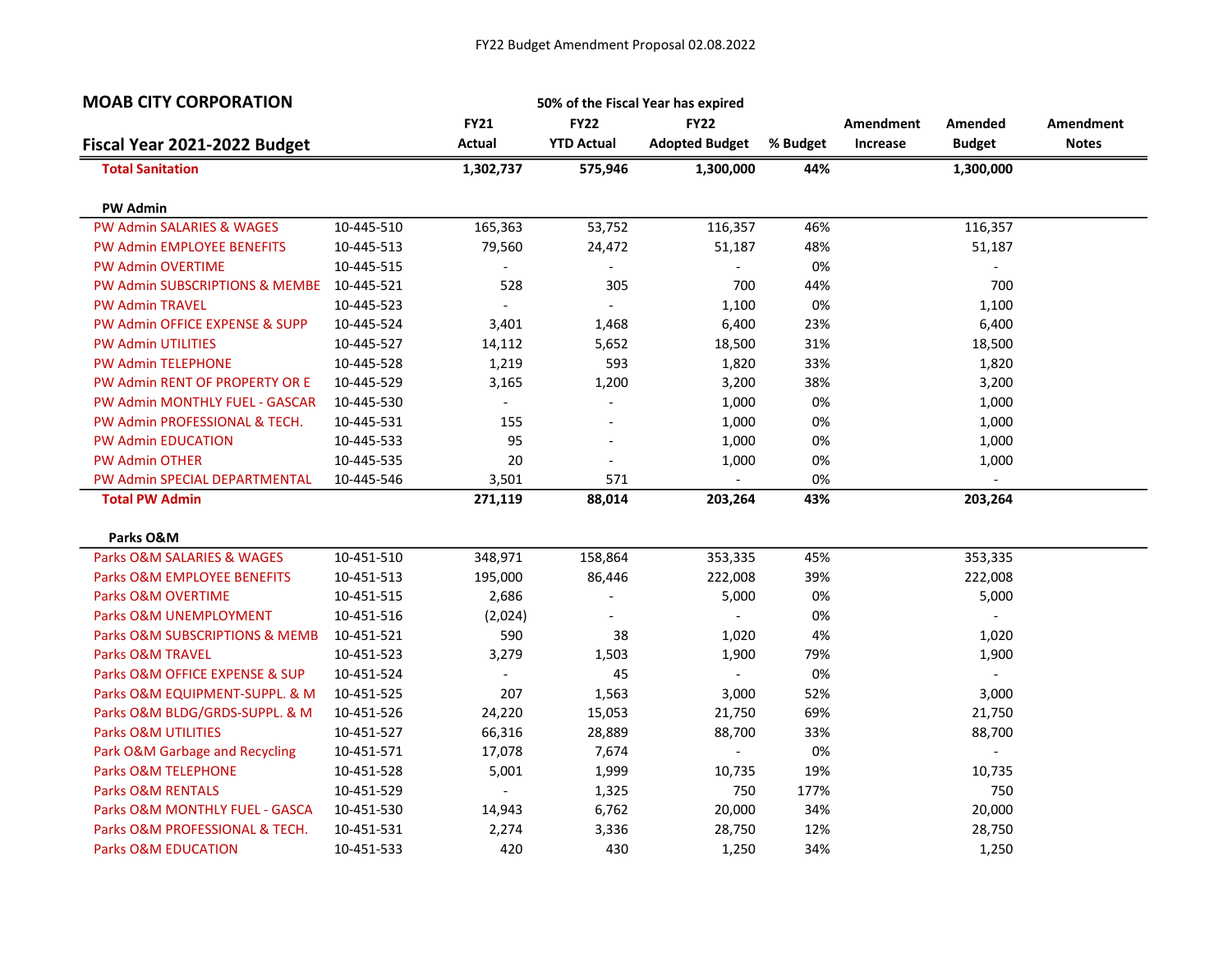| <b>MOAB CITY CORPORATION</b>              |            |                          |                          | 50% of the Fiscal Year has expired |          |           |                          |              |
|-------------------------------------------|------------|--------------------------|--------------------------|------------------------------------|----------|-----------|--------------------------|--------------|
|                                           |            | <b>FY21</b>              | <b>FY22</b>              | <b>FY22</b>                        |          | Amendment | Amended                  | Amendment    |
| Fiscal Year 2021-2022 Budget              |            | Actual                   | <b>YTD Actual</b>        | <b>Adopted Budget</b>              | % Budget | Increase  | <b>Budget</b>            | <b>Notes</b> |
| Parks O&M OTHER                           | 10-451-535 | $\overline{\phantom{a}}$ | $\overline{\phantom{a}}$ | 750                                | 0%       |           | 750                      |              |
| Parks O&M SPECIAL DEPARTMENTAL            | 10-451-546 | 4,873                    | 3,169                    | 19,200                             | 17%      |           | 19,200                   |              |
| <b>Parks O&amp;M PARK IMPROVEMENTS</b>    | 10-451-573 | 221                      |                          | 5,250                              | 0%       |           | 5,250                    |              |
| <b>Total Parks O&amp;M</b>                |            | 684,055                  | 317,096                  | 783,398                            | 40%      |           | 783,398                  |              |
| Inspections                               |            |                          |                          |                                    |          |           |                          |              |
| <b>Inspection SALARIES &amp; WAGES</b>    | 10-424-510 | 84,065                   | 36,627                   | 80,549                             | 45%      |           | 80,549                   |              |
| <b>Inspection BENEFITS</b>                | 10-424-513 | 55,523                   | 24,634                   | 57,120                             | 43%      |           | 57,120                   |              |
| <b>Inspection OVERTIME</b>                | 10-424-515 | 12,641                   | 3,878                    | 13,000                             | 30%      |           | 13,000                   |              |
| <b>Inspection SUBSCRIPTIONS &amp; MEM</b> | 10-424-521 | 809                      | 130                      | 1,000                              | 13%      |           | 1,000                    |              |
| <b>Inspection TRAVEL</b>                  | 10-424-523 | $\blacksquare$           | $\overline{\phantom{a}}$ | 1,500                              | 0%       |           | 1,500                    |              |
| Inspection OFFICE EXPENSE & SU            | 10-424-524 | 127                      | $\overline{\phantom{a}}$ | 1,000                              | 0%       |           | 1,000                    |              |
| <b>Inspection TELEPHONE</b>               | 10-424-528 | 994                      | 494                      | 1,100                              | 45%      |           | 1,100                    |              |
| <b>Inspection MONTHLY FUEL</b>            | 10-424-530 | 494                      | 332                      | 750                                | 44%      |           | 750                      |              |
| <b>Inspection PROFESSIONAL &amp; TECH</b> | 10-424-531 | 30,084                   | 13,016                   | 20,000                             | 65%      |           | 20,000                   |              |
| <b>Inspection EDUCATION</b>               | 10-424-533 | 264                      | 112                      | 1,000                              | 11%      |           | 1,000                    |              |
| <b>Inspection SPECIAL DEPARTMENTA</b>     | 10-424-546 | 850                      | 444                      | 1,500                              | 30%      |           | 1,500                    |              |
| <b>Total Inspections</b>                  |            | 185,850                  | 79,668                   | 178,519                            | 45%      |           | 178,519                  |              |
|                                           |            |                          |                          |                                    |          |           |                          |              |
| <b>Planning</b>                           |            |                          |                          |                                    |          |           |                          |              |
| <b>Planning SALARIES &amp; WAGES</b>      | 10-418-510 | 302,244                  | 149,737                  | 428,265                            | 35%      |           | 428,265                  |              |
| <b>Planning EMPLOYEE BENEFITS</b>         | 10-418-513 | 150,386                  | 71,474                   | 194,051                            | 37%      |           | 194,051                  |              |
| <b>Planning OVERTIME</b>                  | 10-418-515 |                          |                          | 2,500                              | 0%       |           | 2,500                    |              |
| <b>Planning UNEMPLOYMENT</b>              | 10-418-516 | 466                      |                          |                                    | 0%       |           |                          |              |
| <b>Planning SUBSCRIPTIONS &amp; MEMBE</b> | 10-418-521 | 6,206                    | 3,491                    | 5,400                              | 65%      |           | 5,400                    |              |
| <b>Planning TRAVEL</b>                    | 10-418-523 | $\sim$                   | 290                      | 8,500                              | 3%       |           | 8,500                    |              |
| Planning OFFICE EXPENSE & SUPP            | 10-418-524 | 3,179                    | 1,488                    | 11,768                             | 13%      |           | 11,768                   |              |
| Planning EQUIPMENT-SUPPL. & MA            | 10-418-525 | $\sim$                   | $\mathbf{r}$             |                                    | 0%       |           |                          |              |
| <b>Planning TELEPHONE</b>                 | 10-418-528 | 1,617                    | 714                      | 480                                | 149%     |           | 480                      |              |
| <b>Planning RENTAL</b>                    | 10-418-529 | 3,159                    | 1,316                    | $\overline{\phantom{0}}$           | 0%       |           | $\overline{\phantom{a}}$ |              |
| <b>Planning MONTHLY FUEL - GASCAR</b>     | 10-418-530 | $\overline{\phantom{a}}$ | $\overline{\phantom{a}}$ | $\overline{\phantom{0}}$           | 0%       |           |                          |              |
| Planning PROFESSIONAL & TECH.             | 10-418-531 | 10,781                   | 2,657                    | 40,000                             | 7%       |           | 40,000                   |              |
| <b>Planning EDUCATION</b>                 | 10-418-533 | $\overline{\phantom{a}}$ | 60                       | 8,000                              | 1%       |           | 8,000                    |              |
| <b>Planning OTHER</b>                     | 10-418-535 | 112                      |                          | 400                                | 0%       |           | 400                      |              |
| <b>Planning ABATEMENT</b>                 | 10-418-536 | 4,920                    |                          |                                    | 0%       |           |                          |              |
| <b>Planning SPECIAL DEPARTMENTAL</b>      | 10-418-546 | 3,605                    | $\overline{\phantom{a}}$ | 1,102                              | 0%       |           | 1,102                    |              |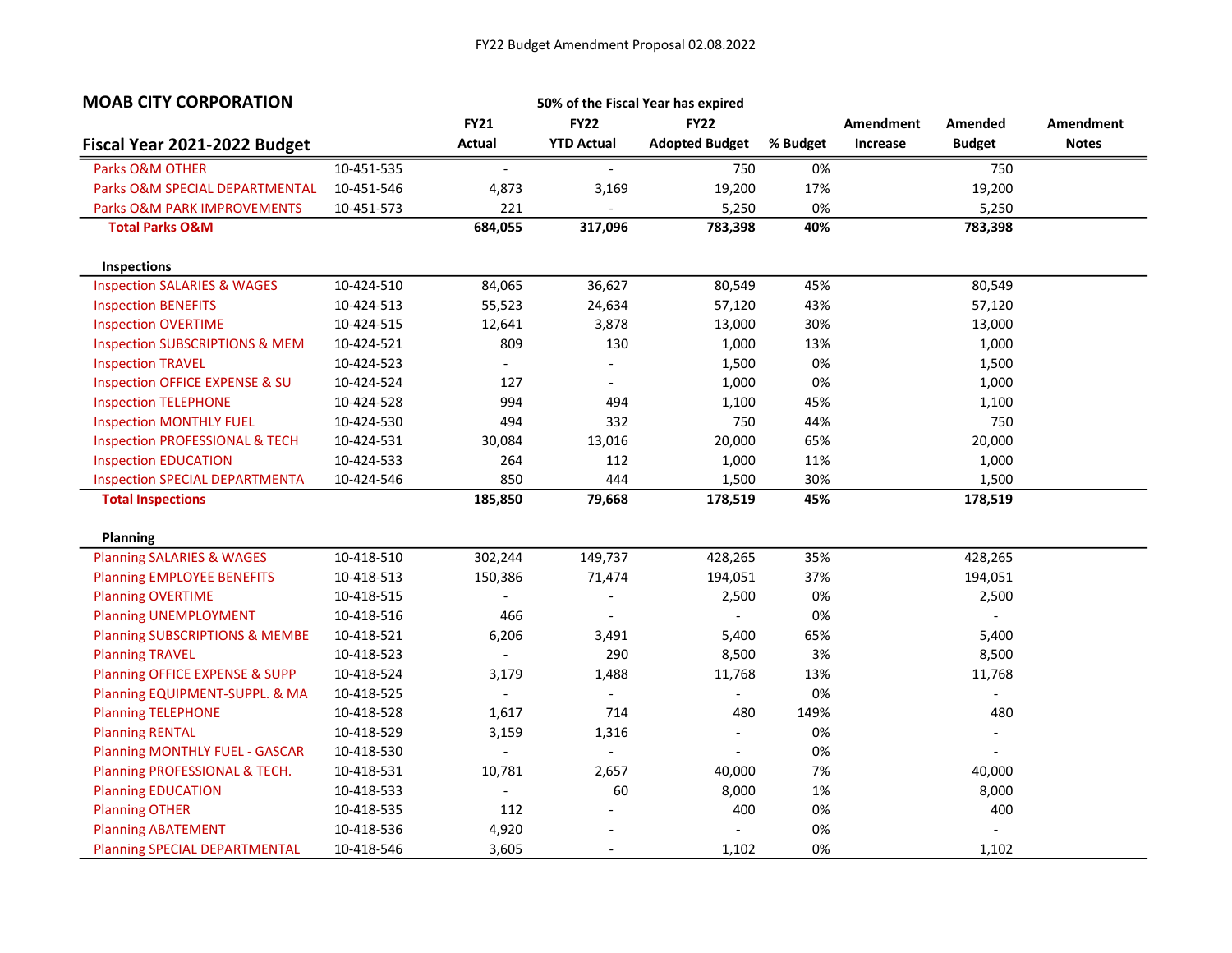| <b>MOAB CITY CORPORATION</b>                |            |                          |                   | 50% of the Fiscal Year has expired |          |           |                          |                      |
|---------------------------------------------|------------|--------------------------|-------------------|------------------------------------|----------|-----------|--------------------------|----------------------|
|                                             |            | <b>FY21</b>              | <b>FY22</b>       | <b>FY22</b>                        |          | Amendment | Amended                  | Amendment            |
| Fiscal Year 2021-2022 Budget                |            | Actual                   | <b>YTD Actual</b> | <b>Adopted Budget</b>              | % Budget | Increase  | <b>Budget</b>            | <b>Notes</b>         |
| <b>Total Planning</b>                       |            | 486,675                  | 231,228           | 700,466                            | 33%      |           | 700,466                  |                      |
| <b>Film Commission</b>                      |            |                          |                   |                                    |          |           |                          |                      |
| Film Comm SALARIES & WAGES                  | 10-428-510 | 68,888                   | 31,775            | 34,528                             | 92%      |           | 34,528                   |                      |
| Film Comm EMPLOYEE BENEFITS                 | 10-428-513 | 28,459                   | 13,231            | 14,770                             | 90%      |           | 14,770                   |                      |
| Film Comm OVERTIME                          | 10-428-515 | 610                      |                   | 1,250                              | 0%       |           | 1,250                    |                      |
| <b>Comm UNEMPLOYMENT</b><br>Film            | 10-428-516 | (235)                    | $\overline{a}$    | $\sim$                             | 0%       |           | $\overline{\phantom{a}}$ |                      |
| <b>Comm SUBSCRIPTIONS &amp; MEM</b><br>Film | 10-428-521 | 7,052                    | 2,830             | 3,000                              | 94%      |           | 3,000                    |                      |
| Film Comm ADVERTISING                       | 10-428-522 | 60                       | 4,626             | 6,250                              | 74%      |           | 6,250                    |                      |
| Film Comm MARKETING                         | 10-428-536 | 249                      | 47                |                                    | 0%       |           |                          |                      |
| <b>Film Comm PROMO MATERIALS</b>            | 10-428-537 | 1,977                    |                   | $\overline{\phantom{a}}$           | 0%       |           |                          |                      |
| Film Comm TRAVEL                            | 10-428-523 |                          | 2,475             | 7,000                              | 35%      |           | 7,000                    |                      |
| Comm OFFICE EXPENSE & SU<br>Film            | 10-428-524 | 195                      | 82                | 500                                | 16%      |           | 500                      |                      |
| Film Comm EQUIP./SUPPLIES & M               | 10-428-525 | $\overline{\phantom{a}}$ | 33                | 250                                | 13%      |           | 250                      |                      |
| Film Comm TELEPHONE                         | 10-428-528 | 574                      | 285               | 325                                | 88%      |           | 325                      |                      |
| <b>Comm MONTHLY FUEL - GASC</b><br>Film     | 10-428-530 | 446                      | 135               | 300                                | 45%      |           | 300                      |                      |
| <b>Comm PROFESSIONAL &amp; TECH</b><br>Film | 10-428-531 |                          | 550               | 750                                | 73%      |           | 750                      |                      |
| <b>Comm EDUCATION</b><br>Film               | 10-428-533 |                          |                   | 500                                | 0%       |           | 500                      |                      |
| Film Comm OTHER                             | 10-428-535 | 168                      | 69                | 500                                | 14%      |           | 500                      |                      |
| Film Comm SPECIAL DEPARTMENTA               | 10-428-546 | 1,778                    | 56                | 1,000                              | 6%       |           | 1,000                    |                      |
| Film Comm MACHINERY & EQUIPME               | 10-428-574 |                          |                   | 500                                | 0%       |           | 500                      |                      |
| Film Comm SPECIAL PROJECTS                  | 10-428-575 | 3,169                    | 6,593             | 4,350                              | 152%     |           | 4,350                    |                      |
| <b>Total Film Commission</b>                |            | 113,391                  | 62,787            | 75,773                             | 83%      |           | 75,773                   |                      |
| <b>Community Contributions</b>              |            |                          |                   |                                    |          |           |                          |                      |
| <b>Com Contrib - COMMUNITY ORGANI</b>       | 10-460-501 |                          |                   | 55,000                             | 0%       |           | 55,000                   |                      |
| <b>Com Contrib - MOAB INFORMATION</b>       | 10-460-505 |                          | 10,000            | 10,000                             | 100%     |           | 10,000                   |                      |
| <b>Com Contrib - ARTS PROMOTION</b>         | 10-460-526 |                          |                   | 7,000                              | 0%       |           | 7,000                    |                      |
| <b>Com Contrib - SHELTER SERVICES</b>       | 10-460-575 | 10,000                   |                   | 10,000                             | 0%       |           | 10,000                   |                      |
| Com Contrib - STUDENT OF MONTH              | 10-460-578 | 193                      |                   |                                    | 0%       |           |                          |                      |
| <b>Com Contrib - GRAND COUNTY</b>           | 10-460-584 | 19,332                   |                   | 23,200                             | 0%       | 80,000    | 103,200                  | Contribution for sta |
| <b>Total Community Contributions</b>        |            | 29,525                   | 10,000            | 105,200                            | 10%      |           | 185,200                  |                      |
| <b>Sustainability</b>                       |            |                          |                   |                                    |          |           |                          |                      |
| <b>Sustainability SALARIES &amp; WAGE</b>   | 10-454-510 | 16,890                   | 38,755            | 87,200                             | 44%      |           | 87,200                   |                      |
| <b>Sustainability EMPLOYEE BENEFI</b>       | 10-454-513 | 5,342                    | 13,263            | 22,721                             | 58%      |           | 22,721                   |                      |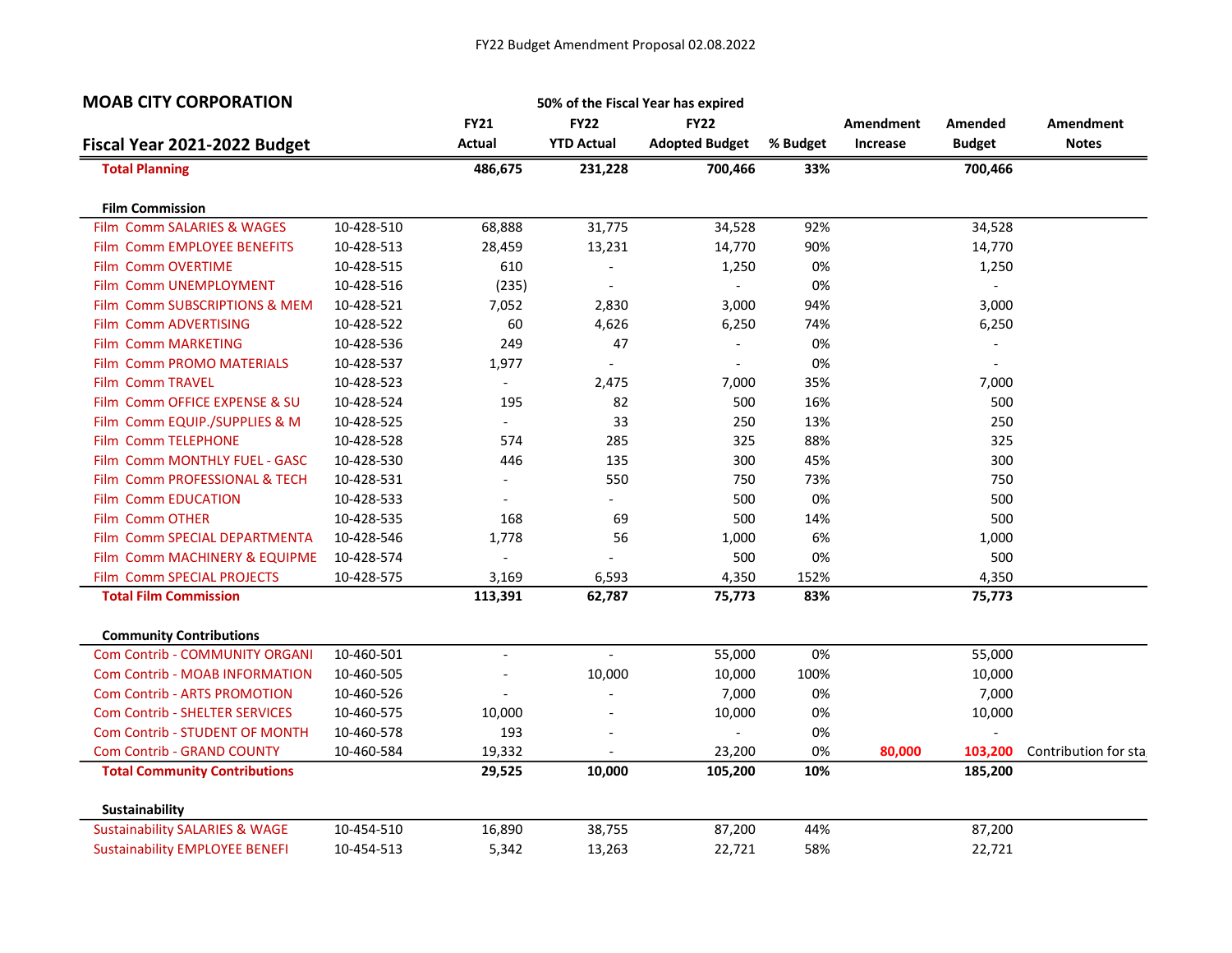| <b>MOAB CITY CORPORATION</b>                 |            |             | 50% of the Fiscal Year has expired |                       |          |           |               |                      |
|----------------------------------------------|------------|-------------|------------------------------------|-----------------------|----------|-----------|---------------|----------------------|
|                                              |            | <b>FY21</b> | <b>FY22</b>                        | <b>FY22</b>           |          | Amendment | Amended       | <b>Amendment</b>     |
| Fiscal Year 2021-2022 Budget                 |            | Actual      | <b>YTD Actual</b>                  | <b>Adopted Budget</b> | % Budget | Increase  | <b>Budget</b> | <b>Notes</b>         |
| <b>Sustainability UNEMPLOYMENT</b>           | 10-454-516 | 12,042      | 1,361                              |                       | 0%       |           |               |                      |
| <b>Sustainability SUBSCRIPTIONS</b>          | 10-454-521 | 1,741       | 4,138                              | 6,760                 | 61%      |           | 6,760         |                      |
| Sustainability TRAVEL\FOOD                   | 10-454-523 |             |                                    | 1,500                 | 0%       |           | 1,500         |                      |
| <b>Sustainability OFFICE EXPENSE</b>         | 10-454-524 |             | 84                                 | 1,500                 | 6%       |           | 1,500         |                      |
| <b>Sustainability TELEPHONE</b>              | 10-454-528 | 157         | 194                                |                       | 0%       |           |               |                      |
| <b>Sustain PROF/TECH. SERVICE</b>            | 10-454-531 | 29,167      | $\overline{\phantom{a}}$           |                       | 0%       |           |               |                      |
| <b>Sustainability EDUCATION</b>              | 10-454-533 |             |                                    | 2,100                 | 0%       |           | 2,100         |                      |
| <b>Sustainability PROJECTS</b>               | 10-454-570 |             | 4,717                              | 7,500                 | 63%      |           | 7,500         |                      |
| <b>Sustainability GRANT EXPENSES</b>         | 10-454-575 |             |                                    | 30,000                | 0%       |           | 30,000        |                      |
| <b>Total Sustainability</b>                  |            | 65,337      | 62,511                             | 159,281               | 39%      |           | 159,281       |                      |
| <b>Transfers and contributions out</b>       |            |             |                                    |                       |          |           |               |                      |
| <b>TRANSFER TO DEBT SERVICE FUND</b>         | 10-480-831 | 109,714     | 47,631                             | 95,261                | 50%      |           | 95,261        |                      |
| <b>TRANSFER TO CAPITAL PROJ. FUND</b>        | 10-480-861 | 158,623     | 324,556                            | 890,183               | 36%      | 370,000   | 1,260,183     | 400 E Bridge Contril |
| <b>TRANSFER TO TRAILS FUND</b>               | 10-480-871 | 220,000     | 15,000                             | 30,000                | 50%      |           | 30,000        |                      |
| <b>TRANSFER - RECREATION FUND</b>            | 10-480-886 | 1,994,014   | 357,708                            | 730,416               | 49%      |           | 730,416       |                      |
| <b>TRANSFER TO GF ASSIGNED/RESTRI</b>        | 10-480-896 |             |                                    | 319,541               | 0%       |           | 319,541       |                      |
| <b>TRANSFER TO CAPITAL PROJECTS</b>          | 10-480-897 | 524,676     |                                    |                       | 0%       |           |               |                      |
| <b>TRANSFER TO COMM DEV FUND</b>             | 10-480-898 | 78,605      |                                    |                       | 0%       |           |               |                      |
| <b>TRANSFER TO TRANSIT AND PARKING</b>       | 10-480-895 |             | 37,500                             | 37,500                | 100%     |           | 37,500        |                      |
| <b>TRANSFER TO FUND BALANCE</b>              | 10-480-899 |             |                                    | 679,250               | 0%       | (465,000) | 214,250       | 400 E Bridge Contril |
| <b>Total Transfers and contributions out</b> |            | 3,085,632   | 782,394                            | 2,782,151             | 28%      |           | 2,687,151     |                      |
| <b>Total Expenditures:</b>                   |            | 13,750,784  | 5,590,822                          | 14,733,527            | 38%      |           | 14,733,527    |                      |
| <b>Total Change In Net Position</b>          |            | 1,833,343   | 4,132,200                          |                       | 0%       |           |               |                      |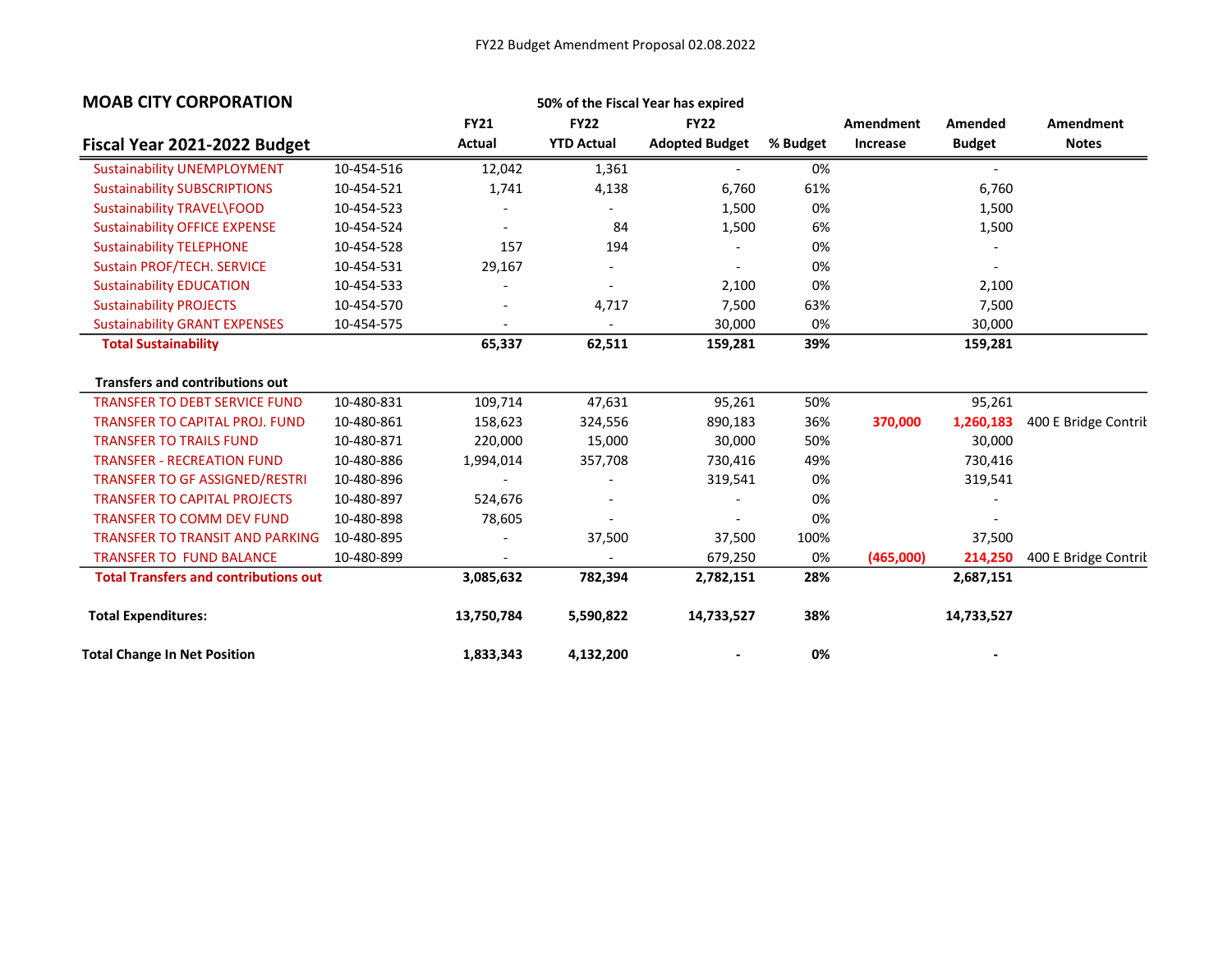| <b>MOAB CITY CORPORATION</b> | 50% of the Fiscal Year has expired |                   |                       |          |           |               |              |  |
|------------------------------|------------------------------------|-------------------|-----------------------|----------|-----------|---------------|--------------|--|
|                              | <b>FY21</b>                        | <b>FY22</b>       | <b>FY22</b>           |          | Amendment | Amended       | Amendment    |  |
| Fiscal Year 2021-2022 Budget | Actual                             | <b>YTD Actual</b> | <b>Adopted Budget</b> | % Budget | Increase  | <b>Budget</b> | <b>Notes</b> |  |
|                              |                                    |                   |                       |          |           |               |              |  |

# 21 Class C Road Fund

| <b>Change In Net Position</b>            |            |                          |                          |                |     |                |  |
|------------------------------------------|------------|--------------------------|--------------------------|----------------|-----|----------------|--|
| Revenue:                                 |            |                          |                          |                |     |                |  |
| <b>Taxes</b>                             |            |                          |                          |                |     |                |  |
| <b>Class C TRANSPORTATION TAX</b>        | 21-335-370 | 235,498                  | 155,477                  | 210,795        | 74% | 210,795        |  |
| <b>Total Taxes</b>                       |            | 235,498                  | 155,477                  | 210,795        | 74% | 210,795        |  |
| Intergovernmental revenue                |            |                          |                          |                |     |                |  |
| <b>Class C CLASS C ROAD FUND</b>         | 21-335-360 | 290,058                  | 136,246                  | 250,000        | 54% | 250,000        |  |
| <b>Total Intergovernmental revenue</b>   |            | 290,058                  | 136,246                  | 250,000        | 54% | 250,000        |  |
| Interest                                 |            |                          |                          |                |     |                |  |
| <b>Class C INTEREST INCOME</b>           | 21-361-300 | $\overline{\phantom{a}}$ | $\overline{\phantom{a}}$ | 5,000          | 0%  | 5,000          |  |
| <b>Total Interest</b>                    |            |                          |                          | 5,000          | 0%  | 5,000          |  |
| <b>Contributions and transfers</b>       |            |                          |                          |                |     |                |  |
| <b>Class C TRANS. FROM EQUITY-B.O</b>    | 21-395-361 | $\overline{\phantom{a}}$ | $\overline{\phantom{a}}$ | 493,834        | 0%  | 493,834        |  |
| <b>Total Contributions and transfers</b> |            |                          |                          | 493,834        | 0%  | 493,834        |  |
| <b>Total Revenue:</b>                    |            | 525,555                  | 291,722                  | 959,629        | 30% | 959,629        |  |
| <b>Expenditures:</b>                     |            |                          |                          |                |     |                |  |
| <b>Public Works</b>                      |            |                          |                          |                |     |                |  |
| <b>Streets</b>                           |            |                          |                          |                |     |                |  |
| Class C BLDG/GRDS SUPPLIES & M           | 21-400-526 | 74                       | $\overline{\phantom{a}}$ | $\blacksquare$ | 0%  | $\blacksquare$ |  |
| <b>Class C FUEL</b>                      | 21-400-530 | 12,817                   | 6,835                    | 19,500         | 35% | 19,500         |  |
| <b>Class C SPECIAL DEPARTMENTAL S</b>    | 21-400-541 | 14,449                   | 1,291                    | 27,000         | 5%  | 27,000         |  |
| <b>Class C ROADBASE - PATCHING</b>       | 21-400-558 | 13,464                   | 2,101                    | 10,000         | 21% | 10,000         |  |
| <b>Class C ASPHALT</b>                   | 21-400-570 |                          | 2,507                    | 7,500          | 33% | 7,500          |  |
| <b>Class C OVERLAY</b>                   | 21-400-571 | $\overline{\phantom{a}}$ | $\overline{\phantom{a}}$ | 400,000        | 0%  | 400,000        |  |
| <b>Class C CRACK SEALING</b>             | 21-400-572 |                          |                          | 5,000          | 0%  | 5,000          |  |
| <b>Class C - SPECIAL PROJECTS</b>        | 21-400-573 | 54,910                   | 67,780                   | 305,629        | 22% | 305,629        |  |
| Class C Sidewalk/Ped Ramp Rep            | 21-400-576 | 841                      |                          |                | 0%  |                |  |
| <b>Class C MACHINERY &amp; EQUIPMENT</b> | 21-400-574 | 18,745                   |                          | 185,000        | 0%  | 185,000        |  |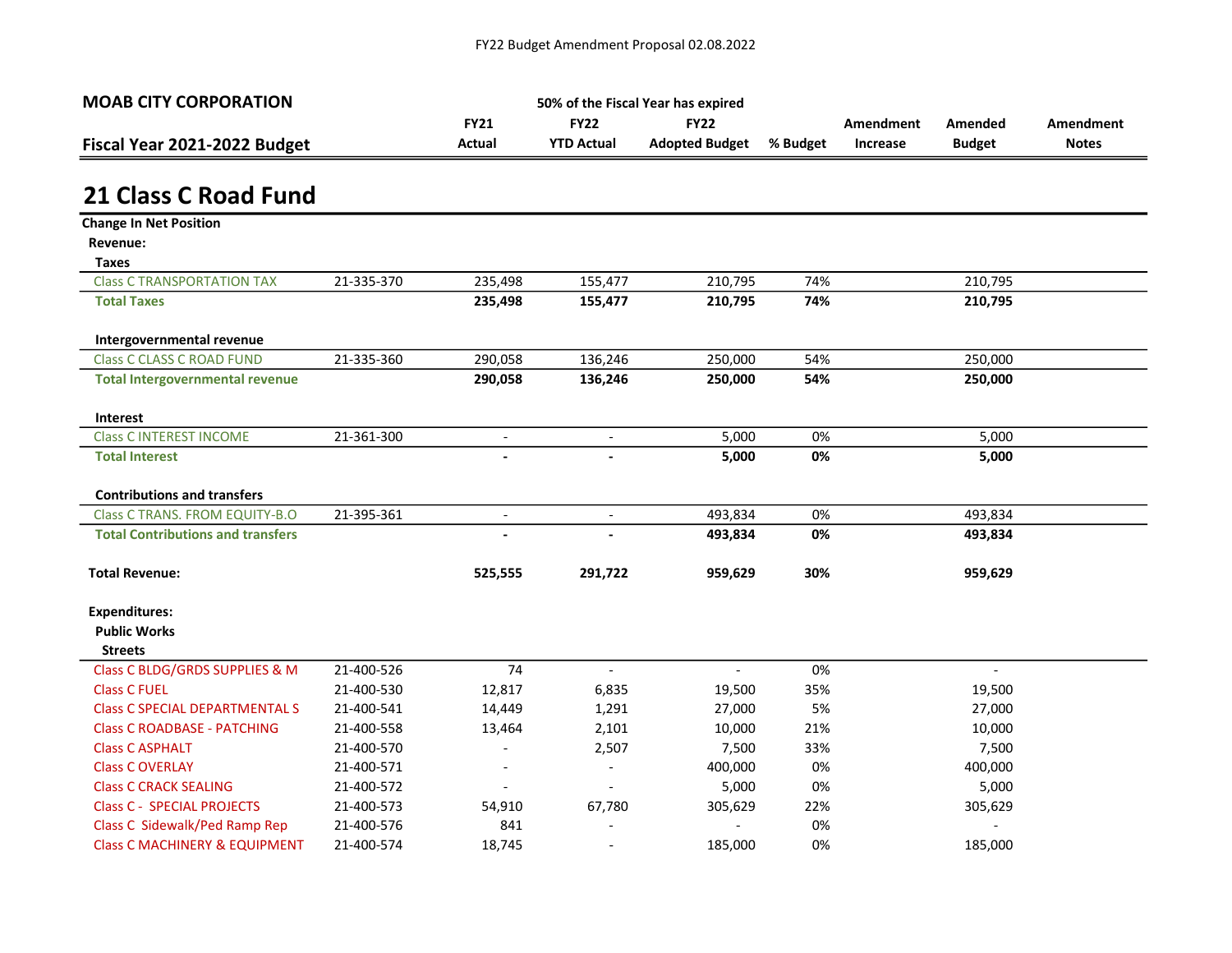| <b>MOAB CITY CORPORATION</b>        |            |             |                          | 50% of the Fiscal Year has expired |          |           |                          |                  |
|-------------------------------------|------------|-------------|--------------------------|------------------------------------|----------|-----------|--------------------------|------------------|
|                                     |            | <b>FY21</b> | <b>FY22</b>              | <b>FY22</b>                        |          | Amendment | Amended                  | <b>Amendment</b> |
| Fiscal Year 2021-2022 Budget        |            | Actual      | <b>YTD Actual</b>        | <b>Adopted Budget</b>              | % Budget | Increase  | <b>Budget</b>            | <b>Notes</b>     |
| <b>TRANSFER TO FUND BALANCE</b>     | 21-400-580 |             | $\overline{\phantom{0}}$ | $\overline{\phantom{0}}$           | 0%       |           | $\overline{\phantom{a}}$ |                  |
| <b>Total Streets</b>                |            | 115,302     | 80,514                   | 959,629                            | 8%       |           | 959,629                  |                  |
| <b>Total Expenditures:</b>          |            | 115,302     | 80,514                   | 959,629                            | 8%       |           | 959,629                  |                  |
| <b>Total Change In Net Position</b> |            | 410.254     | 211,209                  | $\blacksquare$                     | 0%       |           | $\overline{\phantom{0}}$ |                  |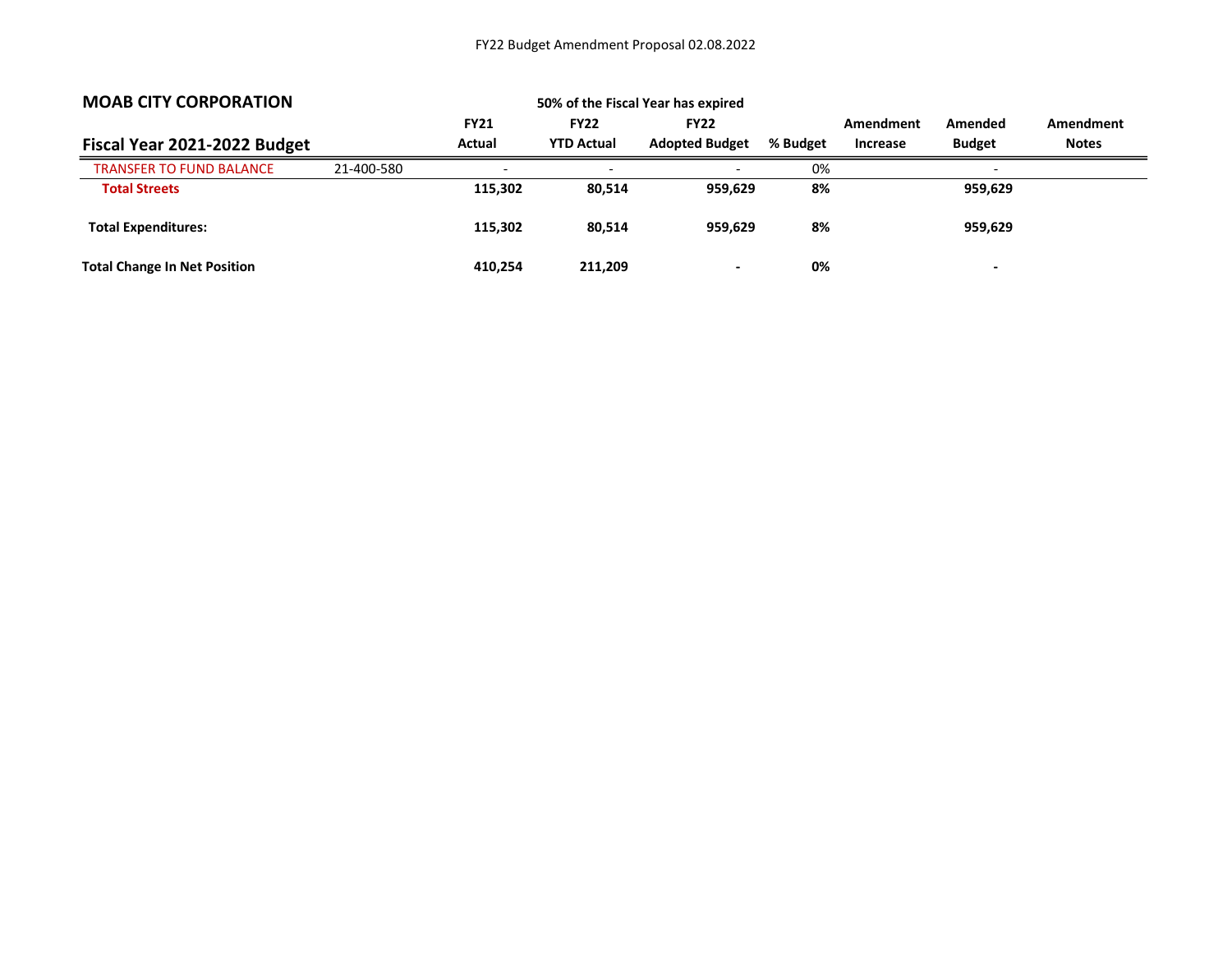| <b>MOAB CITY CORPORATION</b> |             |                   | 50% of the Fiscal Year has expired |          |           |               |              |
|------------------------------|-------------|-------------------|------------------------------------|----------|-----------|---------------|--------------|
|                              | <b>FY21</b> | <b>FY22</b>       | <b>FY22</b>                        |          | Amendment | Amended       | Amendment    |
| Fiscal Year 2021-2022 Budget | Actual      | <b>YTD Actual</b> | <b>Adopted Budget</b>              | % Budget | Increase  | <b>Budget</b> | <b>Notes</b> |

### 23 Recreation Fund

| <b>Change In Net Position</b>          |            |                |                |                          |        |                          |  |
|----------------------------------------|------------|----------------|----------------|--------------------------|--------|--------------------------|--|
| Revenue:                               |            |                |                |                          |        |                          |  |
| Intergovernmental revenue              |            |                |                |                          |        |                          |  |
| <b>GRAND COUNTY - RSSD</b>             | 23-335-361 | 125,000        | (50,000)       | 100,000                  | -50%   | 100,000                  |  |
| <b>SCHOOL DISTRICT</b>                 | 23-335-363 | 1,152          |                | 15,000                   | 0%     | 15,000                   |  |
| <b>Total Intergovernmental revenue</b> |            | 126,152        | (50,000)       | 115,000                  | $-43%$ | 115,000                  |  |
|                                        |            |                |                |                          |        |                          |  |
| <b>Charges for services</b>            |            |                |                |                          |        |                          |  |
| <b>CASH OVER/SHORT</b>                 | 23-345-318 | $\overline{7}$ | 0              | $\overline{\phantom{a}}$ | 0%     | $\overline{\phantom{a}}$ |  |
| <b>SUMMER CAMP</b>                     | 23-345-336 |                |                | 4,800                    | 0%     | 4,800                    |  |
| <b>ADULT SOCCER</b>                    | 23-345-339 |                |                | 2,100                    | 0%     | 2,100                    |  |
| <b>VOLLEYBALL - ADULT COED</b>         | 23-345-340 |                |                | 1,900                    | 0%     | 1,900                    |  |
| <b>VOLLEYBALL - YOUTH SPRING</b>       | 23-345-346 | 2,637          |                | 3,675                    | 0%     | 3,675                    |  |
| <b>ADULT COED SOFTBALL</b>             | 23-345-363 |                | 203            | 3,400                    | 6%     | 3,400                    |  |
| YOUTH/BASEBALL/SOFTBALL                | 23-345-366 | 11,852         | 80             | 20,332                   | 0%     | 20,332                   |  |
| YOUTH FOOTBALL                         | 23-345-368 |                | 1,142          | 3,040                    | 38%    | 3,040                    |  |
| <b>SPRING YOUTH SOCCER</b>             | 23-345-369 | 5,870          |                | 8,865                    | 0%     | 8,865                    |  |
| <b>FALL YOUTH SOCCER</b>               | 23-345-370 | 2,300          | 5,090          | 4,890                    | 104%   | 4,890                    |  |
| <b>SOCCER CAMPS</b>                    | 23-345-371 |                |                | 250                      | 0%     | 250                      |  |
| <b>FOOT RACES</b>                      | 23-345-372 | 15             | 1,505          | 2,950                    | 51%    | 2,950                    |  |
| <b>INDOOR SOCCER - YOUTH</b>           | 23-345-374 |                | 453            | 2,450                    | 19%    | 2,450                    |  |
| <b>ADULT BASKETBALL</b>                | 23-345-375 |                |                | 800                      | 0%     | 800                      |  |
| <b>JR JAZZ BASKETBALL</b>              | 23-345-376 |                | 4,690          | 5,400                    | 87%    | 5,400                    |  |
| <b>FLAG FOOTBALL</b>                   | 23-345-377 | 2,028          | 823            | 1,405                    | 59%    | 1,405                    |  |
| <b>FLAG FOOTBALL - ADULT</b>           | 23-345-379 |                |                |                          | 0%     |                          |  |
| YOUTH VOLLEYBALL                       | 23-345-380 | 1,059          | 1,390          | 1,960                    | 71%    | 1,960                    |  |
| YOUTH SPONSOR/BASEBALL                 | 23-345-383 | 3,500          | 250            | 12,800                   | 2%     | 12,800                   |  |
| <b>ULTIMATE FRISBEE</b>                | 23-663-573 |                | $\overline{a}$ | 625                      | 0%     | 625                      |  |
| <b>Total Charges for services</b>      |            | 29,267         | 15,627         | 81,642                   | 19%    | 81,642                   |  |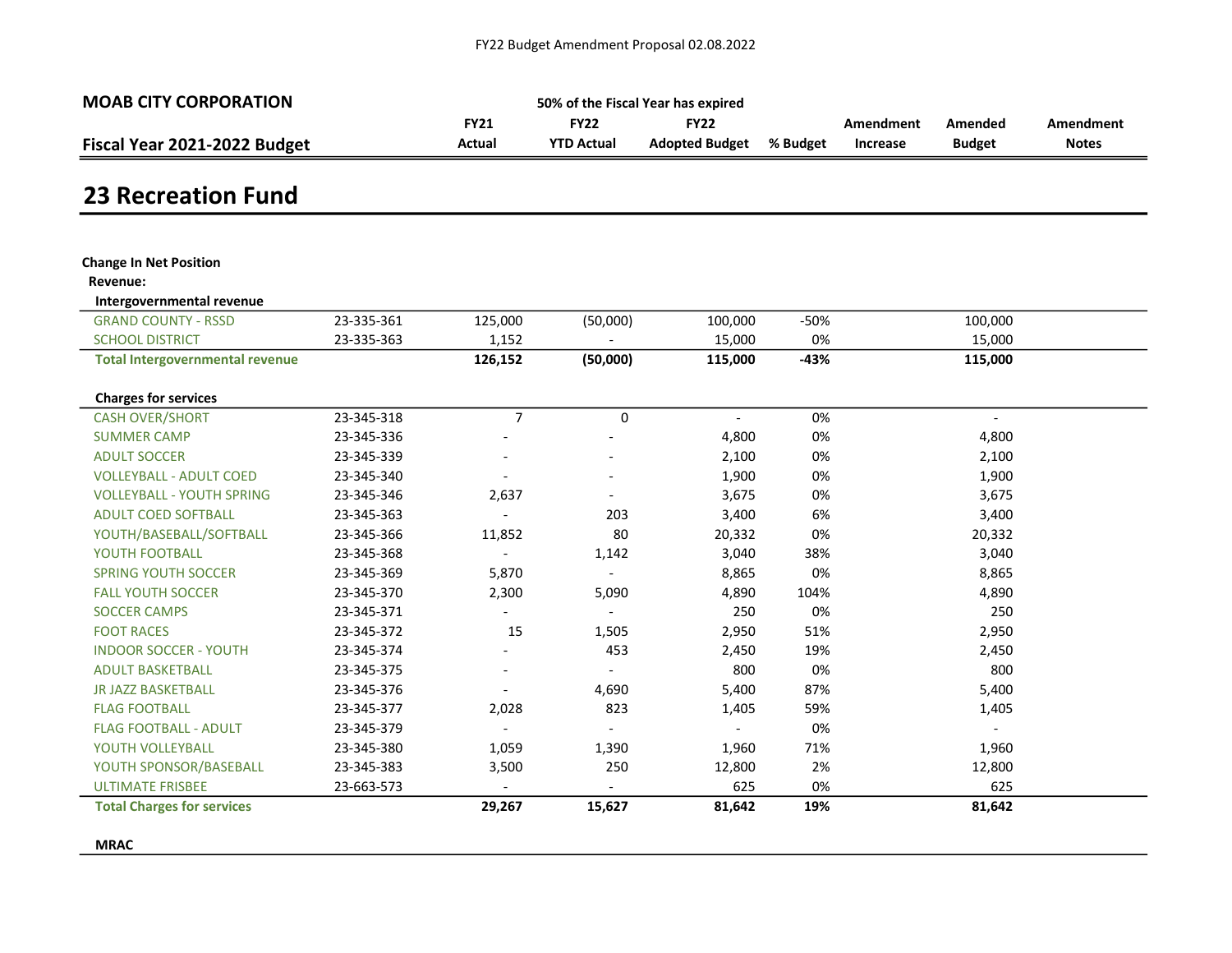| <b>MOAB CITY CORPORATION</b><br>50% of the Fiscal Year has expired |            |             |                          |                          |          |           |                |              |
|--------------------------------------------------------------------|------------|-------------|--------------------------|--------------------------|----------|-----------|----------------|--------------|
|                                                                    |            | <b>FY21</b> | <b>FY22</b>              | <b>FY22</b>              |          | Amendment | Amended        | Amendment    |
| Fiscal Year 2021-2022 Budget                                       |            | Actual      | <b>YTD Actual</b>        | <b>Adopted Budget</b>    | % Budget | Increase  | <b>Budget</b>  | <b>Notes</b> |
| <b>MRAC -PREPAID SERVICES</b>                                      | 23-347-310 | 709         | 855                      |                          | 0%       |           |                |              |
| <b>MRAC - FITNESS ADMISSIONS</b>                                   | 23-347-311 | 6,415       | 4,704                    | 10,000                   | 47%      |           | 10,000         |              |
| <b>MRAC - FITNESS MEMBERSHIPS</b>                                  | 23-347-312 | 18,591      | 13,626                   | 43,500                   | 31%      |           | 43,500         |              |
| <b>MRAC - CITY EMPLOYEES</b>                                       | 23-347-313 | $\sim$      | $\overline{\phantom{a}}$ | 500                      | 0%       |           | 500            |              |
| <b>MRAC - SILVER SNEAKERS MEMBERS</b>                              | 23-347-314 | 2,909       | 3,672                    | 10,000                   | 37%      |           | 10,000         |              |
| <b>MRAC - SWIM TEAM</b>                                            | 23-347-315 | 3           | 540                      | $\sim$                   | 0%       |           | $\sim$         |              |
| <b>MRAC - SHOWERS</b>                                              | 23-347-317 | 44,814      | 24,945                   | 98,500                   | 25%      |           | 98,500         |              |
| <b>MRAC - CASH OVER/SHORT</b>                                      | 23-347-318 | 8           | 106                      | $\overline{\phantom{a}}$ | 0%       |           | $ \,$          |              |
| MRAC - ADMISSIONS/AQUATIC                                          | 23-347-320 | 87,260      | 38,046                   | 150,000                  | 25%      |           | 150,000        |              |
| MRAC - ADMISSIONS/AQUAT & FITN                                     | 23-347-321 | 3,954       | 286                      | 12,000                   | 2%       |           | 12,000         |              |
| <b>MRAC - RETAIL</b>                                               | 23-347-322 | 12,846      | 5,653                    | 12,000                   | 47%      |           | 12,000         |              |
| <b>MRAC - CONCESSIONS</b>                                          | 23-347-330 | 9,394       | 7,761                    |                          | 0%       |           |                |              |
| MRAC - PROGRAM FEES/ AQUATIC                                       | 23-347-323 | 14,036      | 3,209                    | 27,500                   | 12%      |           | 27,500         |              |
| <b>MRAC - PROGRAM FEES/FITNESS</b>                                 | 23-347-324 | 2,258       | 4,686                    | 6,000                    | 78%      |           | 6,000          |              |
| <b>MRAC - CHILD CARE FEES</b>                                      | 23-347-325 | 5           | $\blacksquare$           | 1,000                    | 0%       |           | 1,000          |              |
| MRAC - MEMBERSHIPS/AQUATIC                                         | 23-347-326 | 30,987      | 10,872                   | 32,000                   | 34%      |           | 32,000         |              |
| MRAC - MEMBERSHIPS/AQUAT & FIT                                     | 23-347-327 | 46,569      | 39,866                   | 85,000                   | 47%      |           | 85,000         |              |
| <b>MRAC - RENTAL FEES</b>                                          | 23-347-328 | 3,863       | 1,185                    | 8,500                    | 14%      |           | 8,500          |              |
| <b>Total MRAC</b>                                                  |            | 284,620     | 160,012                  | 496,500                  | 32%      |           | 496,500        |              |
| <b>Moab arts &amp; recreation</b>                                  |            |             |                          |                          |          |           |                |              |
| <b>PROGRAM FEES</b>                                                | 23-348-310 | 2,115       | 307                      | 11,400                   | 3%       |           | 11,400         |              |
| <b>GRANTS AND DONATIONS</b>                                        | 23-348-330 | 77,853      | 20,600                   | 18,500                   | 111%     |           | 18,500         |              |
| <b>RENTAL FEES</b>                                                 | 23-348-340 | 37,551      | 20,846                   | 45,000                   | 46%      |           | 45,000         |              |
| <b>SPECIAL EVENTS FEES</b>                                         | 23-348-350 | 4,033       | 8,084                    | 7,900                    | 102%     |           | 7,900          |              |
| <b>SPECIAL EVENTS FEES - RED ROCK</b>                              | 23-348-351 | (1, 365)    | (13, 139)                | 33,500                   | -39%     |           | 33,500         |              |
| <b>MARC</b> - Retail/Concession                                    | 23-348-360 | $\sim$      | 2,995                    |                          | 0%       |           |                |              |
| <b>Total Moab arts &amp; recreation</b>                            |            | 120,187     | 36,698                   | 116,300                  | 32%      |           | 116,300        |              |
|                                                                    |            |             |                          |                          |          |           |                |              |
| Miscellaneous revenue                                              |            |             |                          |                          |          |           |                |              |
| <b>CENTER STREET GYM RENTALS</b>                                   | 23-365-300 | 6,935       | 3,100                    | $\overline{a}$           | 0%       |           | $\blacksquare$ |              |
| <b>BALL FIELD RENTALS</b>                                          | 23-365-301 | 475         | $\overline{\phantom{a}}$ |                          | 0%       |           |                |              |
| <b>OTHER INCOME</b>                                                | 23-365-360 | 6,607       |                          | $\overline{\phantom{a}}$ | 0%       |           |                |              |
| <b>Total Miscellaneous revenue</b>                                 |            | 14,017      | 3,100                    | $\blacksquare$           | 0%       |           | $\blacksquare$ |              |
| <b>Contributions and transfers</b>                                 |            |             |                          |                          |          |           |                |              |
|                                                                    |            |             |                          |                          |          |           |                |              |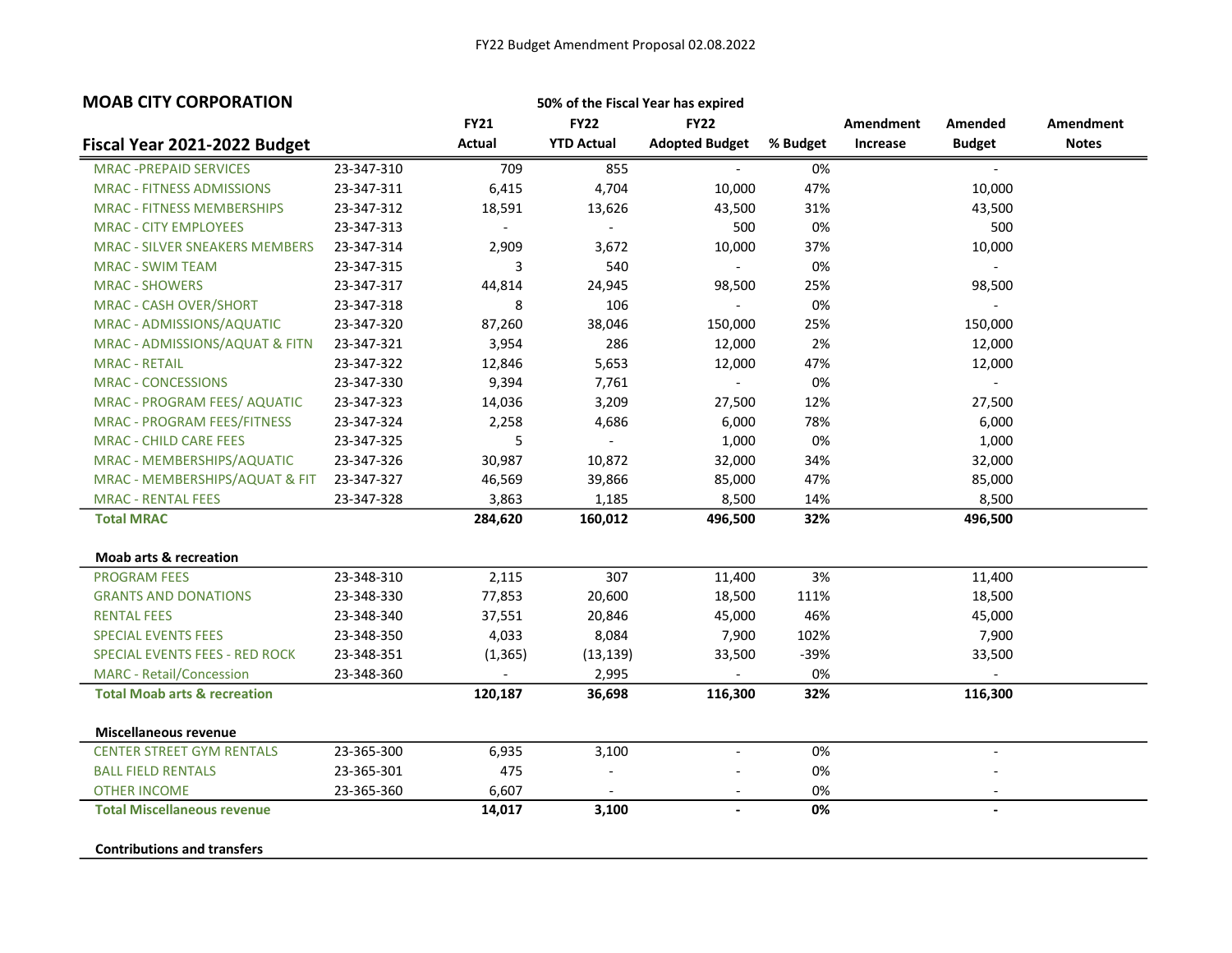| <b>MOAB CITY CORPORATION</b>                                |            |                          |                          | 50% of the Fiscal Year has expired |          |           |                          |                  |
|-------------------------------------------------------------|------------|--------------------------|--------------------------|------------------------------------|----------|-----------|--------------------------|------------------|
|                                                             |            | <b>FY21</b>              | <b>FY22</b>              | <b>FY22</b>                        |          | Amendment | Amended                  | <b>Amendment</b> |
| Fiscal Year 2021-2022 Budget                                |            | Actual                   | <b>YTD Actual</b>        | <b>Adopted Budget</b>              | % Budget | Increase  | <b>Budget</b>            | <b>Notes</b>     |
| <b>CITY OF MOAB</b>                                         | 23-335-362 | 1,994,014                | 357,708                  | 730,416                            | 49%      |           | 730,416                  |                  |
| <b>Total Contributions and transfers</b>                    |            | 1,994,014                | 357,708                  | 730,416                            | 49%      |           | 730,416                  |                  |
| <b>Total Revenue:</b>                                       |            | 2,568,258                | 523,144                  | 1,539,858                          | 34%      |           | 1,539,858                |                  |
| <b>Expenditures:</b>                                        |            |                          |                          |                                    |          |           |                          |                  |
| Parks, recreation, and public property<br><b>Recreation</b> |            |                          |                          |                                    |          |           |                          |                  |
| <b>Recreation SALARIES - DIRECTO</b>                        | 23-640-510 | 131,712                  | 55,734                   | 158,489                            | 35%      |           | 158,489                  |                  |
| <b>Recreation EMPLOYEE BENEFITS</b>                         | 23-640-513 | 71,483                   | 37,637                   | 81,101                             | 46%      |           | 81,101                   |                  |
| <b>Recreation OVERTIME</b>                                  | 23-640-515 | 465                      | 308                      | 1,500                              | 21%      |           | 1,500                    |                  |
| <b>Recreation UNEMPLOYMENT</b>                              | 23-640-516 | (191)                    | $\overline{a}$           |                                    | 0%       |           | $\overline{\phantom{m}}$ |                  |
| <b>Recreation SUBSCRIPTIONS &amp; MEM</b>                   | 23-640-521 | 3,605                    | $\overline{\phantom{a}}$ | 2,000                              | 0%       |           | 2,000                    |                  |
| <b>Recreation ADVERTISING</b>                               | 23-640-522 | 1,722                    | 4,102                    | 3,000                              | 137%     |           | 3,000                    |                  |
| <b>Recreation TRAVEL</b>                                    | 23-640-523 | $\overline{\phantom{a}}$ | 1,714                    | $\overline{\phantom{a}}$           | 0%       |           | $\overline{\phantom{a}}$ |                  |
| <b>Recreation OFFICE EXPENSE &amp; SU</b>                   | 23-640-524 | 969                      | 76                       | 2,000                              | 4%       |           | 2,000                    |                  |
| <b>Recreation - EQUIP SUPPLIES &amp;</b>                    | 23-640-525 | 991                      | 110                      | 1,000                              | 11%      |           | 1,000                    |                  |
| <b>Recreation - UTILITIES</b>                               | 23-640-527 | 196                      | 325                      | $\overline{\phantom{a}}$           | 0%       |           | $\blacksquare$           |                  |
| <b>Recreation TELEPHONE</b>                                 | 23-640-528 | 1,277                    | 407                      | 2,400                              | 17%      |           | 2,400                    |                  |
| <b>Recreation MONTHLY FUEL - GASC</b>                       | 23-640-530 | $\blacksquare$           | $\blacksquare$           | 350                                | 0%       |           | 350                      |                  |
| <b>Recreation PROFESSIONAL &amp; TECH</b>                   | 23-640-531 | 2,489                    | 2,587                    | 3,500                              | 74%      |           | 3,500                    |                  |
| <b>Recreation EDUCATION</b>                                 | 23-640-533 | 315                      | 850                      | 2,350                              | 36%      |           | 2,350                    |                  |
| <b>Recreation OTHER</b>                                     | 23-640-535 | 97                       | $\overline{\phantom{a}}$ | 200                                | 0%       |           | 200                      |                  |
| <b>Recreation DIRECTOR - TRAVEL</b>                         | 23-640-536 |                          |                          |                                    | 0%       |           |                          |                  |
| <b>Recreation SPECIAL DEPARTMENTA</b>                       | 23-640-546 | 301                      |                          | 6,500                              | 0%       |           | 6,500                    |                  |
| <b>Recreation EASTER EGG HUNT</b>                           | 23-640-592 | 1,146                    | 20                       | 2,500                              | 1%       |           | 2,500                    |                  |
| <b>Recreation TURKEY TROT</b>                               | 23-640-593 | 1,432                    | 1,288                    |                                    | 0%       |           |                          |                  |
| <b>Recreation TRANSFER TO FUND BA</b>                       | 23-950-552 |                          |                          |                                    | 0%       |           |                          |                  |
| <b>Total Recreation</b>                                     |            | 218,009                  | 105,157                  | 266,890                            | 39%      |           | 266,890                  |                  |
| <b>Swimming Pool</b>                                        |            |                          |                          |                                    |          |           |                          |                  |
| <b>MRAC MAINTENANCE SALARIES</b>                            | 23-452-508 | 41,296                   | 8,801                    | 43,265                             | 20%      |           | 43,265                   |                  |
| <b>MRAC LIFEGUARD SALARIES</b>                              | 23-452-509 | 111,241                  | 65,948                   | 243,556                            | 27%      |           | 243,556                  |                  |
| <b>MRAC SALARIES &amp; WAGES</b>                            | 23-452-510 | 209,266                  | 136,169                  | 238,422                            | 57%      |           | 238,422                  |                  |
| <b>MRAC AQUATIC PROGRAM SALARIES</b>                        | 23-452-511 |                          |                          | 29,013                             | 0%       |           | 29,013                   |                  |
| <b>MRAC FITNESS PROGRAM SALARIES</b>                        | 23-452-512 | 6,637                    | 6,651                    | 18,324                             | 36%      |           | 18,324                   |                  |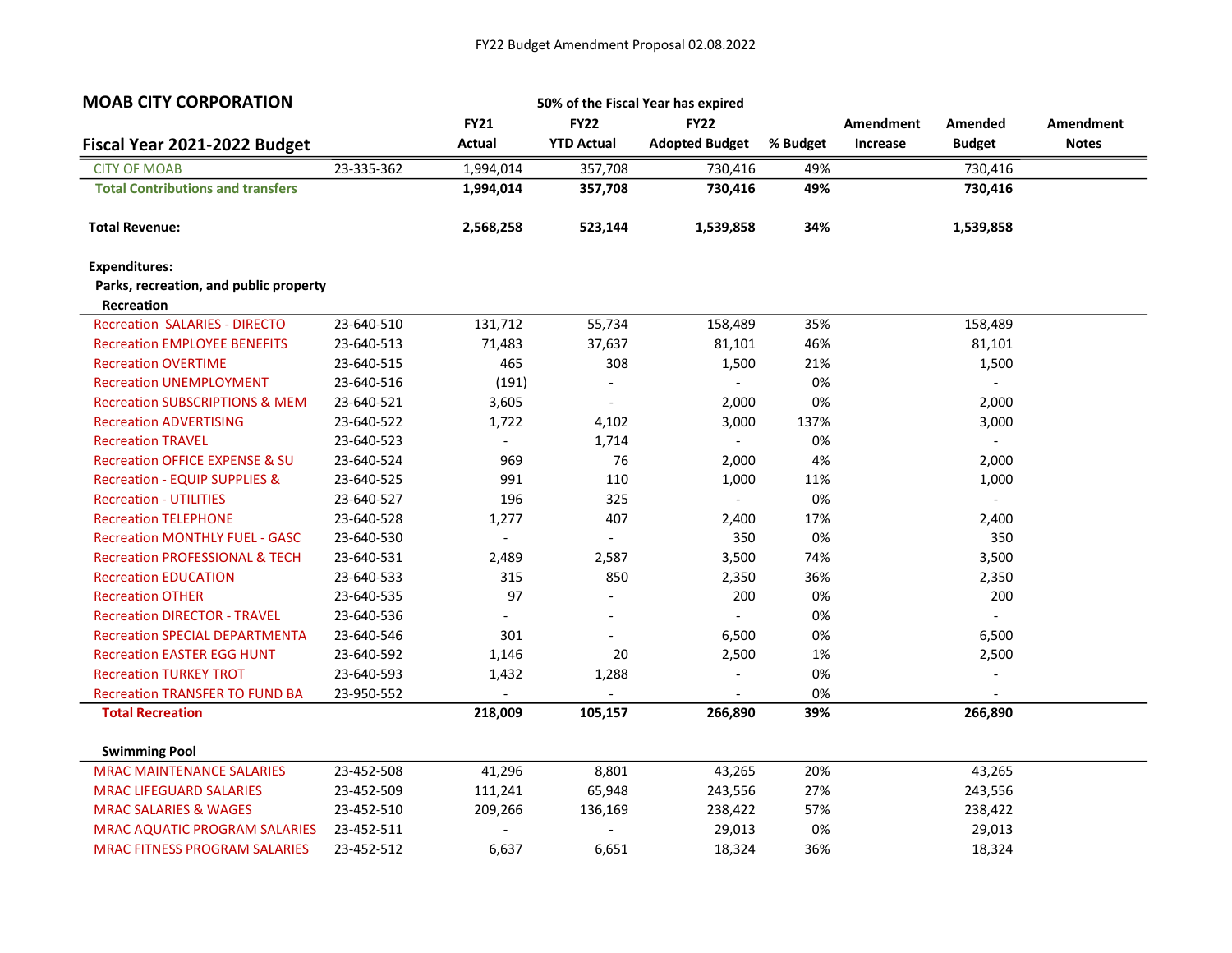| <b>MOAB CITY CORPORATION</b>              |            |                |                          | 50% of the Fiscal Year has expired |          |           |                          |                  |
|-------------------------------------------|------------|----------------|--------------------------|------------------------------------|----------|-----------|--------------------------|------------------|
|                                           |            | <b>FY21</b>    | <b>FY22</b>              | <b>FY22</b>                        |          | Amendment | Amended                  | <b>Amendment</b> |
| Fiscal Year 2021-2022 Budget              |            | Actual         | <b>YTD Actual</b>        | <b>Adopted Budget</b>              | % Budget | Increase  | <b>Budget</b>            | <b>Notes</b>     |
| <b>MRAC EMPLOYEE BENEFITS</b>             | 23-452-513 | 107,454        | 55,951                   | 116,582                            | 48%      |           | 116,582                  |                  |
| <b>MRAC OVERTIME</b>                      | 23-452-515 | 1,196          | 1,103                    | 500                                | 221%     |           | 500                      |                  |
| <b>MRAC UNEMPLOYMENT</b>                  | 23-452-516 | 20,801         | (92)                     |                                    | 0%       |           |                          |                  |
| <b>MRAC SUBSCRIPTIONS &amp; MEMBERSHI</b> | 23-452-521 | 324            | 119                      |                                    | 0%       |           |                          |                  |
| <b>MRAC ADVERTISING</b>                   | 23-452-522 | 3,153          | 505                      | 7,000                              | 7%       |           | 7,000                    |                  |
| <b>MRAC TRAVEL</b>                        | 23-452-523 | $\blacksquare$ | 265                      | $\sim$                             | 0%       |           | $\overline{\phantom{0}}$ |                  |
| <b>MRAC OFFICE EXPENSE &amp; SUPPLIES</b> | 23-452-524 | 4,067          | 1,723                    | 4,000                              | 43%      |           | 4,000                    |                  |
| MRAC EQUIPMENT-SUPPL. & MAINTE            | 23-452-525 | 6,263          | 4,557                    | 12,000                             | 38%      |           | 12,000                   |                  |
| MRAC BLDG/GRDS-SUPPL. & MAINTE            | 23-452-526 | 19,773         | 12,243                   | 22,000                             | 56%      |           | 22,000                   |                  |
| <b>MRAC UTILITIES</b>                     | 23-452-527 | 100,217        | 47,804                   | 92,276                             | 52%      |           | 92,276                   |                  |
| <b>MRAC TELEPHONE</b>                     | 23-452-528 | 7,136          | 3,441                    | 5,106                              | 67%      |           | 5,106                    |                  |
| <b>MRAC RENT OF PROPERTY OR EQUIP</b>     | 23-452-529 | $\blacksquare$ | $\overline{\phantom{a}}$ |                                    | 0%       |           |                          |                  |
| <b>MRAC PROFESSIONAL &amp; TECH. SERV</b> | 23-452-531 | 2,310          | 6,432                    | 23,100                             | 28%      |           | 23,100                   |                  |
| <b>MRAC EDUCATION</b>                     | 23-452-533 | 1,614          | 850                      | 3,000                              | 28%      |           | 3,000                    |                  |
| MRAC INSTRUCTIONAL MATERIALS/S            | 23-452-534 | 302            | $\overline{a}$           | 1,500                              | 0%       |           | 1,500                    |                  |
| <b>MRAC OTHER</b>                         | 23-452-535 | 114            | 9                        | 900                                | 1%       |           | 900                      |                  |
| MRAC SPECIAL DEPARTMENTAL SUPP            | 23-452-546 | 49,671         | 14,400                   | 30,000                             | 48%      |           | 30,000                   |                  |
| <b>MRAC CONCESSIONS</b>                   | 23-452-547 | 5,438          | 3,211                    | $\sim$                             | 0%       |           |                          |                  |
| MRAC SUNDRY EXPENSES-MISCELLAN            | 23-452-561 | 10,954         | 1,588                    | 4,500                              | 35%      |           | 4,500                    |                  |
| <b>MRAC AQUATIC PROGRAMS</b>              | 23-452-573 |                | $\blacksquare$           | 1,800                              | 0%       |           | 1,800                    |                  |
| <b>MRAC SPECIAL EVENTS</b>                | 23-452-575 | 93             | 196                      |                                    | 0%       |           |                          |                  |
| <b>Total Swimming Pool</b>                |            | 709,228        | 371,679                  | 896,844                            | 41%      |           | 896,844                  |                  |
| <b>Soccer</b>                             |            |                |                          |                                    |          |           |                          |                  |
| Soccer YOUTH SOCCER                       | 23-642-501 | 3,634          | $\overline{\phantom{a}}$ | 4,020                              | 0%       |           | 4,020                    |                  |
| Soccer FALL SOCCER                        | 23-642-502 | 1,058          | 1,073                    | 1,200                              | 89%      |           | 1,200                    |                  |
| <b>Soccer ADULT SOCCER</b>                | 23-642-505 |                | $\overline{a}$           | 700                                | 0%       |           | 700                      |                  |
| Soccer INDOOR - YOUTH SOCCER              | 23-642-509 |                | 731                      | 1,095                              | 67%      |           | 1,095                    |                  |
| Soccer WAGES SOCCER                       | 23-642-510 |                | $\overline{a}$           | 1,600                              | 0%       |           | 1,600                    |                  |
| Soccer SOCCER REFEREE - WAGES             | 23-642-513 | $\blacksquare$ | $\overline{\phantom{a}}$ | 255                                | 0%       |           | 255                      |                  |
| <b>Total Soccer</b>                       |            | 4,691          | 1,804                    | 8,870                              | 20%      |           | 8,870                    |                  |
| <b>SUMMER CAMP</b>                        |            |                |                          |                                    |          |           |                          |                  |
| <b>Summer Camp WAGES</b>                  | 23-643-510 | 5,230          | 2,825                    |                                    | 0%       |           |                          |                  |
| <b>Summer Camp BENEFITS</b>               | 23-643-513 | 479            | 267                      |                                    | 0%       |           |                          |                  |
| <b>Total Youth Volleyball</b>             |            | 5,710          | 3,091                    |                                    | 0%       |           | $\blacksquare$           |                  |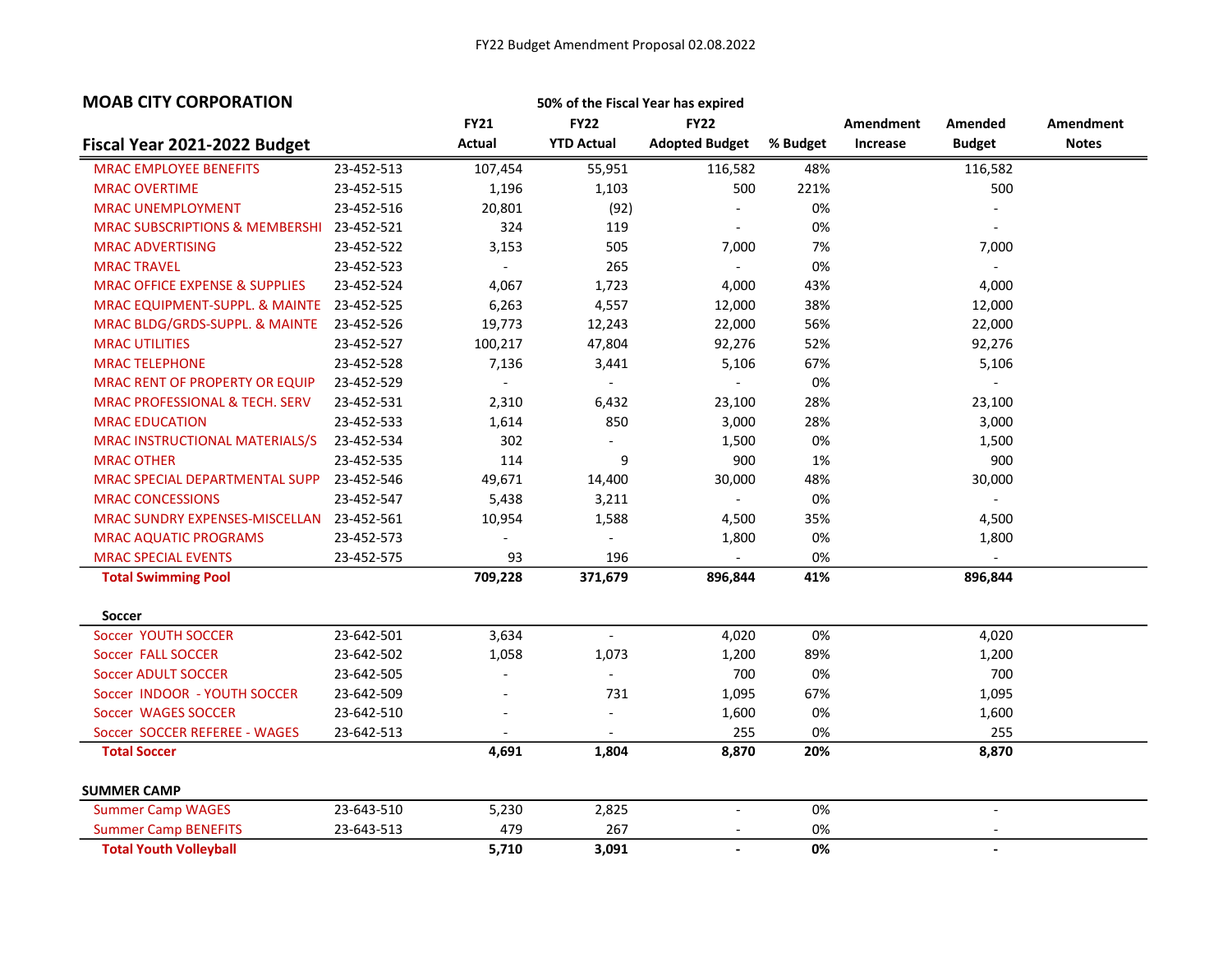| <b>MOAB CITY CORPORATION</b>                        |            |                          |                          | 50% of the Fiscal Year has expired |          |                  |                |                  |
|-----------------------------------------------------|------------|--------------------------|--------------------------|------------------------------------|----------|------------------|----------------|------------------|
|                                                     |            | <b>FY21</b>              | <b>FY22</b>              | <b>FY22</b>                        |          | <b>Amendment</b> | Amended        | <b>Amendment</b> |
| Fiscal Year 2021-2022 Budget                        |            | Actual                   | <b>YTD Actual</b>        | <b>Adopted Budget</b>              | % Budget | Increase         | <b>Budget</b>  | <b>Notes</b>     |
|                                                     |            |                          |                          |                                    |          |                  |                |                  |
| <b>Adult Softball</b>                               |            |                          |                          |                                    | 0%       |                  |                |                  |
| <b>COED SOFTBALL</b><br><b>Total Adult Softball</b> | 23-644-527 | $\blacksquare$           | $\overline{\phantom{a}}$ | 1,100<br>1,100                     | 0%       |                  | 1,100<br>1,100 |                  |
|                                                     |            |                          |                          |                                    |          |                  |                |                  |
| <b>Adult Volleyball</b>                             |            |                          |                          |                                    |          |                  |                |                  |
| <b>CO-ED VOLLEYBALL</b>                             | 23-646-501 | 339                      | $\overline{\phantom{a}}$ | 400                                | 0%       |                  | 400            |                  |
| <b>Total Adult Volleyball</b>                       |            | 339                      | $\overline{a}$           | 400                                | 0%       |                  | 400            |                  |
| <b>Basketball</b>                                   |            |                          |                          |                                    |          |                  |                |                  |
| <b>ADULT BASKETBALL</b>                             | 23-648-503 | $\overline{\phantom{a}}$ | $\overline{\phantom{a}}$ | 400                                | 0%       |                  | 400            |                  |
| <b>JR JAZZ BASKETBALL</b>                           | 23-648-504 |                          | 1,269                    | 2,200                              | 58%      |                  | 2,200          |                  |
| JR. JAZZ REFEREE SERVICES                           | 23-648-505 |                          | $\overline{\phantom{a}}$ | 3,040                              | 0%       |                  | 3,040          |                  |
| <b>MS BASKETBALL REFEREES</b>                       | 23-648-507 |                          | $\overline{\phantom{a}}$ |                                    | 0%       |                  |                |                  |
| <b>REFEREE SALARIES &amp; WAGES</b>                 | 23-648-510 |                          | 1,180                    |                                    | 0%       |                  |                |                  |
| <b>Basketball EMPLOYEE BENEFITS</b>                 | 23-648-513 |                          | 157                      | 407                                | 39%      |                  | 407            |                  |
| <b>Total Basketball</b>                             |            |                          | 2,606                    | 6,047                              | 43%      |                  | 6,047          |                  |
| <b>Youth Volleyball</b>                             |            |                          |                          |                                    |          |                  |                |                  |
| YOUTH VOLLEYBALL                                    | 23-649-501 | 990                      | 174                      | 1,065                              | 16%      |                  | 1,065          |                  |
| YOUTH SPRING VOLLEYBALL                             | 23-649-505 | 1,445                    | $\pm$                    | 2,300                              | 0%       |                  | 2,300          |                  |
| <b>Total Youth Volleyball</b>                       |            | 2,436                    | 174                      | 3,365                              | 5%       |                  | 3,365          |                  |
| Youth Baseball/Softball                             |            |                          |                          |                                    |          |                  |                |                  |
| Youth BB/SB WAGES- MAINTENANCE                      | 23-651-511 | 7,395                    | 1,654                    | 3,000                              | 55%      |                  | 3,000          |                  |
| Youth BB/SB WAGES- UMP&SCORE                        | 23-651-512 | 3,076                    | 797                      | 5,880                              | 14%      |                  | 5,880          |                  |
| Youth BB/SB EMPLOYEE BENEFITS                       | 23-651-513 | 977                      | 240                      | 901                                | 27%      |                  | 901            |                  |
| Youth BB/SB STATE TOURN. EXP                        | 23-651-523 |                          | $\overline{\phantom{a}}$ | 2,000                              | 0%       |                  | 2,000          |                  |
| Youth BB/SB EQUIPMENT-SUPPLIES                      | 23-651-525 | 1,616                    | $\sim$                   | 350                                | 0%       |                  | 350            |                  |
| Youth BB/SB BASEBALL FIELD MAI                      | 23-651-526 | 256                      | 948                      | 1,300                              | 73%      |                  | 1,300          |                  |
| FIELD MAINTENANCE EQUIPMENT                         | 23-651-573 | 146                      | $\blacksquare$           |                                    | 0%       |                  | $\overline{a}$ |                  |
| YOUTH BASEBALL/SOFTBALL                             | 23-651-574 | 16,699                   | 2,300                    | 15,850                             | 15%      |                  | 15,850         |                  |
| UTAH GIRLS SOFTBALL ASSOC                           | 23-651-577 |                          | $\overline{a}$           | 400                                | 0%       |                  | 400            |                  |
| UTAH BOYS BASEBALL ASSOCIATION                      | 23-651-578 | $\overline{\phantom{a}}$ | $\overline{\phantom{a}}$ | 400                                | 0%       |                  | 400            |                  |
| PICKLEBALL                                          | 23-651-580 | 155                      | (10)                     | 200                                | $-5%$    |                  | 200            |                  |
| <b>Total Youth Baseball/Softball</b>                |            | 30,320                   | 5,929                    | 30,281                             | 20%      |                  | 30,281         |                  |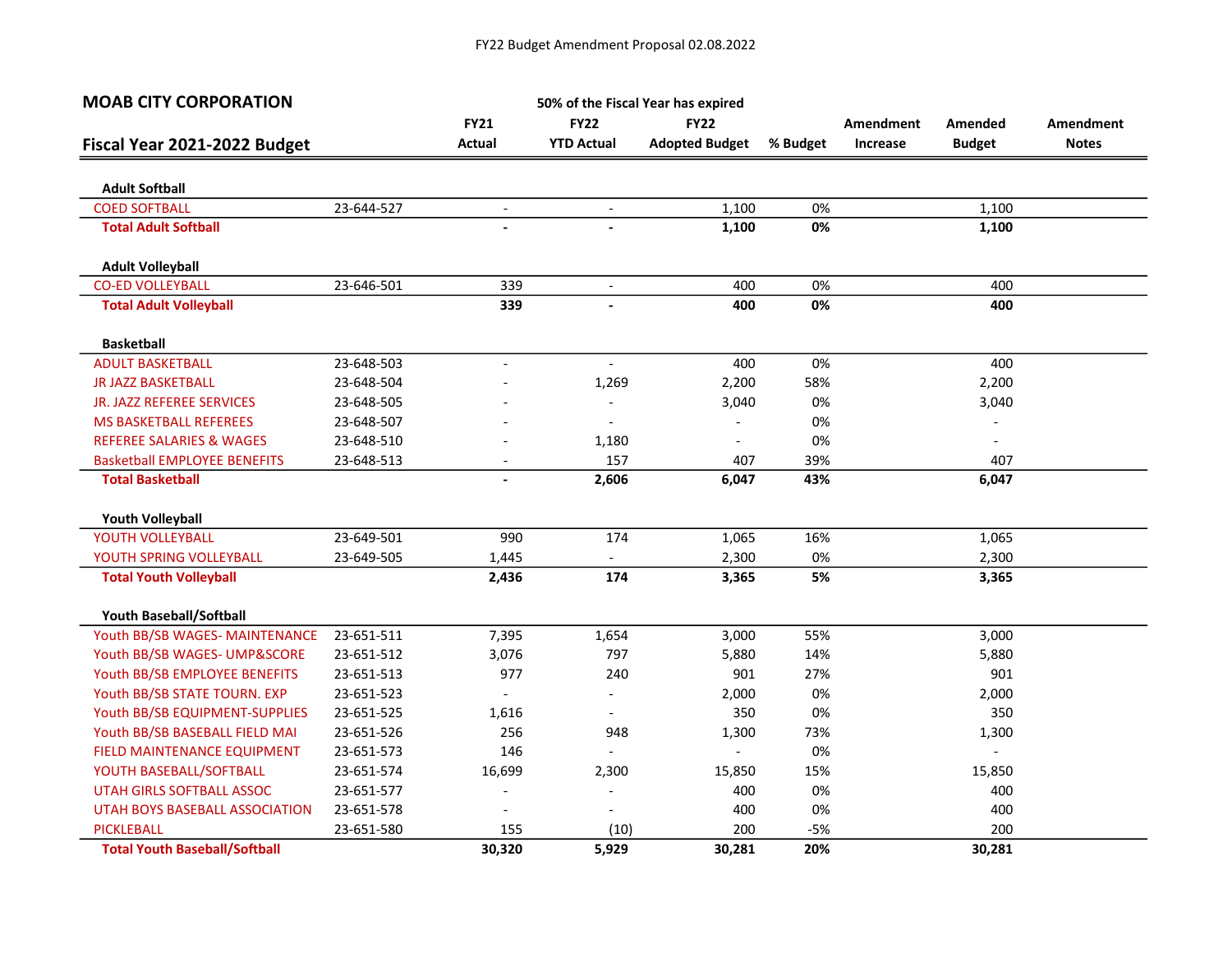| <b>MOAB CITY CORPORATION</b>                           |            |                          |                          | 50% of the Fiscal Year has expired |            |           |                          |              |
|--------------------------------------------------------|------------|--------------------------|--------------------------|------------------------------------|------------|-----------|--------------------------|--------------|
|                                                        |            | <b>FY21</b>              | <b>FY22</b>              | <b>FY22</b>                        |            | Amendment | Amended                  | Amendment    |
| Fiscal Year 2021-2022 Budget                           |            | Actual                   | <b>YTD Actual</b>        | <b>Adopted Budget</b>              | % Budget   | Increase  | <b>Budget</b>            | <b>Notes</b> |
|                                                        |            |                          |                          |                                    |            |           |                          |              |
| <b>Youth Football</b>                                  |            |                          |                          | 83                                 | 0%         |           | 83                       |              |
| <b>Youth Football BENEFITS</b>                         | 23-652-513 | $\overline{\phantom{a}}$ | $\blacksquare$           |                                    |            |           |                          |              |
| YOUTH FOOTBALL                                         | 23-652-575 | 2,901                    | 8,741                    | 6,170                              | 142%       |           | 6,170                    |              |
| <b>FLAG FOOTBALL</b>                                   | 23-652-580 | 993                      | 1,557                    | 1,600                              | 97%        |           | 1,600                    |              |
| <b>FLAG FOOTBALL - ADULT</b>                           | 23-652-581 |                          | $\overline{\phantom{a}}$ | 100                                | 0%         |           | 100                      |              |
| YOUTH FOOTBALL REFEREES<br><b>Total Youth Football</b> | 23-652-586 | 3,894                    | $\blacksquare$<br>10,298 | 920<br>8,873                       | 0%<br>116% |           | 920<br>8,873             |              |
|                                                        |            |                          |                          |                                    |            |           |                          |              |
| <b>Special Projects</b>                                |            |                          |                          |                                    |            |           |                          |              |
| SPECIAL PROJECTS/EQUIPMENT                             | 23-660-546 | $\overline{\phantom{a}}$ | $\overline{\phantom{a}}$ | $\overline{\phantom{a}}$           | 0%         |           | $\overline{\phantom{a}}$ |              |
| <b>Total Special Projects</b>                          |            |                          | $\overline{a}$           |                                    | 0%         |           |                          |              |
| <b>Moab Arts &amp; Recreation Center</b>               |            |                          |                          |                                    |            |           |                          |              |
| <b>MARC SALARIES &amp; WAGES</b>                       | 23-800-510 | 140,703                  | 69,380                   | 156,312                            | 44%        |           | 156,312                  |              |
| <b>MARC EMPLOYEE BENEFITS</b>                          | 23-800-513 | 83,289                   | 31,718                   | 87,565                             | 36%        |           | 87,565                   |              |
| <b>MARC SALARIES &amp; WAGES - INSTRU</b>              | 23-800-514 | 807                      | $\overline{\phantom{a}}$ | 5,000                              | 0%         |           | 5,000                    |              |
| <b>MARC SALARIES &amp; WAGES OT</b>                    | 23-800-515 | 1,439                    | 320                      | 2,000                              | 16%        |           | 2,000                    |              |
| <b>MARC UNEMPLOYMENT</b>                               | 23-800-516 | (718)                    | $\sim$                   |                                    | 0%         |           | $\overline{\phantom{a}}$ |              |
| <b>MARC SUBSCRIPTIONS &amp; MEMBERSHI</b>              | 23-800-521 | 1,243                    | 227                      | 1,966                              | 12%        |           | 1,966                    |              |
| MARC ADVERTISING/MARKETING                             | 23-800-522 | 1,508                    | 39                       | 3,000                              | 1%         |           | 3,000                    |              |
| <b>MARC TRAVEL</b>                                     | 23-800-523 |                          | 25                       | 250                                | 10%        |           | 250                      |              |
| <b>MARC OFFICE EXPENSE &amp; SUPPLIES</b>              | 23-800-524 | 2,580                    | 1,463                    | 3,900                              | 38%        |           | 3,900                    |              |
| MARC EQUIP/SUPPLIES & MAINTENA                         | 23-800-525 | 1,232                    | 63                       | 2,000                              | 3%         |           | 2,000                    |              |
| MARC BLDG GROUNDS SUPPL & MAIN 23-800-526              |            | 622                      | $\overline{\phantom{a}}$ |                                    | 0%         |           | $\blacksquare$           |              |
| <b>MARC UTILITIES</b>                                  | 23-800-527 | 4,528                    | 3,221                    | 7,500                              | 43%        |           | 7,500                    |              |
| <b>MARC TELEPHONE</b>                                  | 23-800-528 | 3,535                    | 1,462                    | 5,395                              | 27%        |           | 5,395                    |              |
| MARC PROFESSIONAL/TECHNICAL SE                         | 23-800-531 | $\overline{a}$           | $\overline{\phantom{a}}$ | 1,000                              | 0%         |           | 1,000                    |              |
| <b>MARC EDUCATION</b>                                  | 23-800-533 |                          | 200                      | $\blacksquare$                     | 0%         |           | $\mathcal{L}^{\pm}$      |              |
| <b>MARC OTHER</b>                                      | 23-800-535 | 58                       | (635)                    | 100                                | $-635%$    |           | 100                      |              |
| <b>ONLINE PAYMENT PROCESSING FEES</b>                  | 23-800-536 | 574                      | $\overline{\phantom{a}}$ | $\overline{\phantom{a}}$           | 0%         |           | $\overline{\phantom{a}}$ |              |
| <b>MARC SPECIAL DEPARTMENTAL SUPP</b>                  | 23-800-546 | 3,045                    | $\overline{\phantom{a}}$ | 6,000                              | 0%         |           | 6,000                    |              |
| <b>MARC MACHINERY &amp; EQUIPMENT</b>                  | 23-800-574 | $\overline{a}$           | $\overline{\phantom{a}}$ |                                    | 0%         |           | $\overline{a}$           |              |
| <b>MARC SPECIAL EVENTS</b>                             | 23-800-577 | 17,976                   | 5,808                    | 35,000                             | 17%        |           | 35,000                   |              |
| <b>MARC- RED ROCK ARTS FEST</b>                        | 23-800-579 | 3,335                    | 1,869                    |                                    | 0%         |           |                          |              |
| <b>MARC SPECIAL PROJECTS</b>                           | 23-800-578 | 4,980                    | 7,122                    | 200                                | 3561%      |           | 200                      |              |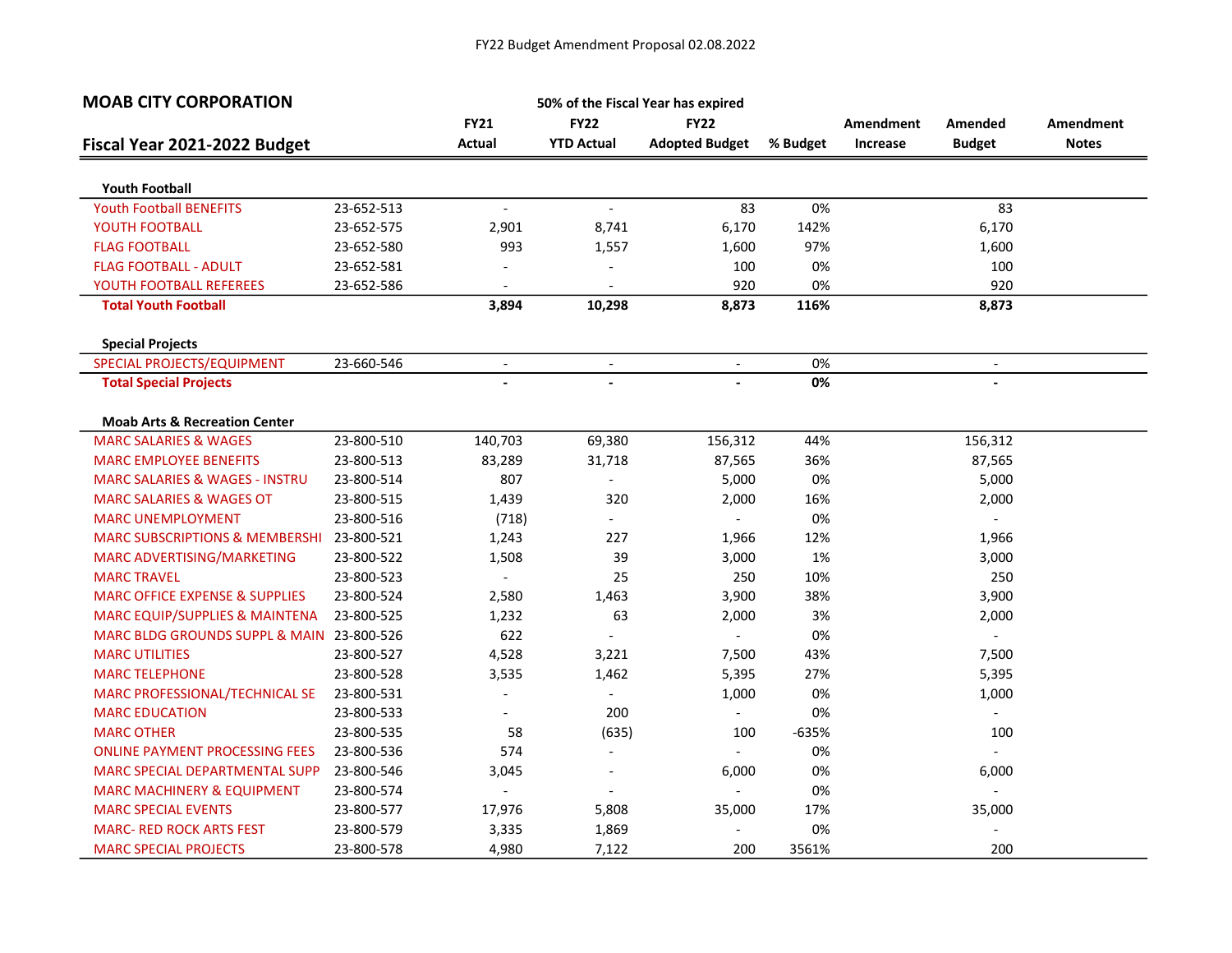| <b>MOAB CITY CORPORATION</b>                   | 50% of the Fiscal Year has expired |                                  |                                      |          |                              |                          |                           |
|------------------------------------------------|------------------------------------|----------------------------------|--------------------------------------|----------|------------------------------|--------------------------|---------------------------|
|                                                | <b>FY21</b><br>Actual              | <b>FY22</b><br><b>YTD Actual</b> | <b>FY22</b><br><b>Adopted Budget</b> | % Budget | Amendment<br><b>Increase</b> | Amended<br><b>Budget</b> | Amendment<br><b>Notes</b> |
| Fiscal Year 2021-2022 Budget                   |                                    |                                  |                                      |          |                              |                          |                           |
| <b>Total Moab Arts &amp; Recreation Center</b> | 270.735                            | 122.281                          | 317.188                              | 39%      |                              | 317,188                  |                           |
| <b>Total Expenditures:</b>                     | 1,239,652                          | 619.929                          | 1.539.858                            | 40%      |                              | 1,539,858                |                           |
| <b>Total Change In Net Position</b>            | 1,328,605                          | (96, 785)                        | $\overline{\phantom{0}}$             | 0%       |                              | -                        |                           |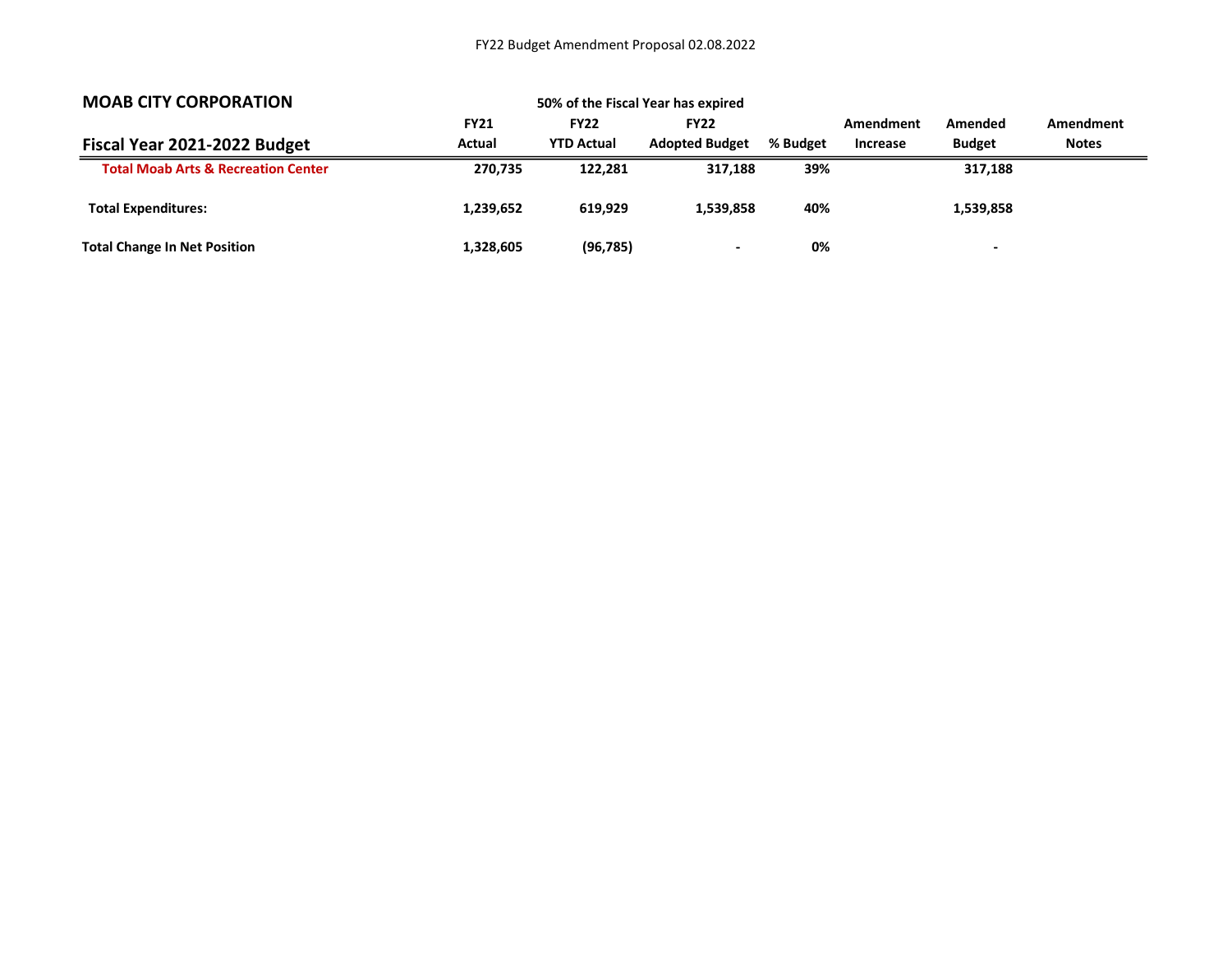| <b>MOAB CITY CORPORATION</b> | 50% of the Fiscal Year has expired |                   |                       |          |           |               |              |  |  |
|------------------------------|------------------------------------|-------------------|-----------------------|----------|-----------|---------------|--------------|--|--|
|                              | FY21                               | 5Y22 -            | <b>FY22</b>           |          | Amendment | Amended       | Amendment    |  |  |
| Fiscal Year 2021-2022 Budget | Actual                             | <b>YTD Actual</b> | <b>Adopted Budget</b> | % Budget | Increase  | <b>Budget</b> | <b>Notes</b> |  |  |

# 24 Community Development

| <b>Change In Net Position</b>            |            |                          |                              |                          |    |                          |
|------------------------------------------|------------|--------------------------|------------------------------|--------------------------|----|--------------------------|
| Revenue:                                 |            |                          |                              |                          |    |                          |
| <b>Contributions and transfers</b>       |            |                          |                              |                          |    |                          |
| <b>CONTRIBUTION FROM GENERAL FUND</b>    | 24-392-310 | 78,605                   | $\overline{\phantom{0}}$     | $\overline{\phantom{a}}$ | 0% | $\overline{\phantom{a}}$ |
| <b>CDGB</b>                              | 24-392-324 | 74,000                   | $\overline{\phantom{a}}$     | $\overline{\phantom{a}}$ | 0% | $\overline{\phantom{0}}$ |
| <b>Total Contributions and transfers</b> |            | 152,605                  | -                            | $\blacksquare$           | 0% | $\blacksquare$           |
|                                          |            |                          |                              |                          |    |                          |
| <b>Total Revenue:</b>                    |            | 152,605                  | $\qquad \qquad \blacksquare$ | $\blacksquare$           | 0% |                          |
|                                          |            |                          |                              |                          |    |                          |
| <b>Expenditures:</b>                     |            |                          |                              |                          |    |                          |
| <b>Community Development</b>             |            |                          |                              |                          |    |                          |
| <b>Community development</b>             |            |                          |                              |                          |    |                          |
| <b>CDBG PROJECT</b>                      | 24-400-619 | 98,951                   | $\overline{\phantom{a}}$     | $\overline{\phantom{a}}$ | 0% | $\overline{\phantom{a}}$ |
| <b>Total Community development</b>       |            |                          |                              |                          |    |                          |
|                                          |            |                          |                              |                          |    |                          |
| <b>Total Expenditures:</b>               |            | $\overline{\phantom{a}}$ | $\overline{\phantom{a}}$     | $\blacksquare$           | 0% | $\overline{\phantom{a}}$ |
|                                          |            |                          |                              |                          |    |                          |
| <b>Total Change In Net Position</b>      |            | 152,605                  | $\qquad \qquad \blacksquare$ | $\blacksquare$           | 0% |                          |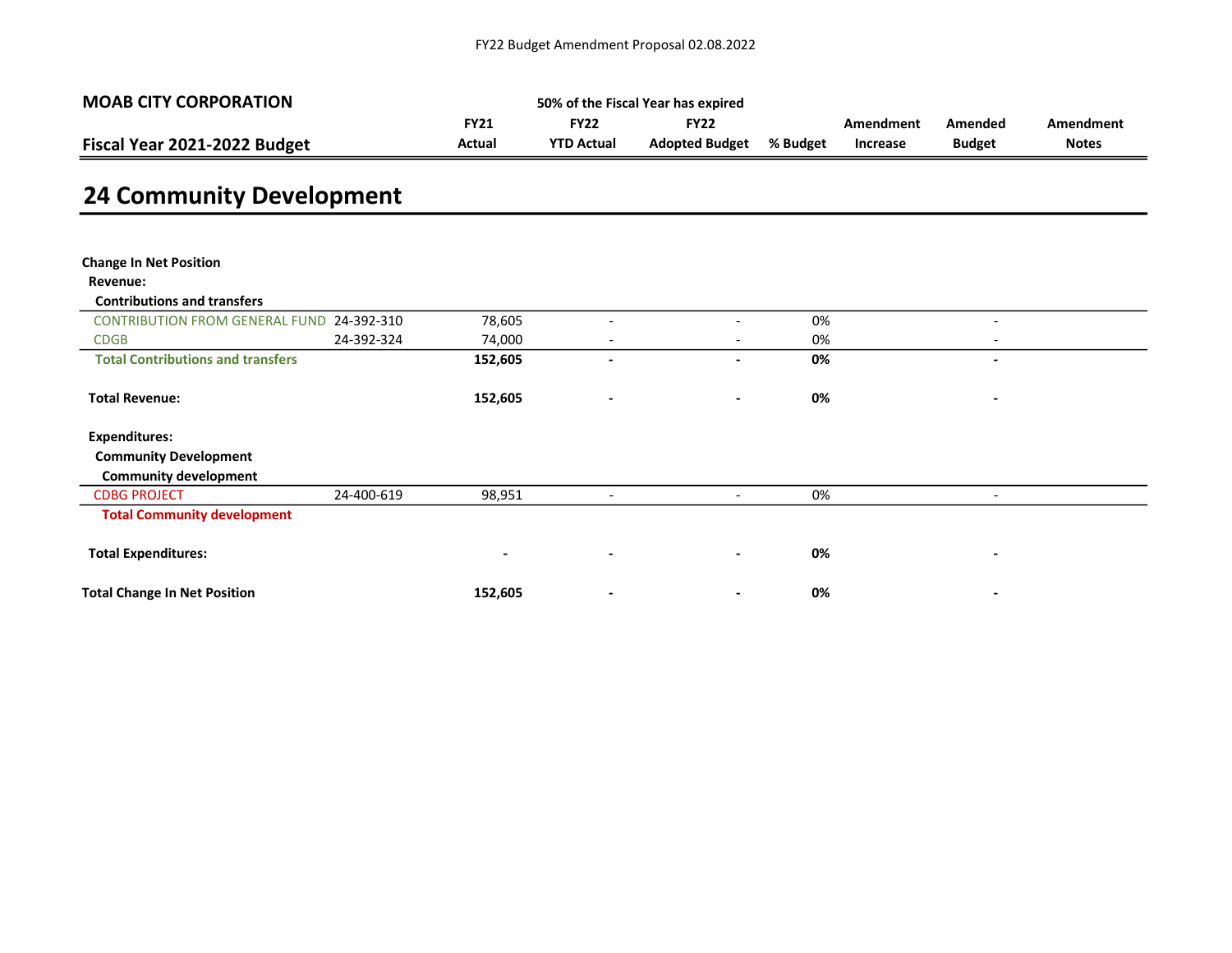| <b>MOAB CITY CORPORATION</b> | 50% of the Fiscal Year has expired |                   |                                |  |           |               |              |  |  |  |
|------------------------------|------------------------------------|-------------------|--------------------------------|--|-----------|---------------|--------------|--|--|--|
|                              | <b>FY21</b>                        | FY22              | FY22                           |  | Amendment | Amended       | Amendment    |  |  |  |
| Fiscal Year 2021-2022 Budget | Actual                             | <b>YTD Actual</b> | <b>Adopted Budget % Budget</b> |  | Increase  | <b>Budget</b> | <b>Notes</b> |  |  |  |

### 28 Trails Fund

| <b>Change In Net Position</b>            |            |                          |                          |                          |     |                          |  |
|------------------------------------------|------------|--------------------------|--------------------------|--------------------------|-----|--------------------------|--|
| Revenue:                                 |            |                          |                          |                          |     |                          |  |
| <b>Contributions and transfers</b>       |            |                          |                          |                          |     |                          |  |
| <b>CONTRIBUTION FROM GENERAL FUND</b>    | 28-332-310 | 220,000                  | 15,000                   | 30,000                   | 50% | 30,000                   |  |
| <b>Total Contributions and transfers</b> |            | 220,000                  | 15,000                   | 30,000                   | 50% | 30,000                   |  |
| <b>Total Revenue:</b>                    |            | 220,000                  | 15,000                   | 30,000                   | 50% | 30,000                   |  |
| <b>Expenditures:</b>                     |            |                          |                          |                          |     |                          |  |
| <b>Millcreek Projects</b>                |            |                          |                          |                          |     |                          |  |
| <b>Millcreek</b>                         |            |                          |                          |                          |     |                          |  |
| PROFESSIONAL/TECHNICAL                   | 28-400-531 |                          | $\overline{\phantom{a}}$ | 30,000                   | 0%  | 30,000                   |  |
| <b>TRAILS</b>                            | 28-400-589 | $\overline{\phantom{0}}$ | $\overline{\phantom{a}}$ | $\overline{\phantom{a}}$ | 0%  | $\overline{\phantom{a}}$ |  |
| <b>INCREASE IN FUND BALANCE</b>          | 28-400-590 | $\overline{\phantom{a}}$ | $\overline{\phantom{a}}$ | $\overline{\phantom{a}}$ | 0%  | $\overline{\phantom{a}}$ |  |
| <b>Total Millcreek</b>                   |            | $\overline{\phantom{0}}$ | $\overline{\phantom{a}}$ | 30,000                   | 0%  | 30,000                   |  |
| <b>Total Expenditures:</b>               |            | $\overline{\phantom{a}}$ |                          | 30,000                   | 0%  | 30,000                   |  |
| <b>Total Change In Net Position</b>      |            | 220,000                  | 15,000                   |                          | 0%  |                          |  |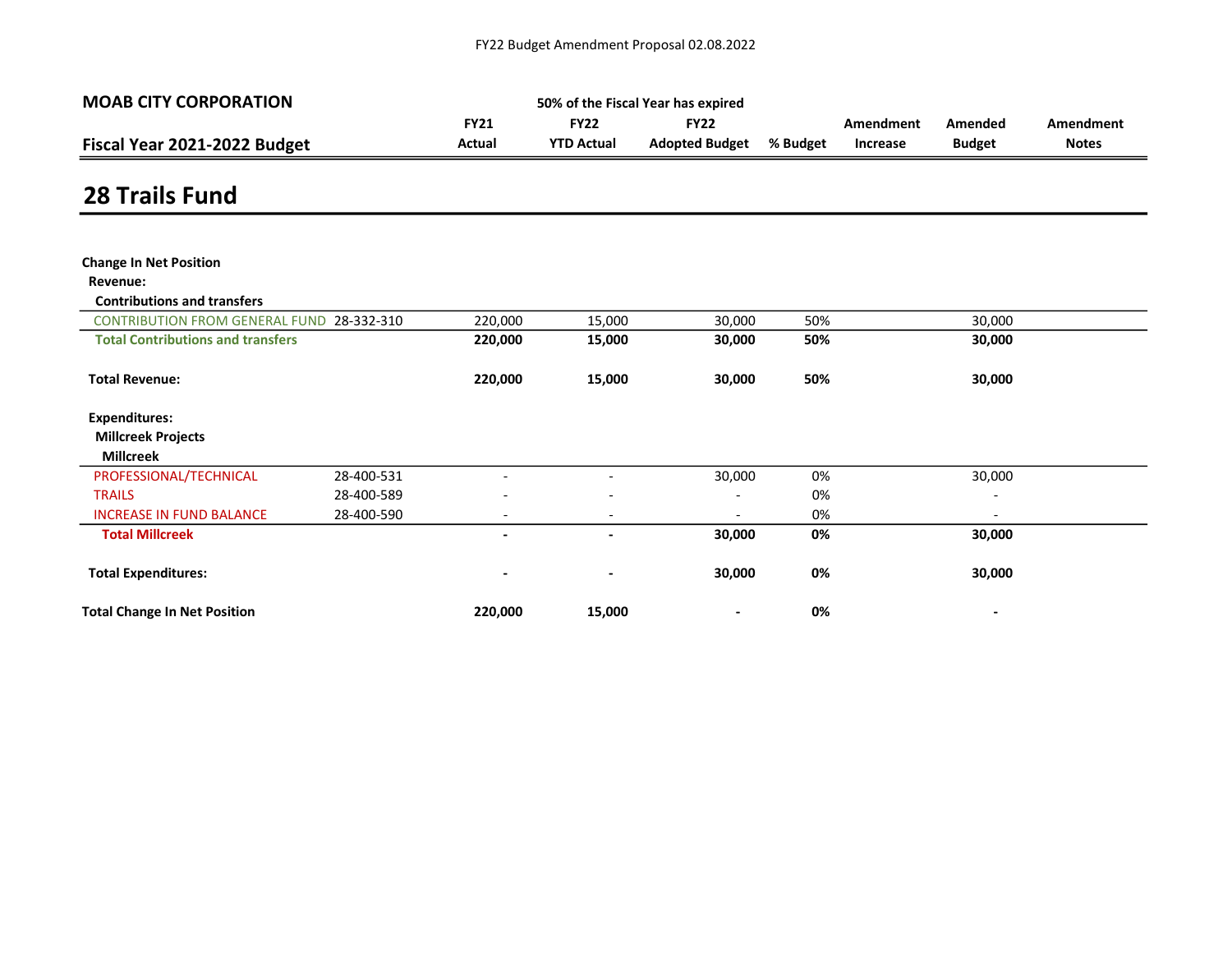| <b>MOAB CITY CORPORATION</b> | 50% of the Fiscal Year has expired |                   |                |          |                 |               |              |  |
|------------------------------|------------------------------------|-------------------|----------------|----------|-----------------|---------------|--------------|--|
|                              | <b>FY21</b>                        | <b>FY22</b>       | <b>FY22</b>    |          | Amendment       | Amended       | Amendment    |  |
| Fiscal Year 2021-2022 Budget | Actual                             | <b>YTD Actual</b> | Adopted Budget | % Budget | <b>Increase</b> | <b>Budget</b> | <b>Notes</b> |  |

and the control of the control of the control of the control of the control of the control of the control of the

# 30 Housing Fund

| <b>Change In Net Position</b>               |            |           |                          |                |     |             |                          |                     |
|---------------------------------------------|------------|-----------|--------------------------|----------------|-----|-------------|--------------------------|---------------------|
| Revenue:                                    |            |           |                          |                |     |             |                          |                     |
| <b>Charges for services</b>                 |            |           |                          |                |     |             |                          |                     |
| Rent/Lease Income                           | 30-362-301 | 140,772   | 67,865                   | 98,000         | 69% |             | 98,000                   |                     |
| <b>Total Charges for services</b>           |            | 140,772   | 67,865                   | 98,000         | 69% |             | 98,000                   |                     |
| Interest                                    |            |           |                          |                |     |             |                          |                     |
| <b>INTEREST INCOME</b>                      | 30-361-300 | 13,531    | 14,005                   | 20,000         | 70% |             | 20,000                   |                     |
| <b>Total Interest</b>                       |            | 13,531    | 14,005                   | 20,000         | 70% |             | 20,000                   |                     |
| <b>Miscellaneous revenue</b>                |            |           |                          |                |     |             |                          |                     |
| Proceeds from Long Term Debt                | 30-361-365 | 6,455,000 |                          | $\blacksquare$ | 0%  |             | $\overline{\phantom{a}}$ |                     |
| <b>Transfer from Housing Fund Beg</b>       | 30-395-350 |           |                          | 6,989,909      | 0%  | (121, 572)  | 6,868,337                | Reduced for return  |
| <b>Transfer From General Fund</b>           | 30-391-310 |           | $\overline{\phantom{a}}$ |                | 0%  |             |                          |                     |
| <b>Total Miscellaneous revenue</b>          |            | 6,455,000 |                          | 6,989,909      | 0%  |             | 6,868,337                |                     |
| <b>Total Revenue:</b>                       |            | 6,609,303 | 81,870                   | 7,107,909      | 1%  |             | 6,986,337                |                     |
| <b>Expenditures:</b>                        |            |           |                          |                |     |             |                          |                     |
| <b>General government</b><br>Administrative |            |           |                          |                |     |             |                          |                     |
| <b>Salaries and Wages</b>                   | 30-464-510 | 27,872    | 46                       | 44,815         | 0%  |             | 44,815                   |                     |
| <b>Benefits</b>                             | 30-464-513 | 16,742    | $\overline{2}$           | 44,884         | 0%  |             | 44,884                   |                     |
| <b>OVERTIME</b>                             | 30-464-515 |           |                          | 5,000          | 0%  |             | 5,000                    |                     |
| <b>Development Costs</b>                    | 30-464-522 | 145,874   | 914                      | 6,400,000      | 0%  | (6,350,000) | 50,000                   | Reduced for Phase1  |
| <b>Operation &amp; Maintenance Costs</b>    | 30-464-525 | 35,363    | 21,275                   | 35,000         | 61% |             | 35,000                   |                     |
| <b>O&amp;M UTILITIES</b>                    | 30-464-527 | 44,731    | 16,539                   | 40,000         | 41% |             | 40,000                   |                     |
| <b>Transfer to Debt Service Fund</b>        | 30-464-560 | 133,608   | $\overline{\phantom{a}}$ | 538,210        | 0%  | 6,228,428   | 6,766,638                | Increased to accoun |
| <b>Total Administrative</b>                 |            | 404,190   | 38,776                   | 7,107,909      | 1%  |             | 6,986,337                |                     |
| <b>Total Expenditures:</b>                  |            | 404,190   | 38,776                   | 7,107,909      | 1%  |             | 6,986,337                |                     |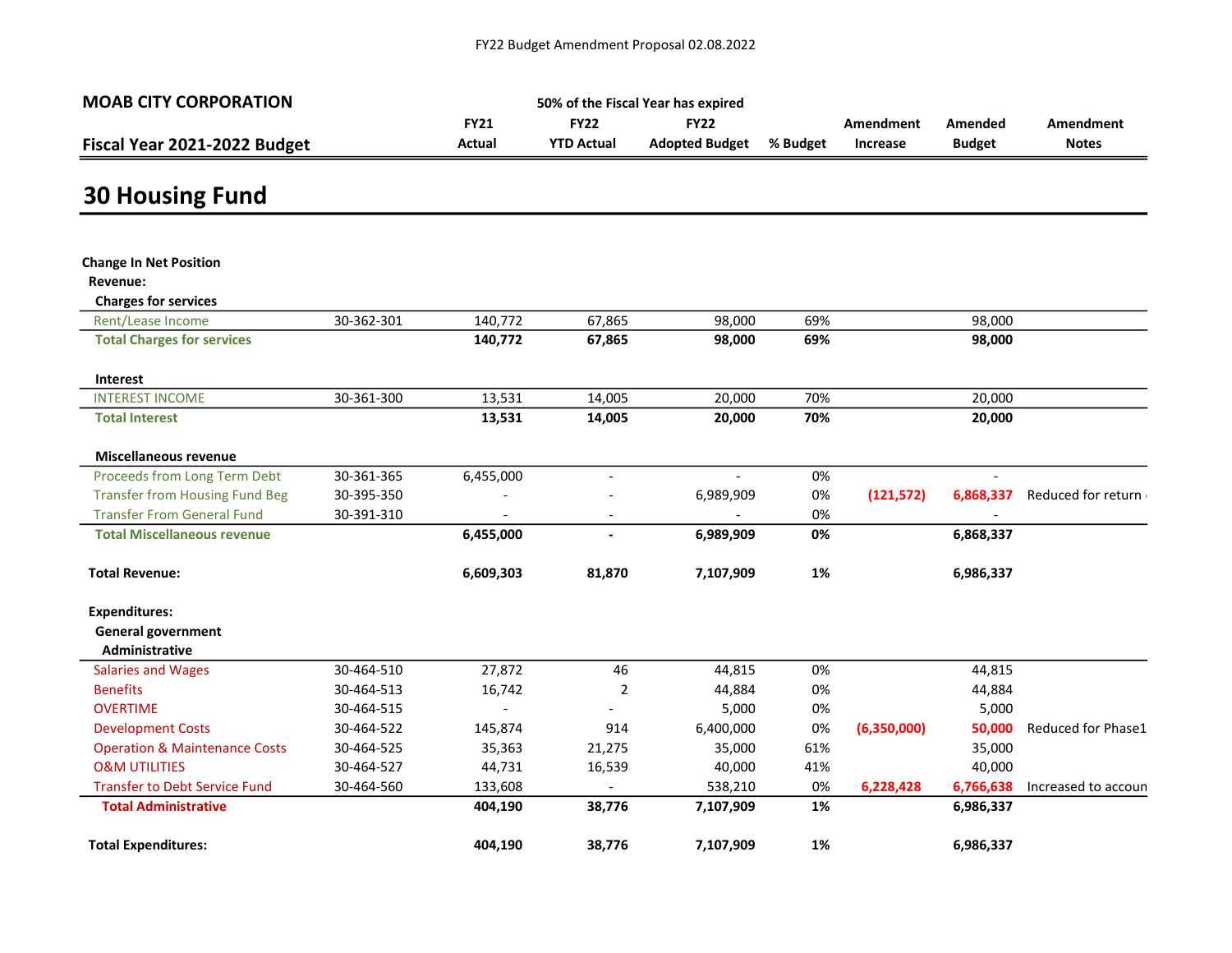| <b>MOAB CITY CORPORATION</b>        | 50% of the Fiscal Year has expired |                   |                       |          |           |               |              |
|-------------------------------------|------------------------------------|-------------------|-----------------------|----------|-----------|---------------|--------------|
|                                     | <b>FY21</b>                        | <b>FY22</b>       | <b>FY22</b>           |          | Amendment | Amended       | Amendment    |
| Fiscal Year 2021-2022 Budget        | Actual                             | <b>YTD Actual</b> | <b>Adopted Budget</b> | % Budget | Increase  | <b>Budget</b> | <b>Notes</b> |
|                                     |                                    |                   |                       |          |           |               |              |
| <b>Total Change In Net Position</b> | 6,205,113                          | 43,094            |                       | 0%       |           |               |              |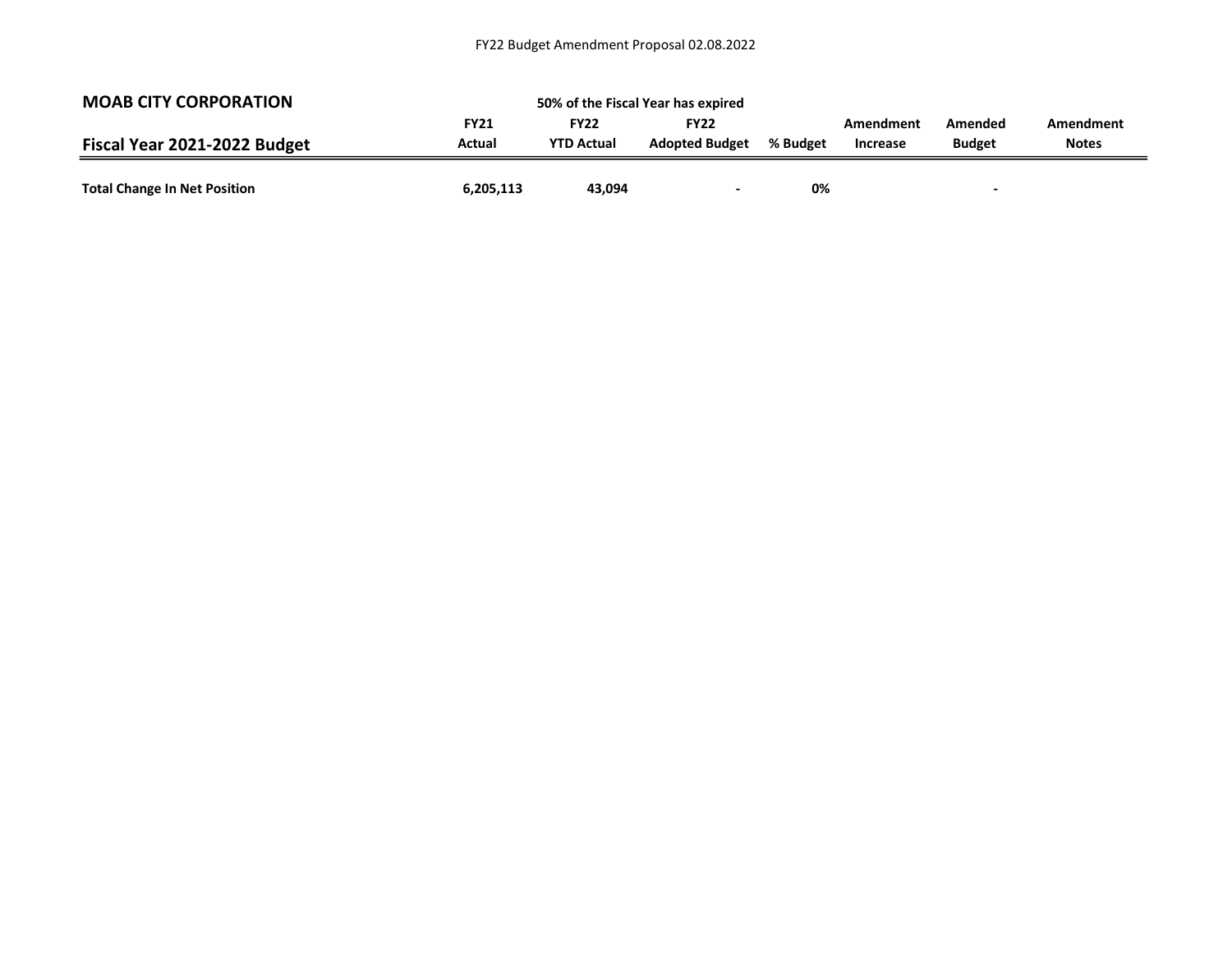| <b>MOAB CITY CORPORATION</b> | 50% of the Fiscal Year has expired |                   |                       |          |                 |               |              |  |
|------------------------------|------------------------------------|-------------------|-----------------------|----------|-----------------|---------------|--------------|--|
|                              | <b>FY21</b>                        | FY22              | <b>FY22</b>           |          | Amendment       | Amended       | Amendment    |  |
| Fiscal Year 2021-2022 Budget | Actual                             | <b>YTD Actual</b> | <b>Adopted Budget</b> | % Budget | <b>Increase</b> | <b>Budget</b> | <b>Notes</b> |  |

#### 31 Debt Service Fund

| <b>Change In Net Position</b>            |            |         |                          |         |      |           |           |  |
|------------------------------------------|------------|---------|--------------------------|---------|------|-----------|-----------|--|
| Revenue:                                 |            |         |                          |         |      |           |           |  |
| Intergovernmental revenue                |            |         |                          |         |      |           |           |  |
| <b>Contribution from GC Rec Distr</b>    | 31-362-360 | 165,000 |                          | 190,000 | 0%   |           | 190,000   |  |
| <b>Contribution from Grand County</b>    | 31-362-370 | 8,819   |                          | 23,367  | 0%   |           | 23,367    |  |
| <b>Total Intergovernmental revenue</b>   |            | 173,819 | $\blacksquare$           | 213,367 | 0%   |           | 213,367   |  |
| <b>Charges for services</b>              |            |         |                          |         |      |           |           |  |
| Lease Revenue                            | 31-362-301 | 59,042  | $\overline{\phantom{a}}$ | 40,231  | 0%   |           | 40,231    |  |
| <b>Total Charges for services</b>        |            | 59,042  |                          | 40,231  | 0%   |           | 40,231    |  |
| <b>Contributions and transfers</b>       |            |         |                          |         |      |           |           |  |
| Transfer from general fund               | 31-391-310 | 109,714 | 47,631                   | 95,261  | 50%  |           | 95,261    |  |
| Transfer from housing fund               | 31-391-315 | 133,608 |                          | 538,210 | 0%   | 6,228,428 | 6,766,638 |  |
| <b>Total Contributions and transfers</b> |            | 243,322 | 47,631                   | 633,471 | 8%   |           | 6,861,899 |  |
| <b>Total Revenue:</b>                    |            | 476,183 | 47,631                   | 887,069 | 5%   |           | 7,115,497 |  |
| <b>Expenditures:</b>                     |            |         |                          |         |      |           |           |  |
| <b>Community Development</b>             |            |         |                          |         |      |           |           |  |
| <b>Community development</b>             |            |         |                          |         |      |           |           |  |
| 2018 CIB Bond - Principal                | 31-471-615 | 29,000  | 30,000                   | 30,000  | 100% |           | 30,000    |  |
| 2018 CIB Bond - Interest                 | 31-471-616 | 17,475  | 16,750                   | 16,734  | 100% |           | 16,734    |  |
| 2019 Walnut Lane Lease - Princ           | 31-471-617 | 62,000  | 65,000                   | 65,000  | 100% |           | 65,000    |  |
| 2019 Walnut Lane Lease - Inter           | 31-471-618 | 71,608  | 68,967                   | 63,967  | 108% |           | 63,967    |  |
| <b>2021 WALNUT LANE BOND PRINCIPA</b>    | 31-471-619 |         |                          | 262,000 | 0%   | 6,238,000 | 6,500,000 |  |
| 2021 WALNUT LANE BOND INTEREST           | 31-471-620 |         | 72,193                   | 147,243 | 49%  | (9,572)   | 137,671   |  |
| <b>Total Community development</b>       |            | 180,083 | 252,910                  | 584,944 | 43%  |           | 6,813,372 |  |

Municipal Building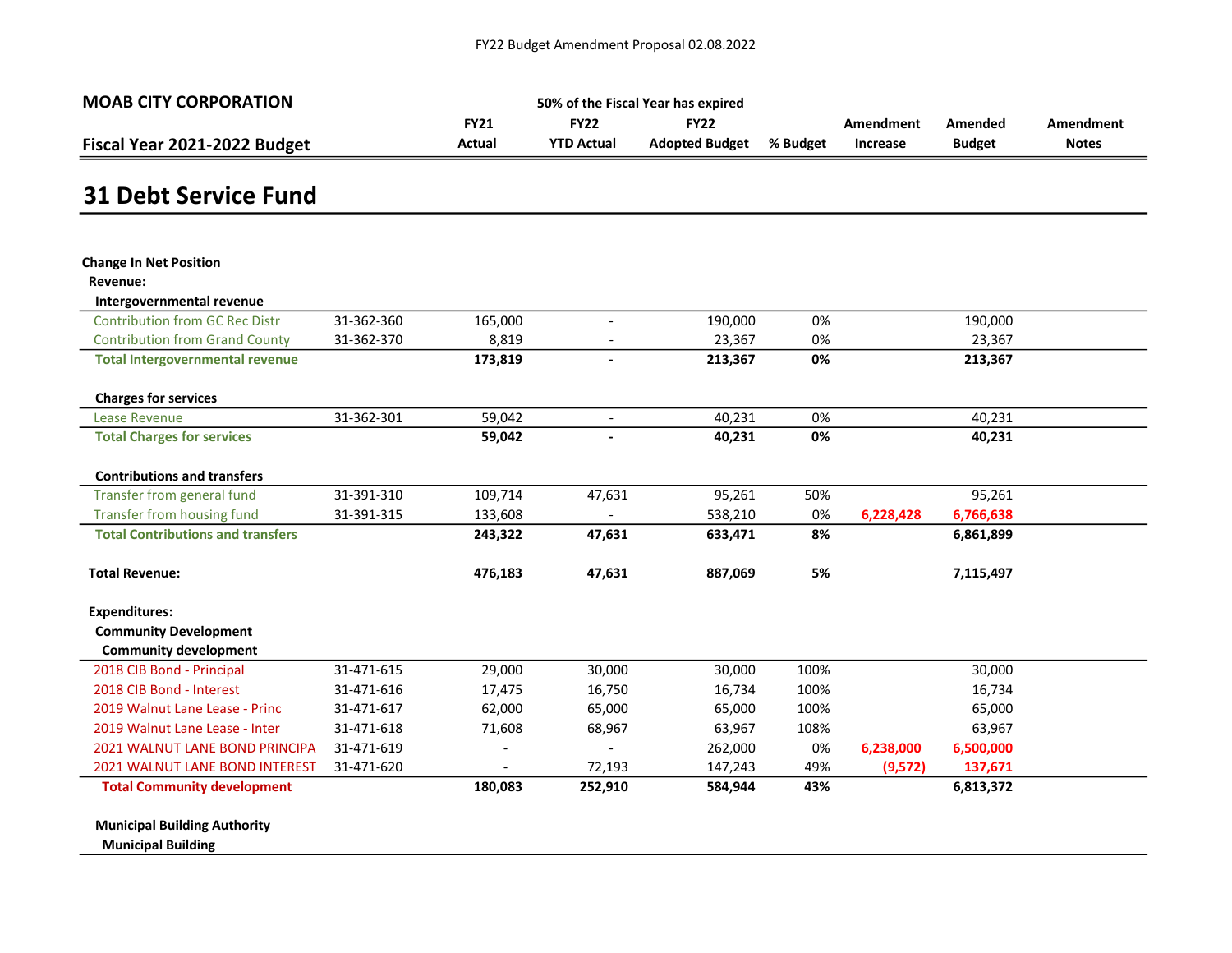| <b>MOAB CITY CORPORATION</b>        |            |             |                   | 50% of the Fiscal Year has expired |          |           |               |              |
|-------------------------------------|------------|-------------|-------------------|------------------------------------|----------|-----------|---------------|--------------|
|                                     |            | <b>FY21</b> | <b>FY22</b>       | <b>FY22</b>                        |          | Amendment | Amended       | Amendment    |
| Fiscal Year 2021-2022 Budget        |            | Actual      | <b>YTD Actual</b> | <b>Adopted Budget</b>              | % Budget | Increase  | <b>Budget</b> | <b>Notes</b> |
| 2003 Sales Tax Rev - Principal      | 31-471-611 | 87,000      | 89,000            | 89,000                             | 100%     |           | 89,000        |              |
| 2003 Sales Tax Rev - Interest       | 31-471-612 | 24,300      | 22,125            | 22,125                             | 100%     |           | 22,125        |              |
| 2009 Sales Tax Rev - Principal      | 31-471-613 | 191,000     | 191,000           | 191,000                            | 100%     |           | 191,000       |              |
| <b>Total Municipal Building</b>     |            | 302,300     | 302,125           | 302,125                            | 100%     |           | 302,125       |              |
| <b>Total Expenditures:</b>          |            | 482.383     | 555,035           | 887,069                            | 63%      |           | 7,115,497     |              |
| <b>Total Change In Net Position</b> |            | (6, 199)    | (507, 404)        |                                    | 0%       |           |               |              |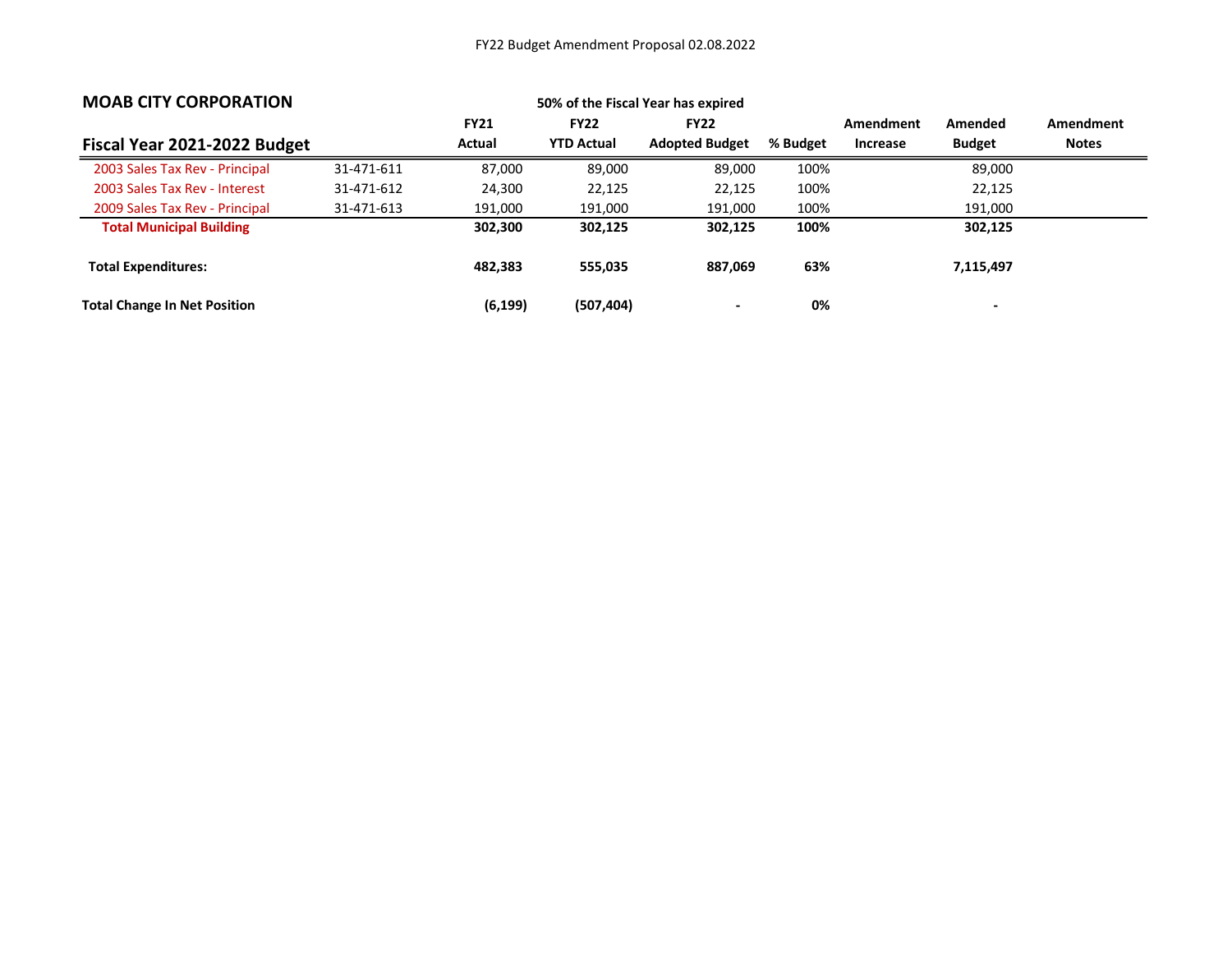| <b>MOAB CITY CORPORATION</b> | 50% of the Fiscal Year has expired |                   |                |          |                 |               |              |  |  |  |
|------------------------------|------------------------------------|-------------------|----------------|----------|-----------------|---------------|--------------|--|--|--|
|                              | <b>FY21</b>                        | FY22              | <b>FY22</b>    |          | Amendment       | Amended       | Amendment    |  |  |  |
| Fiscal Year 2021-2022 Budget | Actual                             | <b>YTD Actual</b> | Adopted Budget | % Budget | <b>Increase</b> | <b>Budget</b> | <b>Notes</b> |  |  |  |

# 41 Capital Projects Fund

| <b>Change In Net Position</b>            |            |         |         |           |      |         |           |                      |
|------------------------------------------|------------|---------|---------|-----------|------|---------|-----------|----------------------|
| Revenue:                                 |            |         |         |           |      |         |           |                      |
| Interest                                 |            |         |         |           |      |         |           |                      |
| <b>INTEREST INCOME</b>                   | 41-361-300 | 2,387   | 555     | 2,000     | 28%  |         | 2,000     |                      |
| <b>Total Interest</b>                    |            | 2,387   | 555     | 2,000     | 28%  |         | 2,000     |                      |
| <b>Miscellaneous revenue</b>             |            |         |         |           |      |         |           |                      |
| <b>GRANT PROCEEDS</b>                    | 41-362-303 | $\sim$  | 50,000  | 417,500   | 12%  | 370,000 | 787,500   | UDOT 400 E Bridge (  |
| <b>DONATIONS</b>                         | 41-362-300 | 330     | 75      |           | 0%   |         |           |                      |
| <b>Total Miscellaneous revenue</b>       |            | 330     | 50,075  | 417,500   | 12%  |         | 787,500   |                      |
| <b>Contributions and transfers</b>       |            |         |         |           |      |         |           |                      |
| <b>TRANSFER FROM GENERAL FUND</b>        | 41-391-310 | 683,299 | 324,556 | 890,183   | 36%  | 370,000 | 1,260,183 | 400 E Bridge Contril |
| CAPITAL PROJECTS FUND BEG. BAL           | 41-395-361 |         |         | 50,000    | 0%   | 743,000 | 793,000   | Return of Hotspot Fi |
| <b>Total Contributions and transfers</b> |            | 683,299 | 324,556 | 940,183   | 35%  |         | 2,053,183 |                      |
| <b>Total Revenue:</b>                    |            | 686,016 | 375,185 | 1,359,683 | 28%  |         | 2,842,683 |                      |
| <b>Expenditures:</b>                     |            |         |         |           |      |         |           |                      |
| <b>General government</b>                |            |         |         |           |      |         |           |                      |
| Administrative                           |            |         |         |           |      |         |           |                      |
| <b>VEHICLES</b>                          | 41-740-690 | 9,852   |         | 9,852     | 0%   |         | 9,852     |                      |
| <b>IT - COMPUTER REPLACEMENT</b>         | 41-740-696 | 4,867   | 3,632   |           | 0%   |         |           |                      |
| <b>IT - OTHER EQUIPMENT</b>              | 41-740-697 | 109,264 | 13,663  |           | 0%   |         |           |                      |
| <b>Total Administrative</b>              |            | 123,983 | 17,294  | 9,852     | 176% |         | 9,852     |                      |
| <b>Public safety</b>                     |            |         |         |           |      |         |           |                      |
| <b>Police</b>                            |            |         |         |           |      |         |           |                      |
| POLICE EQUIPMENT                         | 41-791-650 |         |         | 38,094    | 0%   |         | 38,094    |                      |
| <b>POLICE VEHICLES</b>                   | 41-791-655 | 100,145 | 39,801  | 130,541   | 30%  |         | 130,541   |                      |
| <b>Total Police</b>                      |            | 100,145 | 39,801  | 168,635   | 24%  |         | 168,635   |                      |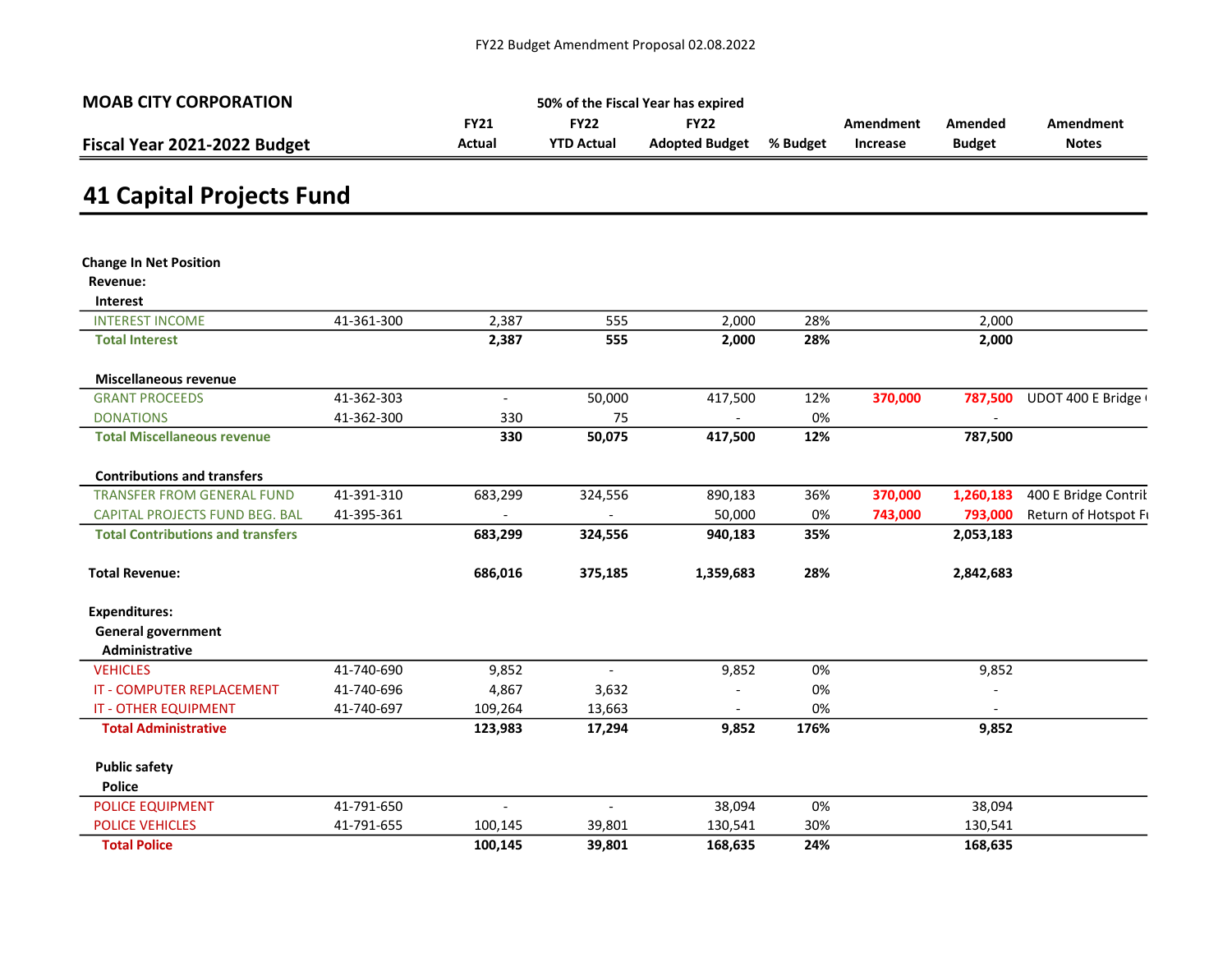| <b>MOAB CITY CORPORATION</b>                         |            |                          |                          | 50% of the Fiscal Year has expired |          |                  |                          |                      |
|------------------------------------------------------|------------|--------------------------|--------------------------|------------------------------------|----------|------------------|--------------------------|----------------------|
|                                                      |            | <b>FY21</b>              | <b>FY22</b>              | <b>FY22</b>                        |          | <b>Amendment</b> | Amended                  | <b>Amendment</b>     |
| Fiscal Year 2021-2022 Budget                         |            | Actual                   | <b>YTD Actual</b>        | <b>Adopted Budget</b>              | % Budget | Increase         | <b>Budget</b>            | <b>Notes</b>         |
| <b>Animal Shelter</b>                                |            |                          |                          |                                    |          |                  |                          |                      |
| <b>ANIMAL SHELTER EQUIPMENT</b>                      | 41-791-641 | $\overline{\phantom{a}}$ | $\blacksquare$           | 11,163                             | 0%       |                  | 11,163                   |                      |
| <b>Total Animal Shelter</b>                          |            |                          |                          | 11,163                             | 0%       |                  | 11,163                   |                      |
| <b>Public Works</b>                                  |            |                          |                          |                                    |          |                  |                          |                      |
| <b>PARKING IMPROVEMENTS - DISPERS</b>                | 41-440-666 | $\overline{a}$           | 4,841                    | $\sim$                             | 0%       |                  | $\overline{a}$           |                      |
| <b>400 EAST ROAD IMPROVEMENTS</b>                    | 41-440-686 |                          |                          |                                    | 0%       | 740,000          | 740,000                  | 400 E Bridge Constru |
| 500 WEST/KANE CREEK IMPROVE                          | 41-440-697 |                          |                          |                                    | 0%       |                  |                          |                      |
| <b>VEHICLES</b>                                      | 41-440-691 |                          |                          |                                    | 0%       |                  |                          |                      |
| <b>Flood Damage Repair</b>                           | 41-440-699 |                          |                          | 330,000                            | 0%       |                  | 330,000                  |                      |
| <b>Total Public Works</b>                            |            |                          | 4,841                    | 330,000                            | 1%       |                  | 1,070,000                |                      |
| Parks, recreation, and public property<br>Recreation |            |                          |                          |                                    |          |                  |                          |                      |
| <b>CENTER STREET GYM MECHANICAL</b>                  | 41-770-651 | $\sim$                   | $\overline{\phantom{0}}$ | $\sim$                             | 0%       |                  | $\overline{a}$           |                      |
| DARK SKY CAPITAL IMPROVEMENT                         | 41-770-657 |                          |                          | 100,000                            | 0%       |                  | 100,000                  |                      |
| <b>TRAIL &amp; BRIDGE IMPROVEMENTS</b>               | 41-780-625 |                          |                          | 300,000                            | 0%       |                  | 300,000                  |                      |
| <b>ART IN PUBLIC PLACES 1%</b>                       | 41-780-630 | 21,772                   | 12,408                   | 37,000                             | 34%      |                  | 37,000                   |                      |
| <b>PARK IMPROVEMENTS</b>                             | 41-780-644 | 48,624                   |                          |                                    | 0%       |                  |                          |                      |
| <b>PARKS EQUIPMENT &amp; VEHICLES</b>                | 41-780-646 |                          |                          |                                    | 0%       |                  |                          |                      |
| <b>Total Recreation</b>                              |            | 70,396                   | 12,408                   | 437,000                            | 3%       |                  | 437,000                  |                      |
| <b>Swimming Pool</b>                                 |            |                          |                          |                                    |          |                  |                          |                      |
| <b>AQUATIC CENTER IMPROVEMENTS</b>                   | 41-470-670 |                          |                          |                                    | 0%       |                  |                          |                      |
| <b>AQUATIC CENTER SET ASIDE</b>                      | 41-470-671 |                          |                          |                                    | 0%       |                  |                          |                      |
| AQUATIC CENTER EQUIPMENT REPLA                       | 41-470-672 |                          |                          |                                    | 0%       |                  |                          |                      |
| <b>Total Swimming Pool</b>                           |            |                          |                          |                                    | 0%       |                  |                          |                      |
| <b>Moab Arts &amp; Recreation Center</b>             |            |                          |                          |                                    |          |                  |                          |                      |
| <b>MARC BUILDING IMPROVEMENTS</b>                    | 41-460-672 | 68,381                   | 13,051                   | 50,000                             | 26%      |                  | 50,000                   |                      |
| <b>Total Moab Arts &amp; Recreation Center</b>       |            | 68,381                   | 13,051                   | 50,000                             | 26%      |                  | 50,000                   |                      |
| <b>Municipal Building</b>                            |            |                          |                          |                                    |          |                  |                          |                      |
| <b>BLDG IMPROVEMENTS</b>                             | 41-770-650 | $\overline{a}$           | $\overline{\phantom{a}}$ |                                    | 0%       |                  | $\overline{\phantom{0}}$ |                      |
| <b>Total Municipal Building</b>                      |            | $\overline{\phantom{a}}$ | $\blacksquare$           |                                    | 0%       |                  | $\overline{\phantom{0}}$ |                      |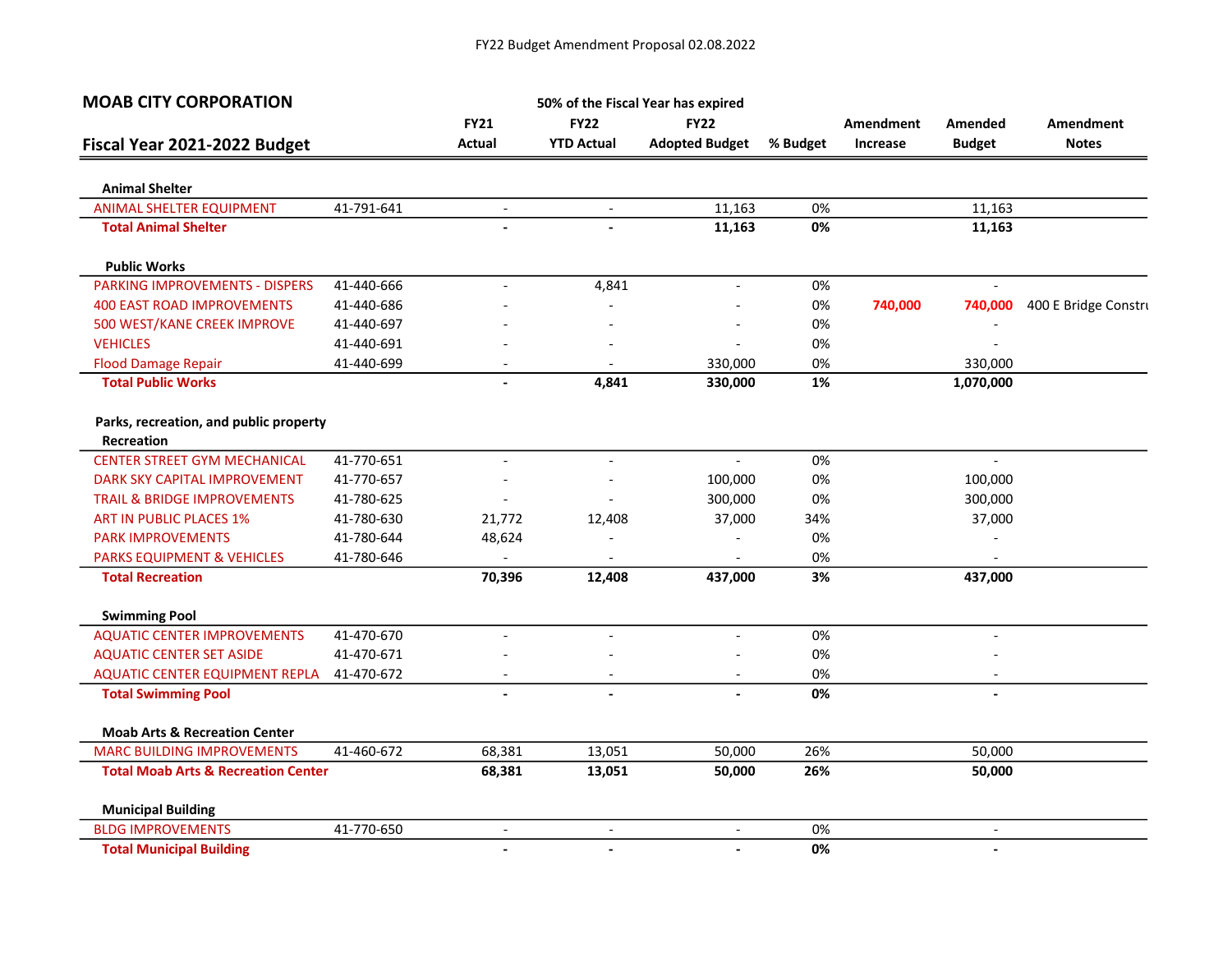| <b>MOAB CITY CORPORATION</b>             |            |                          | 50% of the Fiscal Year has expired |                                      |          |                       |                          |                           |
|------------------------------------------|------------|--------------------------|------------------------------------|--------------------------------------|----------|-----------------------|--------------------------|---------------------------|
| Fiscal Year 2021-2022 Budget             |            | <b>FY21</b><br>Actual    | <b>FY22</b><br><b>YTD Actual</b>   | <b>FY22</b><br><b>Adopted Budget</b> | % Budget | Amendment<br>Increase | Amended<br><b>Budget</b> | Amendment<br><b>Notes</b> |
| <b>Transfers and Contributions</b>       |            |                          |                                    |                                      |          |                       |                          |                           |
| <b>USU SETASIDE</b>                      | 41-790-645 | 286,676                  | $\overline{\phantom{0}}$           | $\overline{\phantom{0}}$             | 0%       |                       | $\overline{\phantom{a}}$ |                           |
| RETURN OF LOAN/GRANT PROCEEDS            | 41-400-680 | $\overline{\phantom{0}}$ | $\overline{\phantom{a}}$           | $\overline{\phantom{a}}$             | 0%       | 743,000               | 743,000                  | Return of Hotspot Fi      |
| <b>TRANSFER TO CP FUND BALANCE</b>       | 41-400-690 | 297                      | $\overline{\phantom{a}}$           | 353,033                              | 0%       |                       | 353,033                  |                           |
| <b>Total Transfers and Contributions</b> |            | 286,973                  | $\overline{\phantom{a}}$           | 353,033                              | 0%       |                       | 1,096,033                |                           |
|                                          |            |                          |                                    |                                      |          |                       |                          |                           |
| <b>Total Expenditures:</b>               |            | 649,878                  | 87,394                             | 1,359,683                            | 6%       |                       | 2,842,683                |                           |
| <b>Total Change In Net Position</b>      |            | 36,138                   | 287,791                            | $\blacksquare$                       | 0%       |                       | $\blacksquare$           |                           |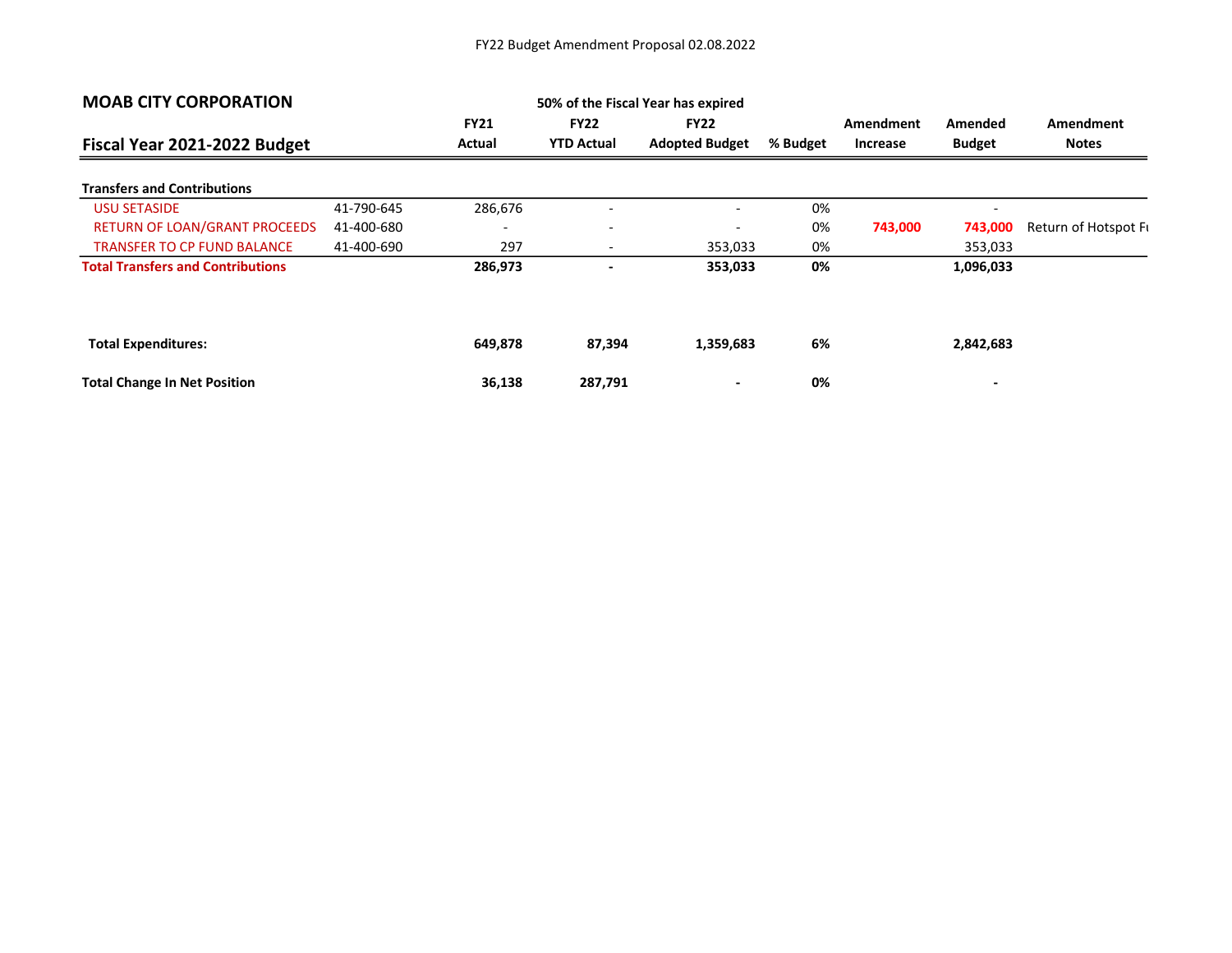| <b>MOAB CITY CORPORATION</b>                               |            |             |                   | 50% of the Fiscal Year has expired |          |           |               |                  |
|------------------------------------------------------------|------------|-------------|-------------------|------------------------------------|----------|-----------|---------------|------------------|
|                                                            |            | <b>FY21</b> | <b>FY22</b>       | <b>FY22</b>                        |          | Amendment | Amended       | <b>Amendment</b> |
| Fiscal Year 2021-2022 Budget                               |            | Actual      | <b>YTD Actual</b> | <b>Adopted Budget</b>              | % Budget | Increase  | <b>Budget</b> | <b>Notes</b>     |
|                                                            |            |             |                   |                                    |          |           |               |                  |
| 51 Water Fund                                              |            |             |                   |                                    |          |           |               |                  |
|                                                            |            |             |                   |                                    |          |           |               |                  |
| <b>Income or Expense</b><br><b>Income From Operations:</b> |            |             |                   |                                    |          |           |               |                  |
| <b>Operating income</b>                                    |            |             |                   |                                    |          |           |               |                  |
| <b>Water Operating Income</b>                              |            |             |                   |                                    |          |           |               |                  |
| <b>WATER PENALTIES</b>                                     | 51-363-330 | 20,462      | 13,836            | 11,000                             | 126%     |           | 11,000        |                  |
| <b>Water SUNDRY REVENUES</b>                               | 51-369-300 | 39,006      | 109               | 40,000                             | 0%       |           | 40,000        |                  |
| <b>Water GOVERNMENT SHOP WATER</b>                         | 51-369-301 | 21,203      | $\overline{a}$    | 20,000                             | 0%       |           | 20,000        |                  |
| <b>Water TAXABLE SHOP WATER</b>                            | 51-369-302 | 76,510      | 987               | 60,000                             | 2%       |           | 60,000        |                  |
| <b>WATER SALES</b>                                         | 51-371-300 | 1,803,972   | 896,691           | 1,703,461                          | 53%      |           | 1,703,461     |                  |
| <b>TAX ON SHOP WATER SALES</b>                             | 51-371-320 | (5, 453)    | 795               |                                    | 0%       |           |               |                  |
| <b>WATER CONNECTION</b>                                    | 51-372-360 | 69,942      | 24,253            | 65,000                             | 37%      |           | 65,000        |                  |
| <b>WATER TERMINATION</b>                                   | 51-372-361 | 49          |                   |                                    | 0%       |           |               |                  |
| <b>Total Water Operating Income</b>                        |            | 2,025,690   | 936,671           | 1,899,461                          | 49%      |           | 1,899,461     |                  |
| <b>Non-Operating Items:</b>                                |            |             |                   |                                    |          |           |               |                  |
| <b>Water Non-operating income</b>                          |            |             |                   |                                    |          |           |               |                  |
| <b>INTEREST INCOME</b>                                     | 51-361-300 | 7,380       | 13,520            | 10,000                             | 135%     |           | 10,000        |                  |
| <b>WATER IMPACT FEES</b>                                   | 51-361-311 | 164,987     | 55,645            | 70,000                             | 79%      |           | 70,000        |                  |
| <b>Total Water Non-operating income</b>                    |            | 172,367     | 69,165            | 80,000                             | 86%      |           | 80,000        |                  |
| <b>Total Income</b>                                        |            | 2,198,057   | 1,005,836         | 1,979,461                          | 51%      |           | 1,979,461     |                  |
| <b>Operating expense</b>                                   |            |             |                   |                                    |          |           |               |                  |
| <b>Water Operating expense</b>                             |            |             |                   |                                    |          |           |               |                  |
| Water GENERAL FUND O/H                                     | 51-500-509 | 391,747     | 243,228           | 486,457                            | 50%      |           | 486,457       |                  |
| <b>Water SALARIES &amp; WAGES</b>                          | 51-500-510 | 207,453     | 118,100           | 243,395                            | 49%      |           | 243,395       |                  |
| <b>Water EMPLOYEE BENEFITS</b>                             | 51-500-513 | 179,344     | 91,339            | 155,533                            | 59%      |           | 155,533       |                  |
| <b>Water OVERTIME</b>                                      | 51-500-515 | 5,083       | 2,692             | 5,000                              | 54%      |           | 5,000         |                  |
| <b>Water SUBSCRIPTIONS &amp; MEMBERSH</b>                  | 51-500-521 | 2,052       | 560               | 4,948                              | 11%      |           | 4,948         |                  |
| <b>Water TRAVEL</b>                                        | 51-500-523 | 1,657       | 152               | 3,000                              | 5%       |           | 3,000         |                  |
|                                                            |            |             |                   |                                    |          |           |               |                  |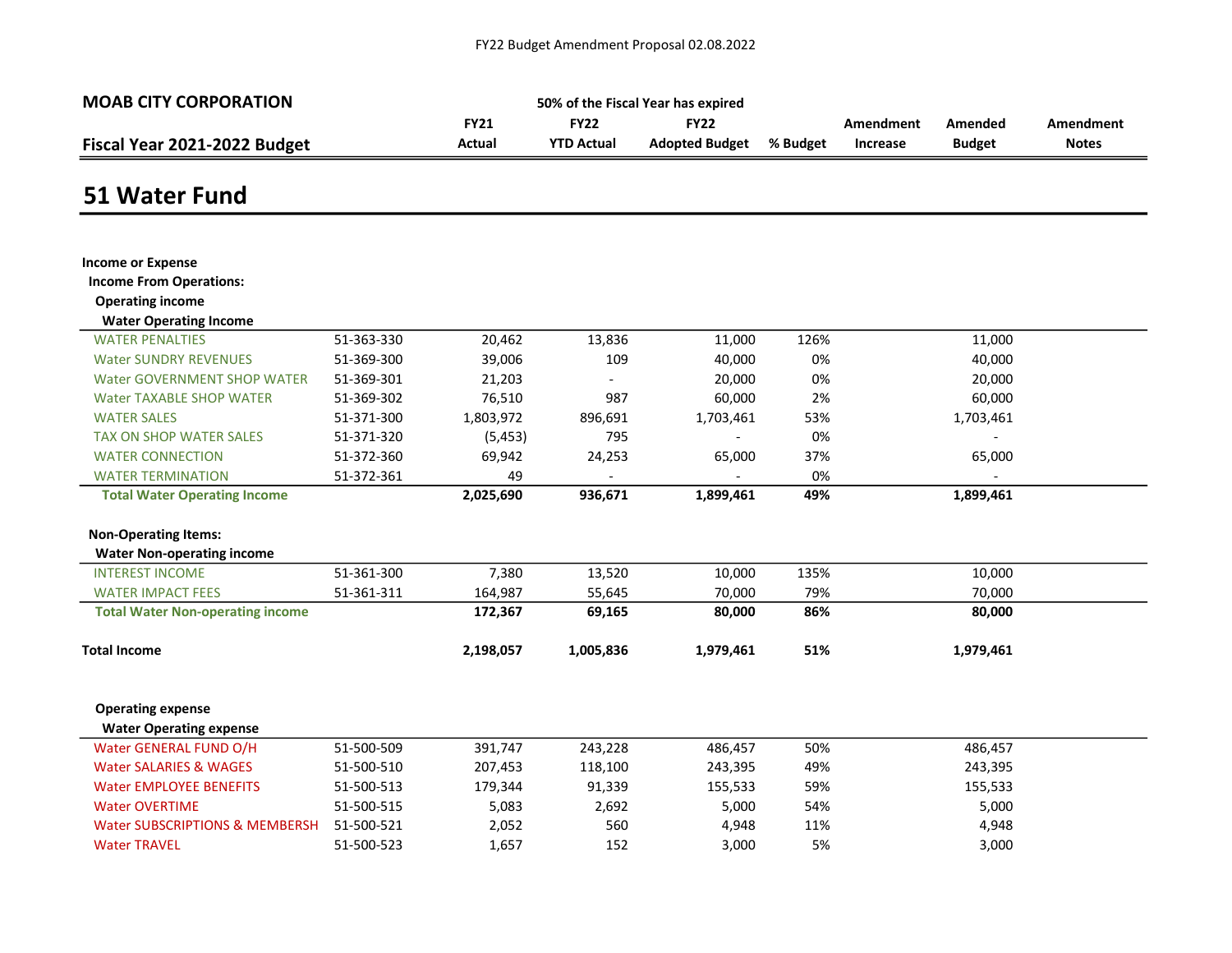| <b>MOAB CITY CORPORATION</b>                     |            |               |                          | 50% of the Fiscal Year has expired |          |           |                          |              |
|--------------------------------------------------|------------|---------------|--------------------------|------------------------------------|----------|-----------|--------------------------|--------------|
|                                                  |            | <b>FY21</b>   | <b>FY22</b>              | <b>FY22</b>                        |          | Amendment | Amended                  | Amendment    |
| Fiscal Year 2021-2022 Budget                     |            | <b>Actual</b> | <b>YTD Actual</b>        | <b>Adopted Budget</b>              | % Budget | Increase  | <b>Budget</b>            | <b>Notes</b> |
| Water OFFICE EXPENSE & SUPPLIE                   | 51-500-524 | 59            | 229                      |                                    | 0%       |           |                          |              |
| Water EQUIPMENT-SUPPL. & MAINT                   | 51-500-525 | 5,154         | 1,057                    | 22,500                             | 5%       |           | 22,500                   |              |
| Water BUILDING SUPPL. & MAINTE                   | 51-500-526 | 5,008         | $\mathbb{L}$             | 5,000                              | 0%       |           | 5,000                    |              |
| <b>Water UTILITIES</b>                           | 51-500-527 | 73,067        | 38,011                   | 55,500                             | 68%      |           | 55,500                   |              |
| <b>Water TELEPHONE</b>                           | 51-500-528 | 3,421         | 1,525                    | 3,125                              | 49%      |           | 3,125                    |              |
| Water RENT OF PROPERTY & EQUIP                   | 51-500-691 | 2,107         | 2,107                    | 8,500                              | 25%      |           | 8,500                    |              |
| <b>Water MONTHLY FUEL - GASCARD</b>              | 51-500-530 | 11,383        | 5,603                    | 12,600                             | 44%      |           | 12,600                   |              |
| Water PROFESSIONAL & TECH. SER                   | 51-500-531 | 42,605        | 9,928                    | 31,500                             | 32%      |           | 31,500                   |              |
| <b>Water WATER/EDUCATION</b>                     | 51-500-533 | 2,005         | 195                      | 5,000                              | 4%       |           | 5,000                    |              |
| <b>Water OTHER</b>                               | 51-500-535 | 1,974         | 240                      | 4,000                              | 6%       |           | 4,000                    |              |
| <b>Water SPECIAL DEPARTMENTAL SUP</b>            | 51-500-546 | 53,351        | 19,485                   | 60,600                             | 32%      |           | 60,600                   |              |
| <b>Water INSURANCE</b>                           | 51-500-551 | 1,560         | 1,560                    | 1,600                              | 98%      |           | 1,600                    |              |
| <b>Water Sustainability</b>                      | 51-500-552 |               | $\overline{\phantom{m}}$ |                                    | 0%       |           |                          |              |
| <b>Water DEPRECIATION</b>                        | 51-500-669 | 180,666       |                          | 205,750                            | 0%       |           | 205,750                  |              |
| <b>Total Water Operating expense</b>             |            | 1,169,697     | 536,011                  | 1,314,008                          | 41%      |           | 1,314,008                |              |
|                                                  |            |               |                          |                                    |          |           |                          |              |
| <b>Water Non-operating expense</b>               |            |               |                          |                                    |          |           |                          |              |
| Water INTEREST ON BONDS/DEBT S                   | 51-500-682 | 174,953       | 77,747                   | 174,252                            | 45%      |           | 174,252                  |              |
| <b>Total Water Non-operating expense</b>         |            | 174,953       | 77,747                   | 174,252                            | 45%      |           | 174,252                  |              |
| <b>Total Expense</b>                             |            | 1,344,650     | 613,758                  | 1,488,260                          | 41%      |           | 1,488,260                |              |
| <b>Net Income</b>                                |            | 853,407       | 392,078                  | 491,201                            | 80%      |           | 491,201                  |              |
| <b>Water Fund Capital Budget</b>                 |            |               |                          |                                    |          |           |                          |              |
| <b>Capital Expenses</b>                          |            |               |                          |                                    |          |           |                          |              |
| Land                                             | 51-160-111 |               |                          |                                    | 0%       |           |                          |              |
| <b>Water shares</b>                              | 51-160-115 |               |                          |                                    | 0%       |           |                          |              |
| <b>Water - Public Works Building</b>             | 51-160-121 |               |                          | 25,000                             | 0%       |           | 25,000                   |              |
| <b>Water System Upgrades</b>                     | 51-160-122 |               |                          | 1,571,000                          | 0%       |           | 1,571,000                |              |
| <b>Well 12 Construction</b>                      | 51-160-131 |               |                          | 2,265,000                          | 0%       |           | 2,265,000                |              |
| 2 Million Gallon Water Storage Tank              | 51-160-141 |               |                          | 1,163,470                          | 0%       |           | 1,163,470                |              |
| Mill Creek Drive Waterline Improvemen 51-160-142 |            |               |                          | 1,971,530                          | 0%       |           | 1,971,530                |              |
| <b>Meters</b>                                    | 51-160-143 |               |                          | 140,000                            | 0%       |           | 140,000                  |              |
| <b>Fire Hydrants</b>                             | 51-160-144 |               |                          |                                    | 0%       |           |                          |              |
| <b>Manhole Replacement Project</b>               | 51-160-153 |               |                          | $\blacksquare$                     | 0%       |           | $\overline{\phantom{a}}$ |              |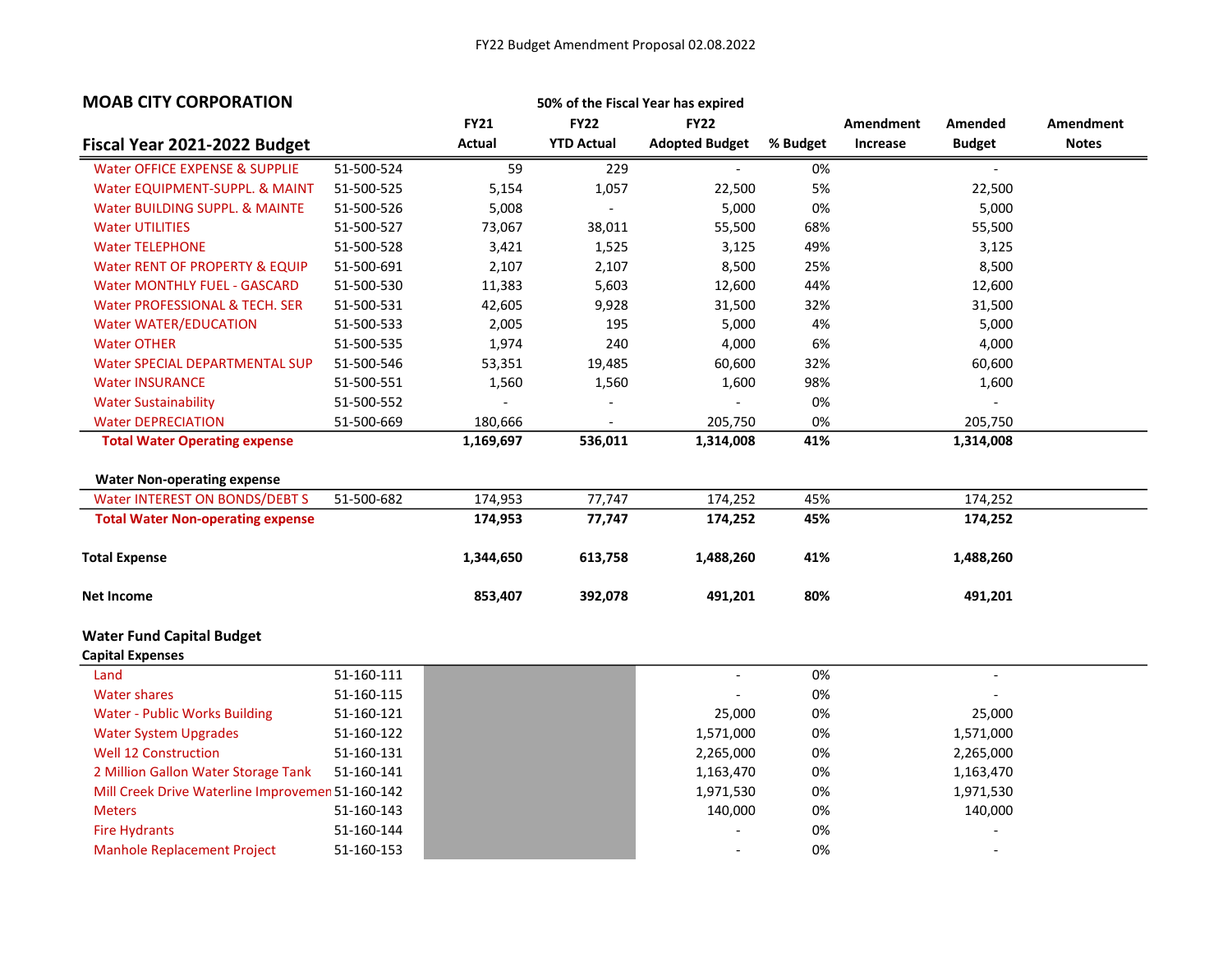| <b>MOAB CITY CORPORATION</b>              |            |             |                          | 50% of the Fiscal Year has expired |          |                 |               |                  |
|-------------------------------------------|------------|-------------|--------------------------|------------------------------------|----------|-----------------|---------------|------------------|
|                                           |            | <b>FY21</b> | <b>FY22</b>              | <b>FY22</b>                        |          | Amendment       | Amended       | <b>Amendment</b> |
| Fiscal Year 2021-2022 Budget              |            | Actual      | <b>YTD Actual</b>        | <b>Adopted Budget</b>              | % Budget | <b>Increase</b> | <b>Budget</b> | <b>Notes</b>     |
| Equipment - general                       | 51-160-161 |             |                          |                                    | 0%       |                 |               |                  |
| Equipment - water                         | 51-160-162 |             |                          | 162,000                            | 0%       |                 | 162,000       |                  |
| Office furniture and equipment            | 51-160-165 |             |                          |                                    | 0%       |                 |               |                  |
| <b>Autos and trucks</b>                   | 51-160-171 |             |                          | $\overline{\phantom{a}}$           | 0%       |                 |               |                  |
| <b>Total Purchases</b>                    |            |             |                          | 7,298,000                          | 0%       |                 | 7,298,000     |                  |
| <b>Debt Service</b>                       |            |             |                          |                                    |          |                 |               |                  |
| 2018 Water Revenue Bond Repaid 51-251-220 |            | 47,942      | 47,942                   | 25,061                             | 191%     |                 | 25,061        |                  |
| 2021 Water Revenue Bond Repaid 51-251-226 |            |             | $\overline{\phantom{0}}$ | 283,000                            | 0%       |                 | 283,000       |                  |
| <b>Total Debt Service</b>                 |            | 47,942      | 47,942                   | 308,061                            | 16%      |                 | 308,061       |                  |
| <b>Total Capital Budget</b>               |            | 47,942      | 47,942                   | 7,606,061                          | 1%       |                 | 7,606,061     |                  |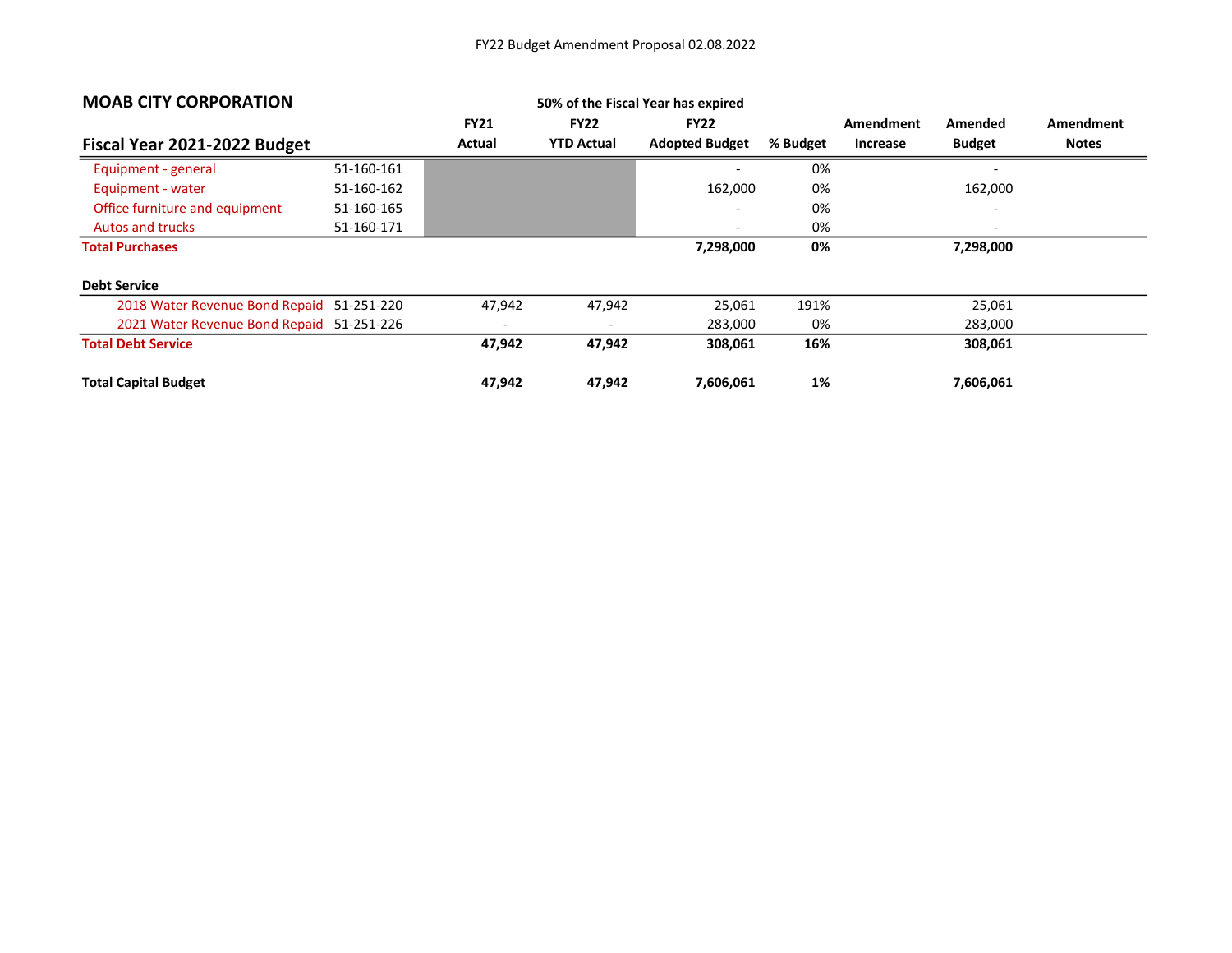| <b>MOAB CITY CORPORATION</b> | 50% of the Fiscal Year has expired       |                   |                       |          |          |               |              |  |  |
|------------------------------|------------------------------------------|-------------------|-----------------------|----------|----------|---------------|--------------|--|--|
|                              | <b>FY21</b><br>FY22<br>FY22<br>Amendment |                   |                       |          |          | Amended       | Amendment    |  |  |
| Fiscal Year 2021-2022 Budget | Actual                                   | <b>YTD Actual</b> | <b>Adopted Budget</b> | % Budget | Increase | <b>Budget</b> | <b>Notes</b> |  |  |

#### 52 Sewer Fund

| <b>Income or Expense</b>                |            |           |           |           |      |           |  |
|-----------------------------------------|------------|-----------|-----------|-----------|------|-----------|--|
| <b>Income From Operations:</b>          |            |           |           |           |      |           |  |
| <b>Operating income</b>                 |            |           |           |           |      |           |  |
| <b>Sewer Operating Income</b>           |            |           |           |           |      |           |  |
| Sewer SEPTAGE PROCESSING FEES           | 52-362-390 | 138,425   | 118,318   | 100,000   | 118% | 100,000   |  |
| SEWER EXISTING FACILITY FEE             | 52-372-300 | 72,547    | 24,037    | 80,000    | 30%  | 80,000    |  |
| <b>SEWER STUDIES FEE</b>                | 52-372-310 | 3,827     | 1,206     | 6,000     | 20%  | 6,000     |  |
| <b>SEWER SERVICES CHARGES</b>           | 52-372-320 | 1,545,076 | 806,371   | 1,489,670 | 54%  | 1,489,670 |  |
| Sewer SPECIAL SERVICES BY CITY          | 52-372-325 |           |           | 2,000     | 0%   | 2,000     |  |
| Sewer GREASE TRAP SERVICES/FIN          | 52-372-326 |           | 2,611     |           | 0%   |           |  |
| Sewer SPANISH VALLEY SEWER              | 52-372-350 | 294,051   | 212,133   | 434,317   | 49%  | 434,317   |  |
| Sewer SJSPSSD SEWER                     | 52-372-360 | 14,522    | 8,600     | 10,000    | 86%  | 10,000    |  |
| <b>SEWER CONNECTION</b>                 | 52-372-370 | 5,999     | 2,040     | 10,000    | 20%  | 10,000    |  |
| <b>Total Sewer Operating Income</b>     |            | 2,074,446 | 1,175,315 | 2,131,987 | 55%  | 2,131,987 |  |
| <b>Non-Operating Items:</b>             |            |           |           |           |      |           |  |
| <b>Sewer Non-operating income</b>       |            |           |           |           |      |           |  |
| <b>Sewer INTEREST INCOME</b>            | 52-361-300 | 4,550     | 2,124     | 50,000    | 4%   | 50,000    |  |
| <b>SJSPSSD SEWER IMPACT FEES</b>        | 52-361-305 | 57,624    | 4,044     | 50,000    | 8%   | 50,000    |  |
| <b>SEWER WRF RETAINAGE</b>              | 52-361-307 | 137       |           |           | 0%   |           |  |
| <b>GWSSA SEWER IMPACT FEES - OFFS</b>   | 52-361-308 | 37,093    |           |           | 0%   |           |  |
| <b>GWSSA SEWER IMPACT FEES</b>          | 52-361-309 | 137,052   | 41,195    | 50,000    | 82%  | 50,000    |  |
| <b>SEWER IMPACT FEE INTEREST</b>        | 52-361-310 | 5,662     | 3,840     | 18,000    | 21%  | 18,000    |  |
| <b>SEWER IMPACT FEES</b>                | 52-361-311 | 128,694   | 61,751    | 50,000    | 124% | 50,000    |  |
| SEWER IMPACT FEE FINANCE INTER          | 52-361-313 | 6,907     |           | 6,000     | 0%   | 6,000     |  |
| SVWSID CAPITAL ANNUAL CONTRIBU          | 52-361-315 | 102,207   | 102,207   |           | 0%   |           |  |
| <b>Total Sewer Non-operating income</b> |            | 479,926   | 215,161   | 224,000   | 96%  | 224,000   |  |
| <b>Total Income</b>                     |            | 2,554,372 | 1,390,477 | 2,355,987 | 59%  | 2,355,987 |  |

Operating expense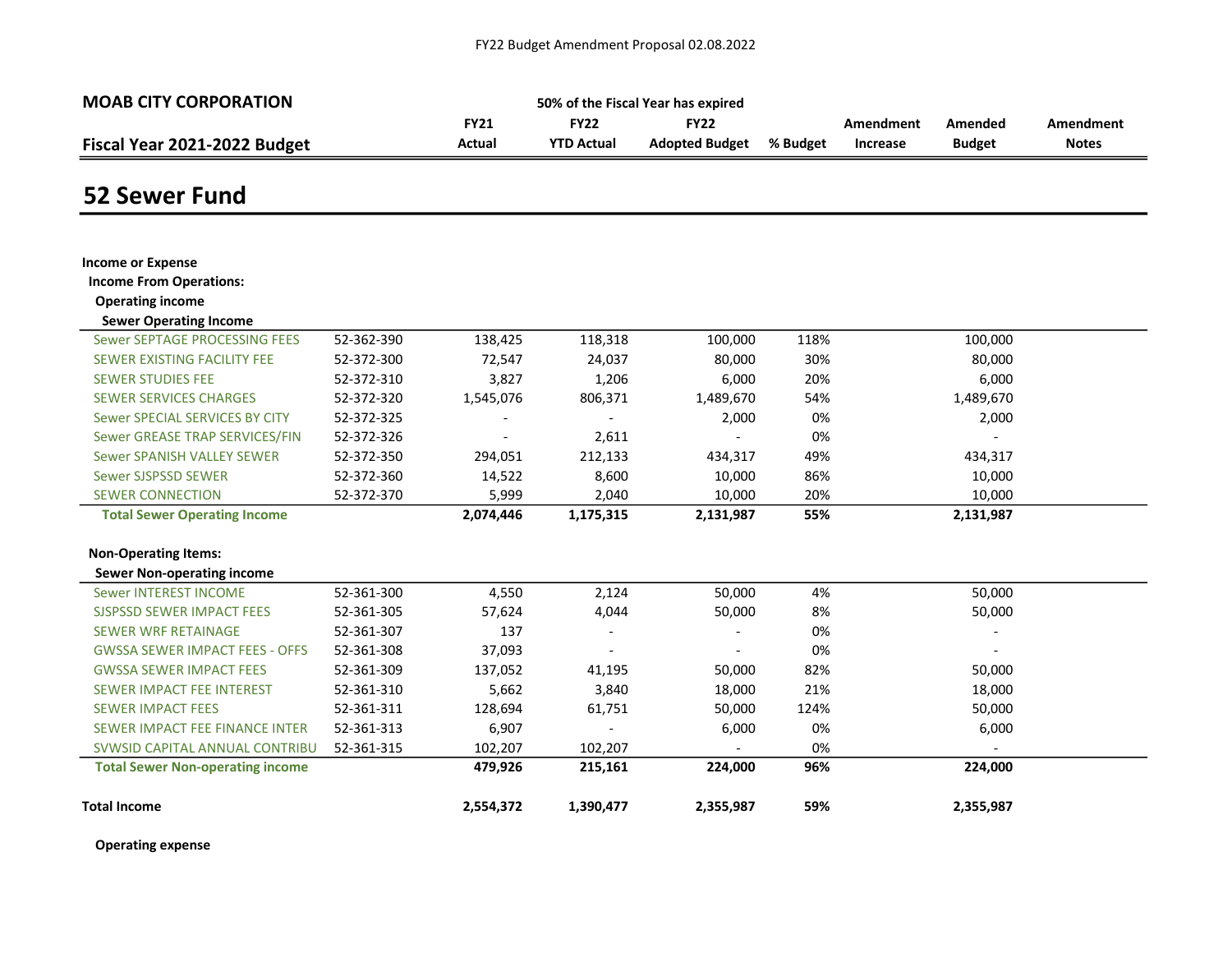| <b>MOAB CITY CORPORATION</b>                 |            |                |                          | 50% of the Fiscal Year has expired |          |           |               |              |
|----------------------------------------------|------------|----------------|--------------------------|------------------------------------|----------|-----------|---------------|--------------|
|                                              |            | <b>FY21</b>    | <b>FY22</b>              | <b>FY22</b>                        |          | Amendment | Amended       | Amendment    |
| Fiscal Year 2021-2022 Budget                 |            | Actual         | <b>YTD Actual</b>        | <b>Adopted Budget</b>              | % Budget | Increase  | <b>Budget</b> | <b>Notes</b> |
| <b>Sewer Operating expense</b><br><b>WRF</b> |            |                |                          |                                    |          |           |               |              |
| Sewer GENERAL FUND O/H                       | 52-600-509 | 378,837        | 236,507                  | 473,013                            | 50%      |           | 473,013       |              |
| <b>Sewer WRF SALARIES &amp; WAGES</b>        | 52-600-510 | 156,365        | 83,138                   | 184,982                            | 45%      |           | 184,982       |              |
| Sewer WRF EMPLOYEE BENEFITS                  | 52-600-513 | 117,438        | 52,169                   | 143,820                            | 36%      |           | 143,820       |              |
| <b>Sewer WRF OVERTIME</b>                    | 52-600-515 | 8,463          | 2,197                    | 9,000                              | 24%      |           | 9,000         |              |
| Sewer WRF SUBSCRIPTIONS & MEMB               | 52-600-521 | 3,433          | 1,435                    | 5,874                              | 24%      |           | 5,874         |              |
| <b>Sewer WRF TRAVEL</b>                      | 52-600-523 |                | 30                       | 2,000                              | 2%       |           | 2,000         |              |
| Sewer WRF OFFICE EXPENSE & SUP               | 52-600-524 | 486            | 365                      | 1,000                              | 36%      |           | 1,000         |              |
| Sewer WRF EQUIPMENT SUPPL. & M               | 52-600-525 | 22,357         | 66,488                   | 30,000                             | 222%     |           | 30,000        |              |
| Sewer WRF BUILDING SUPPL. & MA               | 52-600-526 | 1,615          | 929                      | 1,600                              | 58%      |           | 1,600         |              |
| <b>Sewer WRF UTILITIES</b>                   | 52-600-527 | 159,531        | 86,331                   | 160,000                            | 54%      |           | 160,000       |              |
| <b>Sewer WRF TELEPHONE</b>                   | 52-600-528 | 5,099          | 2,418                    | 5,000                              | 48%      |           | 5,000         |              |
| Sewer WRF RENT OF PROPERTY & E               | 52-600-529 | $\blacksquare$ | $\blacksquare$           | 2,000                              | 0%       |           | 2,000         |              |
| Sewer WRF MONTHLY FUEL - GAS C               | 52-600-530 | 2,578          | 473                      | 3,500                              | 14%      |           | 3,500         |              |
| Sewer WRF PROFESSIONAL & TECH.               | 52-600-531 | 159,668        | 89,164                   | 157,000                            | 57%      |           | 157,000       |              |
| <b>Sewer WRF EDUCATION</b>                   | 52-600-533 | 4,550          | 509                      | 3,000                              | 17%      |           | 3,000         |              |
| Sewer WRF SHIPPING\FREIGHT                   | 52-600-535 | 19,234         | 11,632                   | 8,000                              | 145%     |           | 8,000         |              |
| Sewer WRF SPECIAL DEPARTMENTAL               | 52-600-546 | 102,083        | 72,183                   | 81,700                             | 88%      |           | 81,700        |              |
| <b>Sewer DEPRECIATION</b>                    | 52-600-669 | 167,256        | $\overline{\phantom{a}}$ | 220,000                            | 0%       |           | 220,000       |              |
| <b>Total WRF</b>                             |            | 1,308,992      | 705,967                  | 1,491,489                          | 47%      |           | 1,491,489     |              |
| <b>Sewer Collection System</b>               |            |                |                          |                                    |          |           |               |              |
| Sewer COLLECTION SALARIES & WA               | 52-610-510 | 88,754         | 50,968                   | 107,528                            | 47%      |           | 107,528       |              |
| Sewer COLLECTION EMPLOYEE BENE               | 52-610-513 | 47,488         | 28,359                   | 72,707                             | 39%      |           | 72,707        |              |
| <b>Sewer COLLECTION OVERTIME</b>             | 52-610-515 | 6,669          | 2,486                    | 8,000                              | 31%      |           | 8,000         |              |
| Sewer COLLECTION SUBSCRIP & M                | 52-610-521 |                | 184                      | 4,752                              | 4%       |           | 4,752         |              |
| <b>Sewer COLLECTION TRAVEL</b>               | 52-610-523 |                | 60                       | 4,500                              | 1%       |           | 4,500         |              |
| Sewer COLLECTION OFFICE EXP &                | 52-610-524 | 23             | $\overline{\phantom{a}}$ | 900                                | 0%       |           | 900           |              |
| Sewer COLLECTION EQUIP SUPPLIE               | 52-610-525 | 16,593         | 4,627                    | 28,000                             | 17%      |           | 28,000        |              |
| Sewer BLDG/GRDS SUPPLIES&MAINT               | 52-610-526 | 138            | $\blacksquare$           | 500                                | 0%       |           | 500           |              |
| <b>Sewer COLLECTION UTILITIES</b>            | 52-610-527 | 2,670          | 1,565                    | 2,000                              | 78%      |           | 2,000         |              |
| <b>Sewer COLLECTION TELEPHONE</b>            | 52-610-528 | 1,087          | 538                      | 3,000                              | 18%      |           | 3,000         |              |
| <b>Sewer COLLECTION RENTALS</b>              | 52-610-529 | $\blacksquare$ | 646                      | 6,000                              | 11%      |           | 6,000         |              |
| <b>Sewer COLLECTION MONTHLY FUEL</b>         | 52-610-530 | 4,378          | 2,737                    | 5,000                              | 55%      |           | 5,000         |              |
| Sewer COLLECTION PROFESSIONAL                | 52-610-531 | 57,389         | 22,172                   | 337,250                            | 7%       |           | 337,250       |              |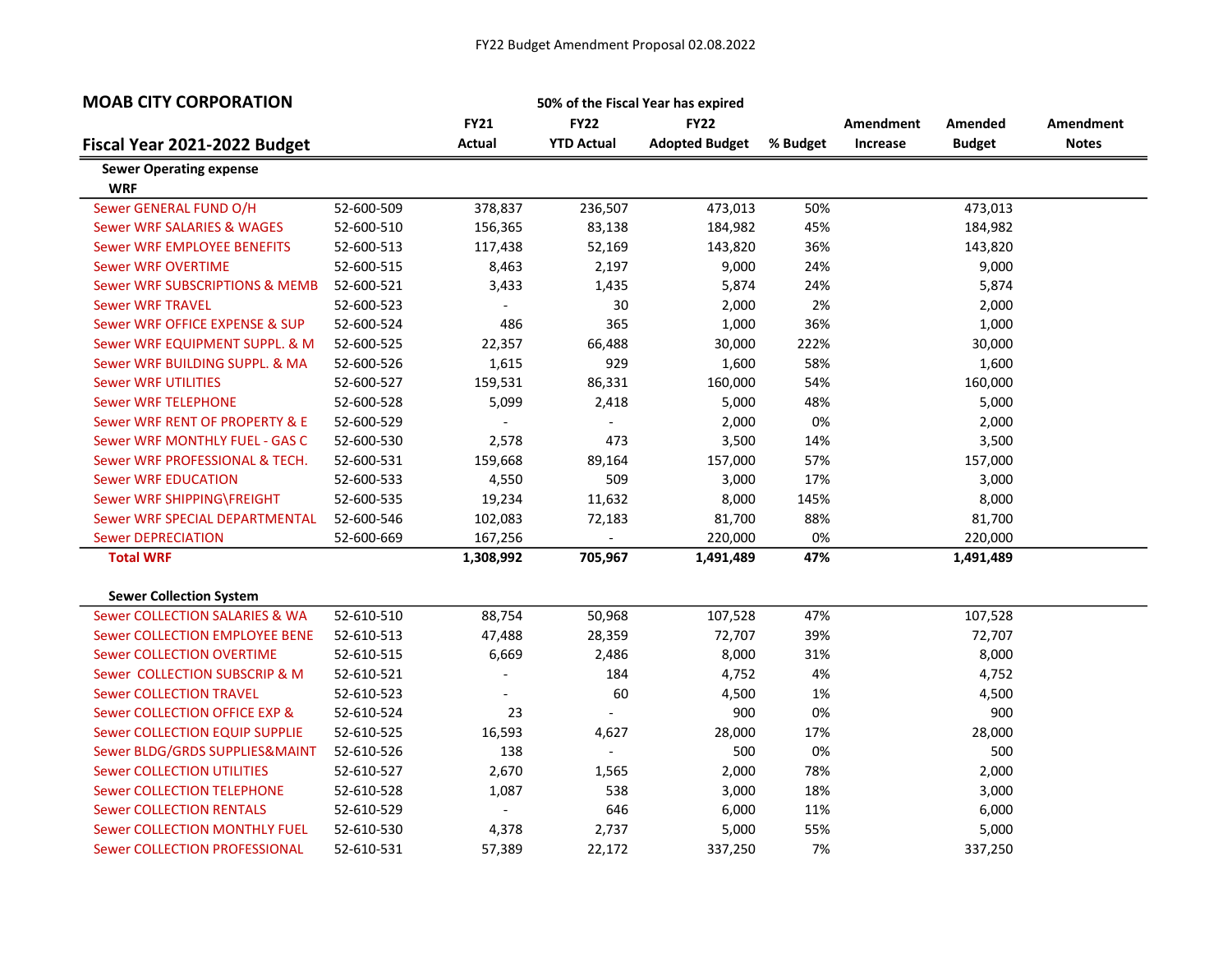| <b>MOAB CITY CORPORATION</b>             |            |             |                   | 50% of the Fiscal Year has expired |          |                  |                          |              |
|------------------------------------------|------------|-------------|-------------------|------------------------------------|----------|------------------|--------------------------|--------------|
|                                          |            | <b>FY21</b> | <b>FY22</b>       | <b>FY22</b>                        |          | <b>Amendment</b> | Amended                  | Amendment    |
| Fiscal Year 2021-2022 Budget             |            | Actual      | <b>YTD Actual</b> | <b>Adopted Budget</b>              | % Budget | Increase         | <b>Budget</b>            | <b>Notes</b> |
| <b>Sewer COLLECTION EDUCATION</b>        | 52-610-533 | 1,675       | 840               | 5,850                              | 14%      |                  | 5,850                    |              |
| <b>Sewer COLLECTION OTHER</b>            | 52-610-535 | 910         | 261               | 5,450                              | 5%       |                  | 5,450                    |              |
| Sewer COLLECTION SPEC DEPT SUP           | 52-610-546 | 30,814      | 8,173             | 44,000                             | 19%      |                  | 44,000                   |              |
| <b>Total Sewer Collection System</b>     |            | 258,587     | 123,617           | 635,437                            | 19%      |                  | 635,437                  |              |
| <b>Sewer Non-operating expense</b>       |            |             |                   |                                    |          |                  |                          |              |
| <b>Sewer INTEREST ON SEWER BONDS</b>     | 52-600-682 | 287,636     | 185,419           | 208,114                            | 89%      |                  | 208,114                  |              |
| <b>Total Sewer Non-operating expense</b> |            | 287,636     | 185,419           | 208,114                            | 89%      |                  | 208,114                  |              |
| <b>Total Expense</b>                     |            | 1,855,216   | 1,015,003         | 2,335,040                          | 43%      |                  | 2,335,040                |              |
| <b>Net Income</b>                        |            | 699,155     | 375,473           | 20,947                             | 1792%    |                  | 20,947                   |              |
| <b>Sewer Fund Capital Budget</b>         |            |             |                   |                                    |          |                  |                          |              |
| <b>Capital Expenses</b>                  |            |             |                   |                                    |          |                  |                          |              |
| Sewage treatment facilities              | 52-165-110 |             |                   | $\blacksquare$                     | 0%       |                  |                          |              |
| <b>Sewer lines</b>                       | 52-165-120 |             |                   |                                    | 0%       |                  |                          |              |
| Manhole Replacement Project              | 52-165-130 |             |                   |                                    | 0%       |                  |                          |              |
| Equipment - general                      | 52-166-110 |             |                   |                                    | 0%       |                  |                          |              |
| Equipment - sewer                        | 52-166-130 |             |                   |                                    | 0%       |                  |                          |              |
| Office furniture and equipment           | 52-166-165 |             |                   |                                    | 0%       |                  |                          |              |
| <b>Autos and trucks</b>                  | 52-167-110 |             |                   | $\overline{\phantom{a}}$           | 0%       |                  | $\overline{\phantom{a}}$ |              |
| <b>Total Purchases</b>                   |            |             | $\blacksquare$    | $\blacksquare$                     | 0%       |                  | $\blacksquare$           |              |
| <b>Debt Service</b>                      |            |             |                   |                                    |          |                  |                          |              |
| 2017 Water Reclamation Facility          | 52-225-220 | 1,278,000   | 1,928,000         | 650,000                            | 297%     |                  | 650,000                  |              |
| 2018 Sewer Bond                          | 52-225-260 | 216,058     | 354,058           | 112,939                            | 313%     |                  | 112,939                  |              |
| <b>Total Debt Service</b>                |            | 1,494,058   | 2,282,058         | 762,939                            | 299%     |                  | 762,939                  |              |
| <b>Total Capital Budget</b>              |            | 1,494,058   | 2,282,058         | 762,939                            | 299%     |                  | 762,939                  |              |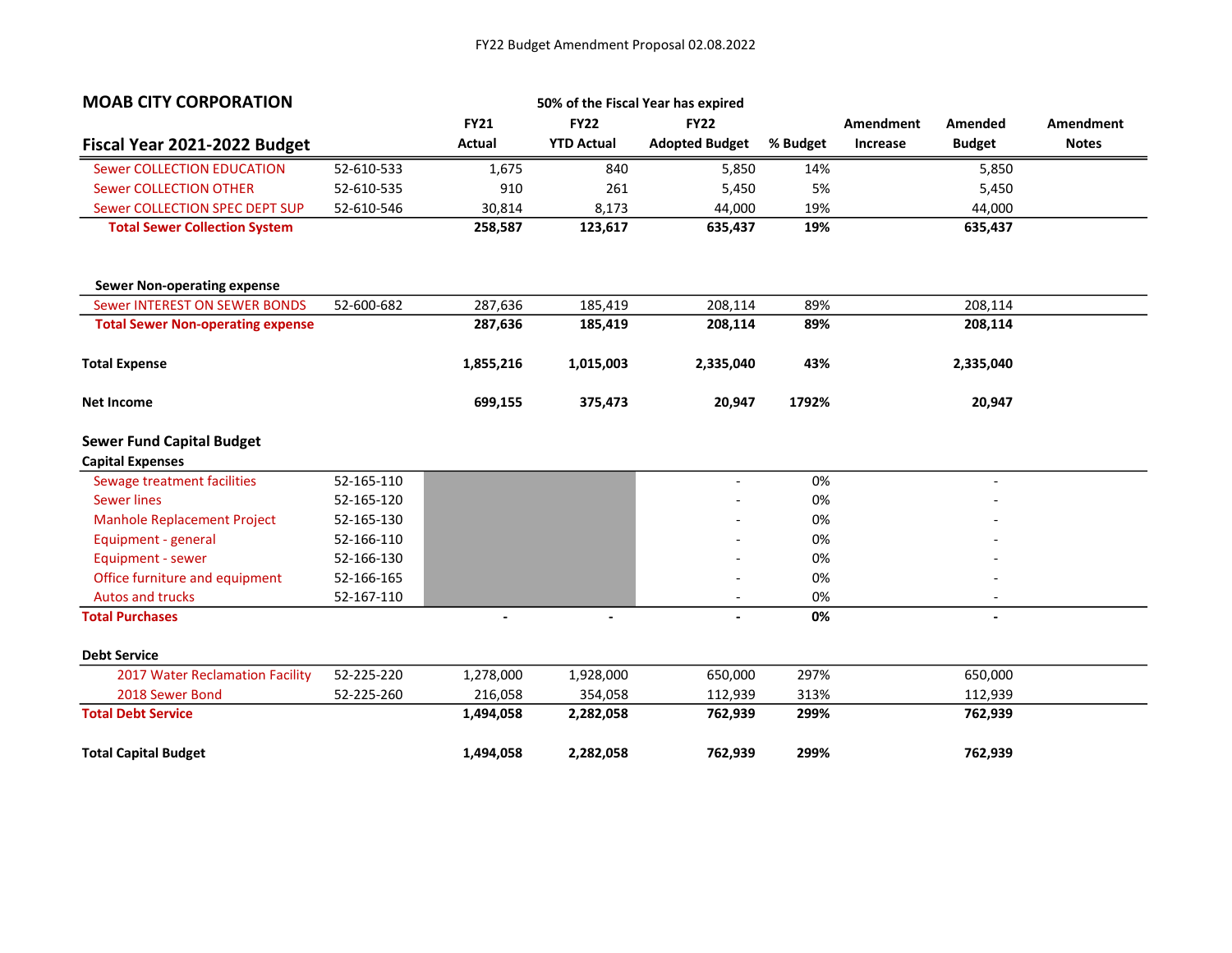| <b>MOAB CITY CORPORATION</b> | 50% of the Fiscal Year has expired |                   |                |          |           |               |              |  |  |  |
|------------------------------|------------------------------------|-------------------|----------------|----------|-----------|---------------|--------------|--|--|--|
|                              | TY21.                              | FY22              | <b>FY22</b>    |          | Amendment | Amended       | Amendment    |  |  |  |
| Fiscal Year 2021-2022 Budget | Actual                             | <b>YTD Actual</b> | Adopted Budget | % Budget | Increase  | <b>Budget</b> | <b>Notes</b> |  |  |  |

# 53 Storm Water Utility fund

| <b>Income or Expense</b>               |            |         |                          |                          |     |                |  |
|----------------------------------------|------------|---------|--------------------------|--------------------------|-----|----------------|--|
| <b>Income From Operations:</b>         |            |         |                          |                          |     |                |  |
| <b>Operating income</b>                |            |         |                          |                          |     |                |  |
| <b>Water Operating Income</b>          |            |         |                          |                          |     |                |  |
| <b>STORM WATER DRAINAGE FEE</b>        | 53-364-350 | 345,261 | 172,625                  | 285,190                  | 61% | 285,190        |  |
| <b>Total Water Operating Income</b>    |            | 345,261 | 172,625                  | 285,190                  | 61% | 285,190        |  |
| <b>Total Income</b>                    |            | 345,261 | 172,625                  | 285,190                  | 61% | 285,190        |  |
| <b>Operating expense</b>               |            |         |                          |                          |     |                |  |
| <b>Water Operating expense</b>         |            |         |                          |                          |     |                |  |
| Storm wtr GENERAL FUND O/H             | 53-400-509 | 84,186  | 52,557                   | 105,114                  | 50% | 105,114        |  |
| <b>Storm wtr FUEL</b>                  | 53-400-530 | 3,451   | 1,946                    | 19,260                   | 10% | 19,260         |  |
| Storm wtr PROFESSIONAL & TECH.         | 53-400-531 | 2,500   | 20,800                   | 25,000                   | 83% | 25,000         |  |
| <b>Storm wtr SPECIAL DEPARTMENTAL</b>  | 53-400-546 |         | 3,396                    |                          | 0%  |                |  |
| <b>Storm wtr DEPRECIATION</b>          | 53-400-669 | 6,917   |                          |                          | 0%  |                |  |
| <b>Storm wtr SPECIAL PROJECTS</b>      | 53-400-675 | 591     | 240                      |                          | 0%  |                |  |
| <b>Total Water Operating expense</b>   |            | 97,645  | 78,939                   | 149,374                  | 53% | 149,374        |  |
| <b>Total Expense</b>                   |            | 97,645  | 78,939                   | 149,374                  | 53% | 149,374        |  |
| <b>Net Income</b>                      |            | 247,616 | 93,685                   | 135,816                  | 69% | 135,816        |  |
| <b>Storm Water Fund Capital Budget</b> |            |         |                          |                          |     |                |  |
| <b>Capital Expenses</b>                |            |         |                          |                          |     |                |  |
| <b>Equipment - General</b>             | 53-166-110 |         |                          | $\blacksquare$           | 0%  |                |  |
| <b>Total Purchases</b>                 |            |         | $\overline{\phantom{a}}$ | $\overline{\phantom{a}}$ | 0%  | $\blacksquare$ |  |
| <b>Debt Service</b>                    |            |         |                          |                          |     |                |  |
| <b>Total Debt Service</b>              |            |         | $\overline{\phantom{a}}$ |                          | 0%  |                |  |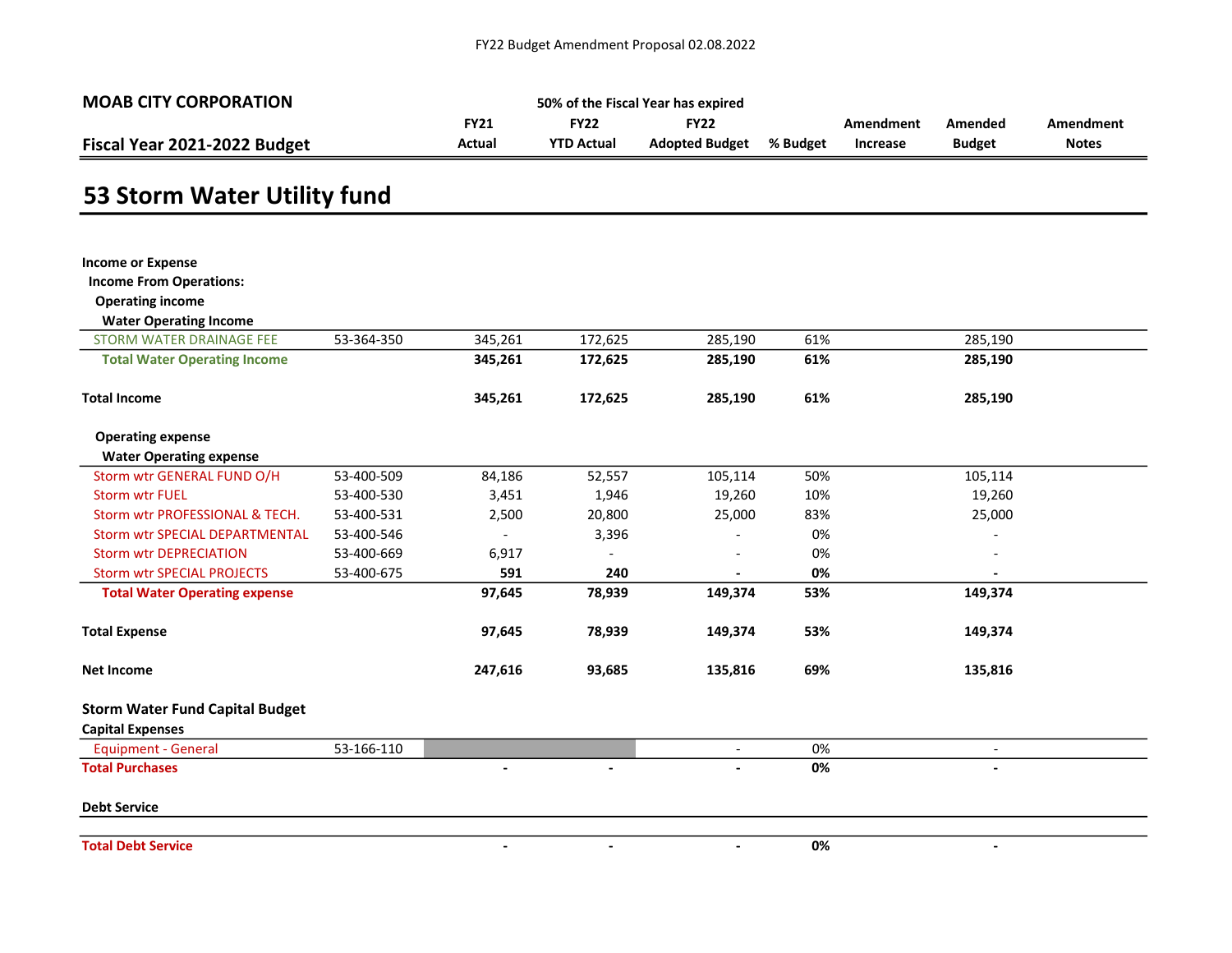| <b>MOAB CITY CORPORATION</b> |             | 50% of the Fiscal Year has expired |                       |          |                              |                          |              |
|------------------------------|-------------|------------------------------------|-----------------------|----------|------------------------------|--------------------------|--------------|
|                              | <b>FY21</b> | FY22                               | <b>FY22</b>           |          | Amendment<br><b>Increase</b> | Amended<br><b>Budget</b> | Amendment    |
| Fiscal Year 2021-2022 Budget | Actual      | <b>YTD Actual</b>                  | <b>Adopted Budget</b> | % Budget |                              |                          | <b>Notes</b> |
|                              |             |                                    |                       |          |                              |                          |              |
| <b>Total Capital Budget</b>  |             |                                    | -                     | 0%       |                              |                          |              |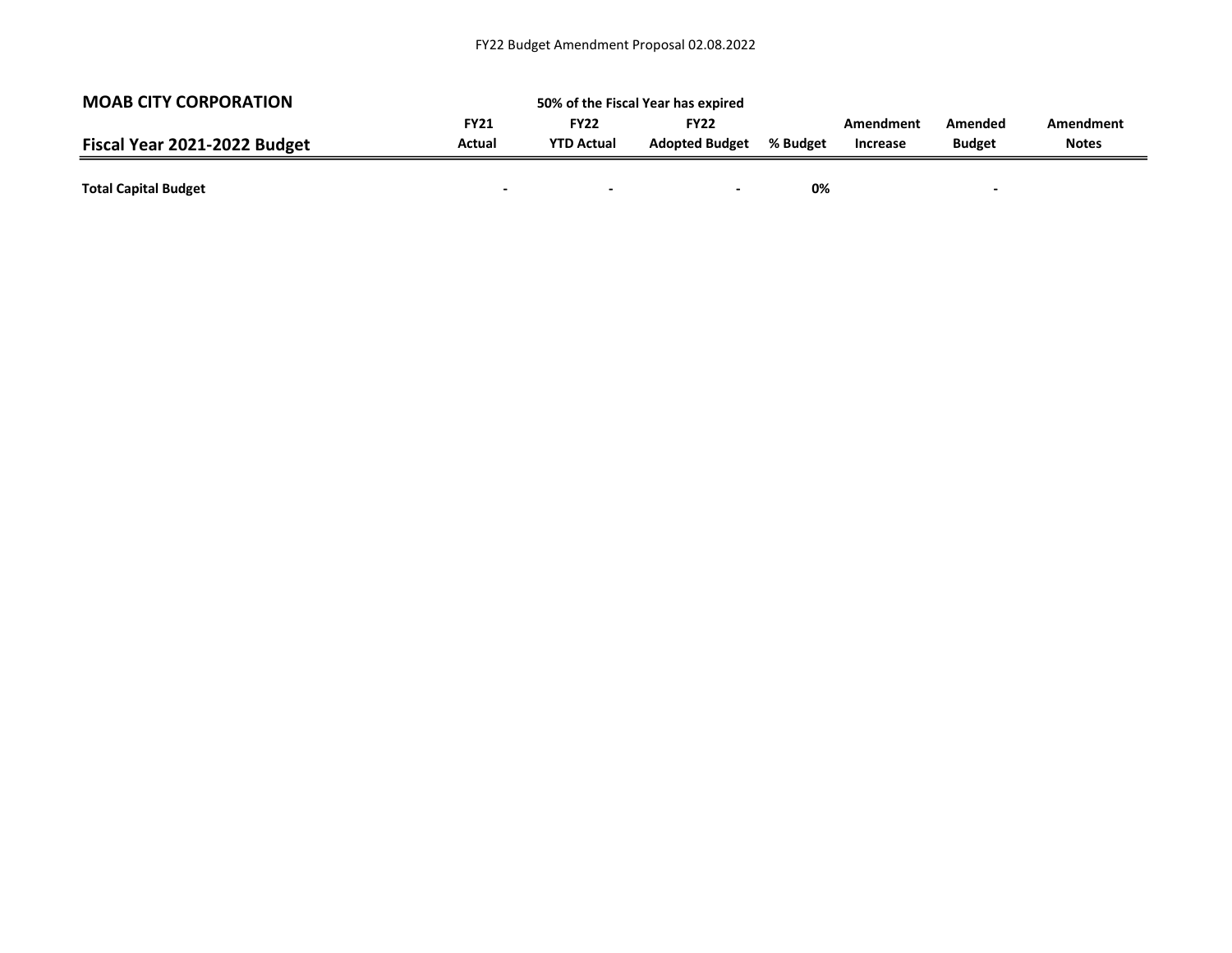| <b>MOAB CITY CORPORATION</b>                                       |            |                          |                          | 50% of the Fiscal Year has expired |          |                  |                |                      |  |
|--------------------------------------------------------------------|------------|--------------------------|--------------------------|------------------------------------|----------|------------------|----------------|----------------------|--|
| Fiscal Year 2021-2022 Budget<br><b>55 Transit and Parking Fund</b> |            | <b>FY21</b>              | <b>FY22</b>              | <b>FY22</b>                        |          | <b>Amendment</b> | Amended        | Amendment            |  |
|                                                                    |            | Actual                   | <b>YTD Actual</b>        | <b>Adopted Budget</b>              | % Budget | Increase         | <b>Budget</b>  | <b>Notes</b>         |  |
|                                                                    |            |                          |                          |                                    |          |                  |                |                      |  |
|                                                                    |            |                          |                          |                                    |          |                  |                |                      |  |
| <b>Change In Net Position</b>                                      |            |                          |                          |                                    |          |                  |                |                      |  |
| Revenue:                                                           |            |                          |                          |                                    |          |                  |                |                      |  |
| <b>Charges for Services</b>                                        |            |                          |                          |                                    |          |                  |                |                      |  |
| <b>Transit Fares</b>                                               | 55-372-310 | $\overline{\phantom{a}}$ | $\overline{\phantom{a}}$ | $\blacksquare$                     | 0%       |                  | $\blacksquare$ |                      |  |
| <b>Total Charges for Services</b>                                  |            |                          |                          |                                    | 0%       |                  |                |                      |  |
| <b>Contributions and transfers</b>                                 |            |                          |                          |                                    |          |                  |                |                      |  |
| <b>UDOT Hotspot</b>                                                | 55-362-310 | $\overline{\phantom{a}}$ | $\overline{\phantom{a}}$ | 500,000                            | 0%       |                  | 500,000        |                      |  |
| <b>Grand County Contribution</b>                                   | 55-362-320 |                          | 20,000                   | 250,000                            | 8%       | (230,000)        | 20,000         | GC is a phased contr |  |
| <b>General Fund Contribution</b>                                   | 55-332-310 |                          | 37,500                   | 37,500                             | 100%     |                  | 37,500         |                      |  |
| <b>Federal Contribution (FTA)</b>                                  | 55-362-330 |                          |                          |                                    | 0%       |                  |                |                      |  |
| Transfer from Transit Fund Beg Balance 55-395-310                  |            | $\overline{\phantom{a}}$ |                          |                                    | 0%       |                  |                |                      |  |
| <b>Total Contributions and transfers</b>                           |            |                          | 57,500                   | 787,500                            | 7%       |                  | 557,500        |                      |  |
| <b>Total Revenue:</b>                                              |            |                          | 57,500                   | 787,500                            | 7%       |                  | 557,500        |                      |  |
| <b>Expenditures:</b>                                               |            |                          |                          |                                    |          |                  |                |                      |  |
| <b>General Expenditures</b>                                        |            |                          |                          |                                    |          |                  |                |                      |  |
| <b>Operator Contract</b>                                           | 55-400-510 | $\blacksquare$           | $\overline{\phantom{a}}$ | 250,000                            | 0%       |                  | 250,000        |                      |  |
| <b>Administrative Overhead</b>                                     | 55-400-509 |                          |                          | 45,000                             | 0%       |                  | 45,000         |                      |  |
| <b>Marketing and Branding</b>                                      | 55-400-511 |                          | 3,500                    | 17,500                             | 20%      |                  | 17,500         |                      |  |
| <b>Transit Professional &amp; Tech</b>                             | 55-400-531 |                          |                          |                                    | 0%       |                  |                |                      |  |
| <b>Transfer to PT Fund Balance</b>                                 | 55-400-899 |                          |                          | 475,000                            | 0%       | (230,000)        | 245,000        | GC is a phased conti |  |
| <b>Total General Expenditures</b>                                  |            | $\overline{\phantom{a}}$ | 3,500                    | 787,500                            | 0%       |                  | 557,500        |                      |  |
| <b>Total Expenditures:</b>                                         |            |                          | 3,500                    | 787,500                            | 0%       |                  | 557,500        |                      |  |
| <b>Total Change In Net Position</b>                                |            |                          | 54,000                   | $\overline{\phantom{0}}$           | 0%       |                  | $\blacksquare$ |                      |  |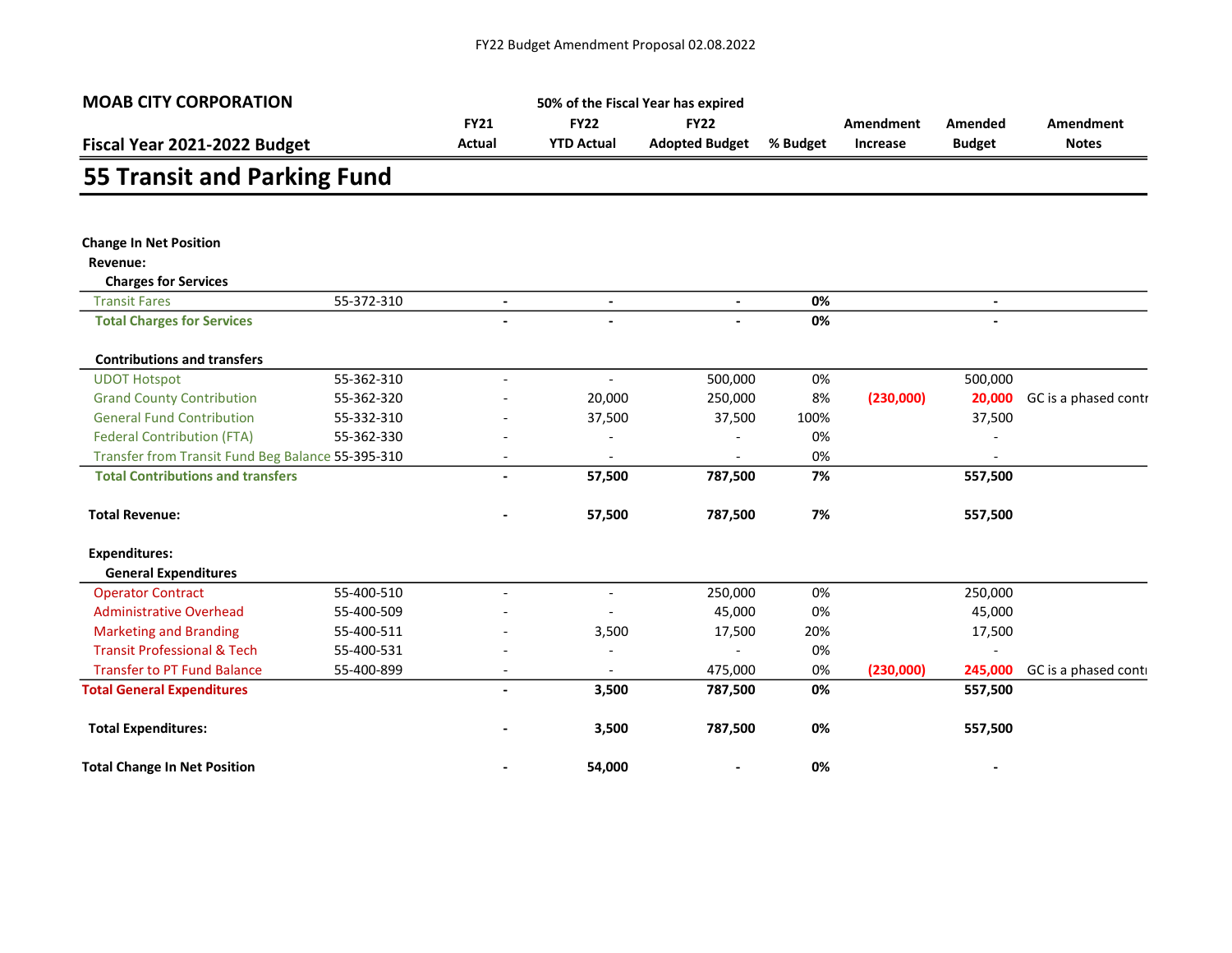| <b>MOAB CITY CORPORATION</b> | 50% of the Fiscal Year has expired |                   |                |          |           |               |              |  |  |
|------------------------------|------------------------------------|-------------------|----------------|----------|-----------|---------------|--------------|--|--|
|                              | <b>FY21</b>                        | FY22              | FY22           |          | Amendment | Amended       | Amendment    |  |  |
| Fiscal Year 2021-2022 Budget | Actual                             | <b>YTD Actual</b> | Adopted Budget | % Budget | Increase  | <b>Budget</b> | <b>Notes</b> |  |  |

## 61 Health Insurance Fund

#### Change In Net Position

#### Revenue:

| <b>Charges for services</b>           |            |           |                          |           |        |           |  |
|---------------------------------------|------------|-----------|--------------------------|-----------|--------|-----------|--|
| <b>Health Reimb Arrgmt Premiums</b>   | 61-341-310 | 549,338   | 242,684                  | 675,547   | 36%    | 675,547   |  |
| <b>Dental Premiums</b>                | 61-341-311 | 42,843    | 6,700                    | 50,000    | 13%    | 50,000    |  |
| <b>Health Savings Account Premium</b> | 61-341-312 | 3,678     | 306                      | 120,000   | 0%     | 120,000   |  |
| <b>Medical Insurance Premiums</b>     | 61-341-313 | 904,955   | 316,786                  | 1,296,000 | 24%    | 1,296,000 |  |
| Life Insurance Premiums               | 61-341-314 | 7,945     | 5,832                    | 14,000    | 42%    | 14,000    |  |
| <b>Vision Insurance Premiums</b>      | 61-341-315 | 16,214    |                          | 14,500    | 0%     | 14,500    |  |
| <b>Employee Health Savings Accoun</b> | 61-341-316 | 7,513     | 138                      | 240,000   | 0%     | 240,000   |  |
| Employee Supplemental Insuranc        | 61-341-318 |           | $\overline{\phantom{a}}$ | 24,000    | 0%     | 24,000    |  |
| <b>Employee Life Insurance Premiu</b> | 61-341-319 |           | $\overline{\phantom{a}}$ | 11,500    | 0%     | 11,500    |  |
| <b>Short Term Disability Premiums</b> | 61-341-320 | (1,108)   | (4, 367)                 | 16,800    | $-26%$ | 16,800    |  |
| <b>Total Charges for services</b>     |            | 1,531,377 | 568,081                  | 2,462,347 | 23%    | 2,462,347 |  |
| <b>Total Revenue:</b>                 |            | 1,531,377 | 568,081                  | 2,462,347 | 23%    | 2,462,347 |  |
| <b>Expenditures:</b>                  |            |           |                          |           |        |           |  |
| <b>General government</b>             |            |           |                          |           |        |           |  |
| Administrative                        |            |           |                          |           |        |           |  |

| Third party administrator             | 61-415-651 | 1,078   | 759     |           | 0%  |           |
|---------------------------------------|------------|---------|---------|-----------|-----|-----------|
| <b>Health Reimbursement Arrangeme</b> | 61-415-652 | 383,546 | 225,171 | 574,215   | 39% | 574,215   |
| <b>Dental Expenses</b>                | 61-415-653 | 33,735  | 14,053  | 45,000    | 31% | 45,000    |
| <b>Health Savings Account Funding</b> | 61-415-654 | (581)   | 138     | 120,000   | 0%  | 120,000   |
| Medical Insurance premiums            | 61-415-655 | 907,818 | 542,893 | 1,296,000 | 42% | 1,296,000 |
| Vision Insurance premiums             | 61-415-656 | 9,540   |         | 14,500    | 0%  | 14,500    |
| Life Insurance premiums               | 61-415-657 | (584)   | 4,737   | 14,000    | 34% | 14,000    |
| <b>Assistance Program (EAP)</b>       | 61-415-658 | 3,003   | 1,974   | 3,720     | 53% | 3.720     |
| <b>TeleMedicine</b>                   | 61-415-659 | 4,529   | 2,820   | 5,508     | 51% | 5.508     |
| <b>Wellness Program</b>               | 61-416-661 | 23,544  | 9,960   | 12,000    | 83% | 12.000    |
| <b>Employee Health Savings Accoun</b> | 61-416-662 | (1,834) | 138     | 240,000   | 0%  | 240.000   |